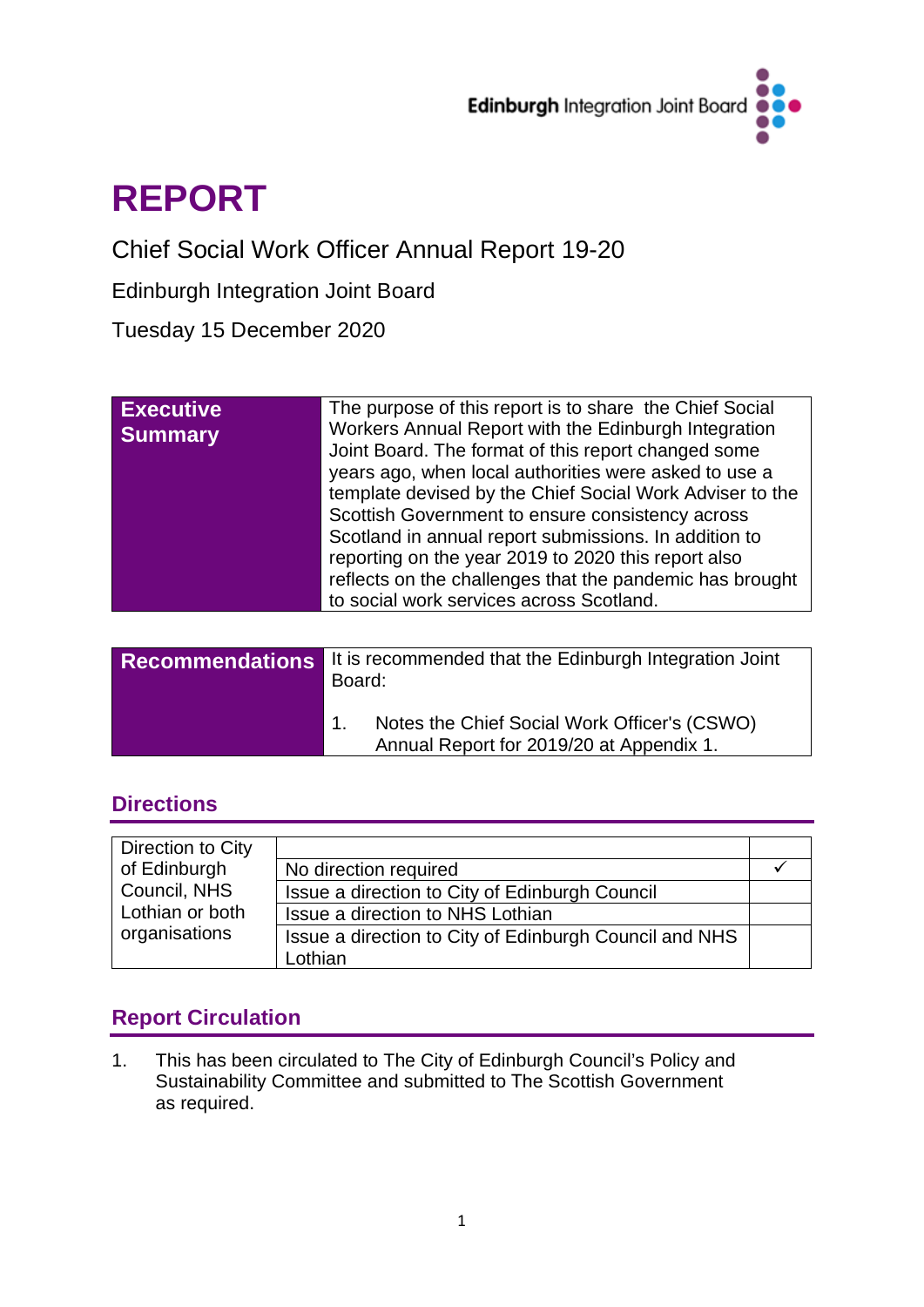

# **Main Report**

- 2. The CSWO annual report provides a broad outline of some of the key issues facing social work and social care in Edinburgh. It includes data on statutory services, areas of decision making and performance and sets out the main developments and challenges.
- 3. The report includes an update on finance, service quality, delivery of statutory functions, workforce planning and development.
- 4. Included in the report is a range of performance data and some of the key social work indicators are set out. This information complements, rather than replicates the detailed performance and budget information on all social work and social care services.
- 5. Appendix 2 of the report acts as the required annual report to elected members on the operation of the statutory social work complaints process.
- 6. The report highlights the impact that Covid-19 has had upon Edinburgh's population and its social work and public protection services, as well as indicating how these continue to affect and contribute to even greater levels of need and vulnerability for people living in the city.

# **Implications for Edinburgh Integration Joint Board**

#### **Financial**

- 7. This report is an overview of strategic and operational social work matters covering the areas of Children's, Adult's and Community Justice based social work. There is no financial impact from this report, which will not have already been considered through existing Council Committees or the Integrated Joint **Board**
- 8. The CSWO highlights at the end of the report, the significant impact that the current pandemic is having on the financial circumstances of the citizens of Edinburgh and on the Council budget position.

#### **Legal / risk implications**

9. This report does not have any legal or risk implications.

#### **Equality and integrated impact assessment**

10. An equality and integrated impact assessment is not required.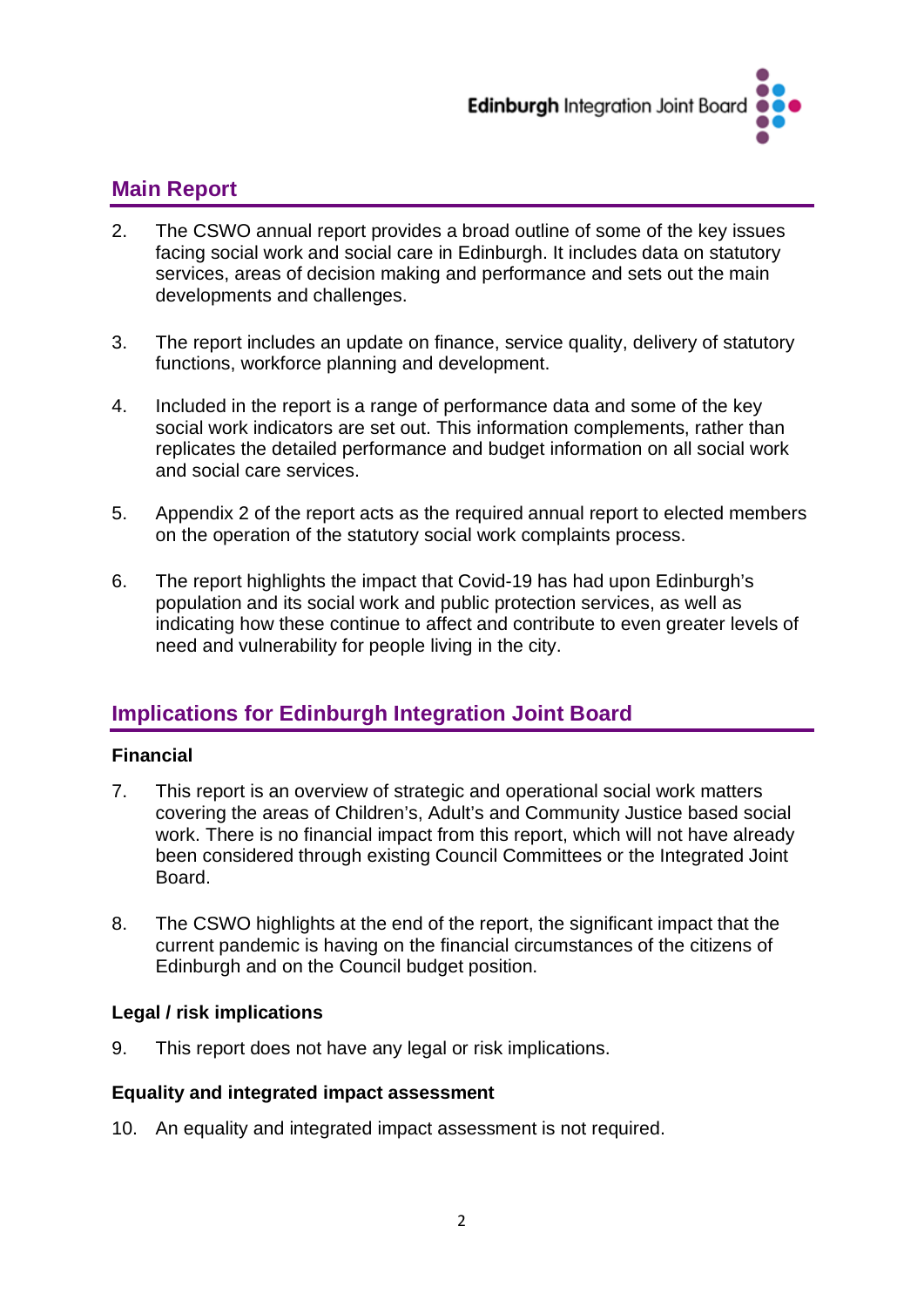

#### **Environment and sustainability impacts**

11. This report has no environment and sustainability impacts.

#### **Quality of care**

12. This report refers to performance and therefore covers both the improvements made in the quality of care as well as the current position.

## **Consultation**

13. All social work services have the expectation to engage the participation of those citizens who require the support and assistance of those services. Each Departmental area has existing mechanisms in place to address stakeholder and community impact.

## **Report Author**

## **Jackie Irvine**

## **Chief Social Work Officer**

Contact for further information:

Name: Jackie Irvine Email: [Jackie.Irvine@edinburgh.gov.uk](mailto:Jackie.Irvine@edinburgh.gov.uk) Telephone: 0131 553 8520

## **Background Reports**

14. There are no required background papers.

## **Appendices**

Appendix 1 Chief Social Worker Officer's Report 2019/20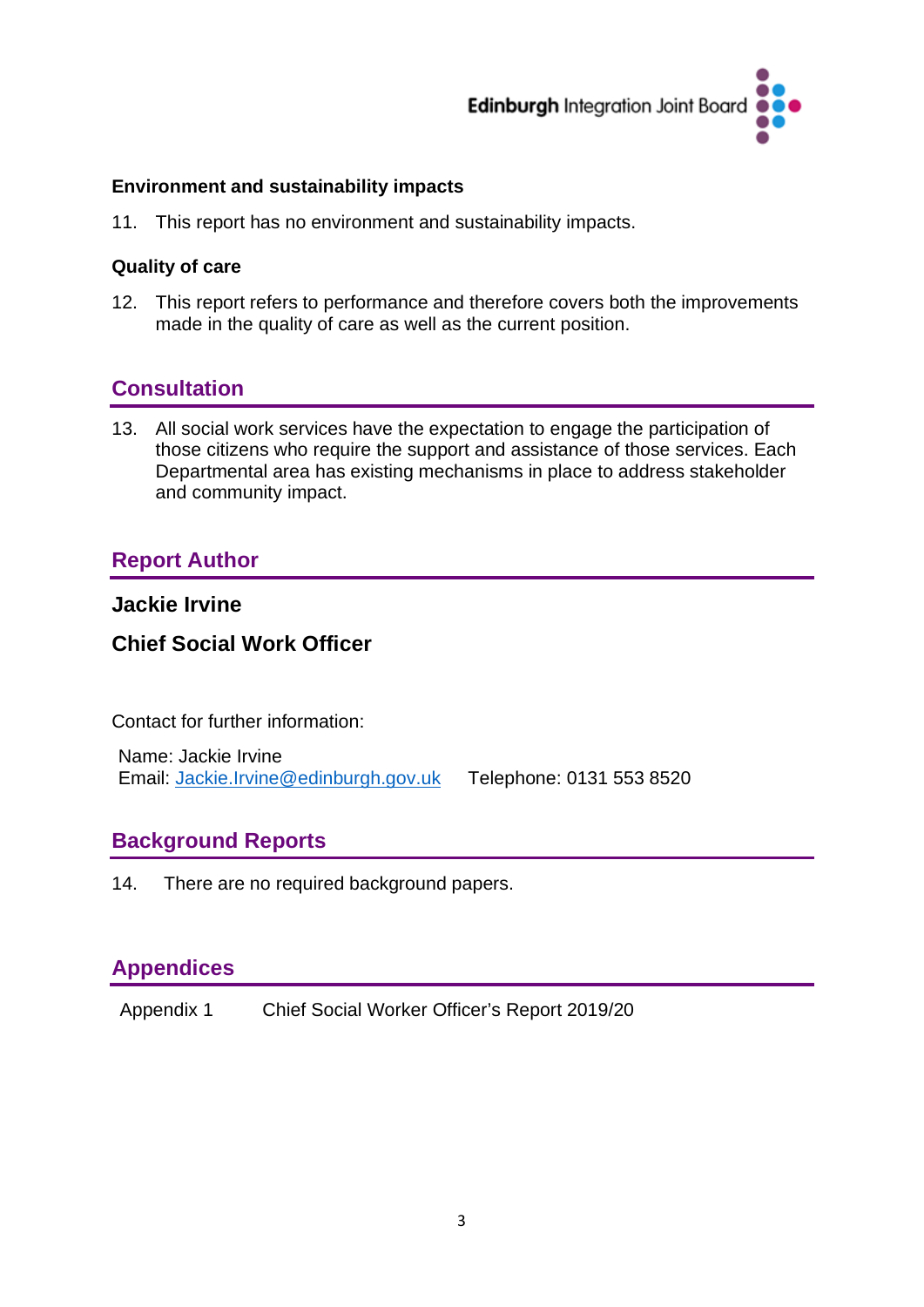

# **THE CITY OF EDINBURGH COUNCIL CHIEF SOCIAL WORKER OFFICER'S ANNUAL REPORT**

**APRIL 2019 – MARCH 2020**

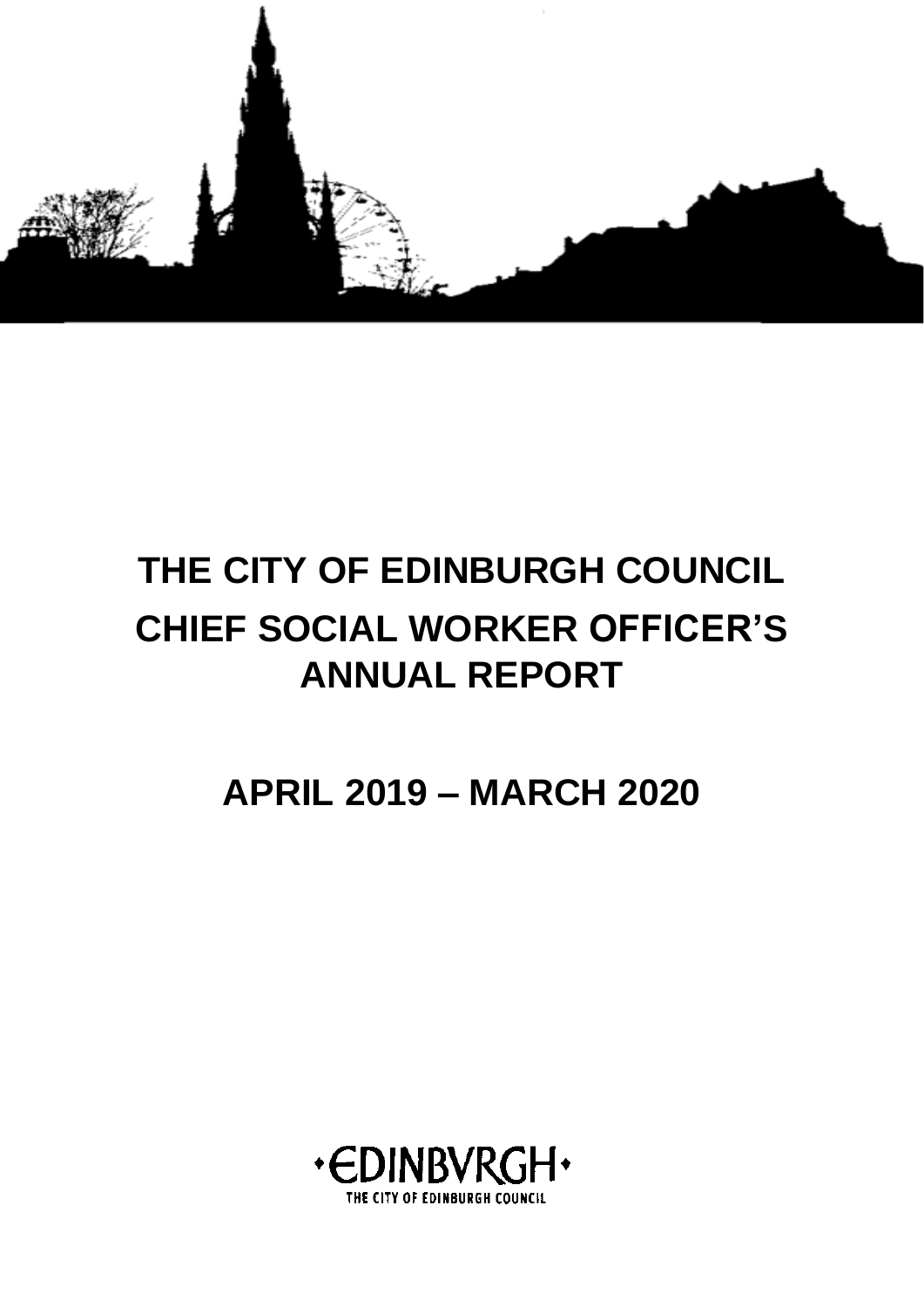| <b>Contents</b>                                                                                | Page No.     |  |  |  |  |
|------------------------------------------------------------------------------------------------|--------------|--|--|--|--|
|                                                                                                |              |  |  |  |  |
| <b>Introduction and acknowledgments</b>                                                        | $\mathbf{2}$ |  |  |  |  |
| <b>Governance and accountability</b>                                                           | 3            |  |  |  |  |
| <b>Service Quality and Performance</b>                                                         | 5            |  |  |  |  |
| Edinburgh Health and Social Care Partnership                                                   |              |  |  |  |  |
| Children's services                                                                            |              |  |  |  |  |
| <b>Criminal Justice</b>                                                                        |              |  |  |  |  |
| <b>Quality Assurance</b>                                                                       |              |  |  |  |  |
| Complaints                                                                                     |              |  |  |  |  |
| <b>Regulation of Care</b>                                                                      |              |  |  |  |  |
| <b>Public Protection Committees</b>                                                            |              |  |  |  |  |
| <b>Chief Officer's Group</b>                                                                   |              |  |  |  |  |
| <b>Child Protection Committee</b>                                                              |              |  |  |  |  |
| <b>Adult Protection Committee</b>                                                              |              |  |  |  |  |
| Violence Against Women Partnership                                                             |              |  |  |  |  |
| Offender Management Committee                                                                  |              |  |  |  |  |
| Drugs and Alcohol Partnership                                                                  |              |  |  |  |  |
| <b>Resources</b>                                                                               | 42           |  |  |  |  |
| <b>Workforce</b>                                                                               | 44           |  |  |  |  |
| COVID-19                                                                                       | 52           |  |  |  |  |
| <b>Appendices</b>                                                                              | 53           |  |  |  |  |
| Appendix 1 – Public Protection Strategic Partnerships and Monitoring                           |              |  |  |  |  |
| Appendix 2 - Statutory Complaints Analysis                                                     |              |  |  |  |  |
| Appendix 3 – Regulated Care Services Gradings by Care Inspectorate                             |              |  |  |  |  |
| Appendix 4 – Registration of the Workforce with the Scottish Social Services<br>Council (SSSC) |              |  |  |  |  |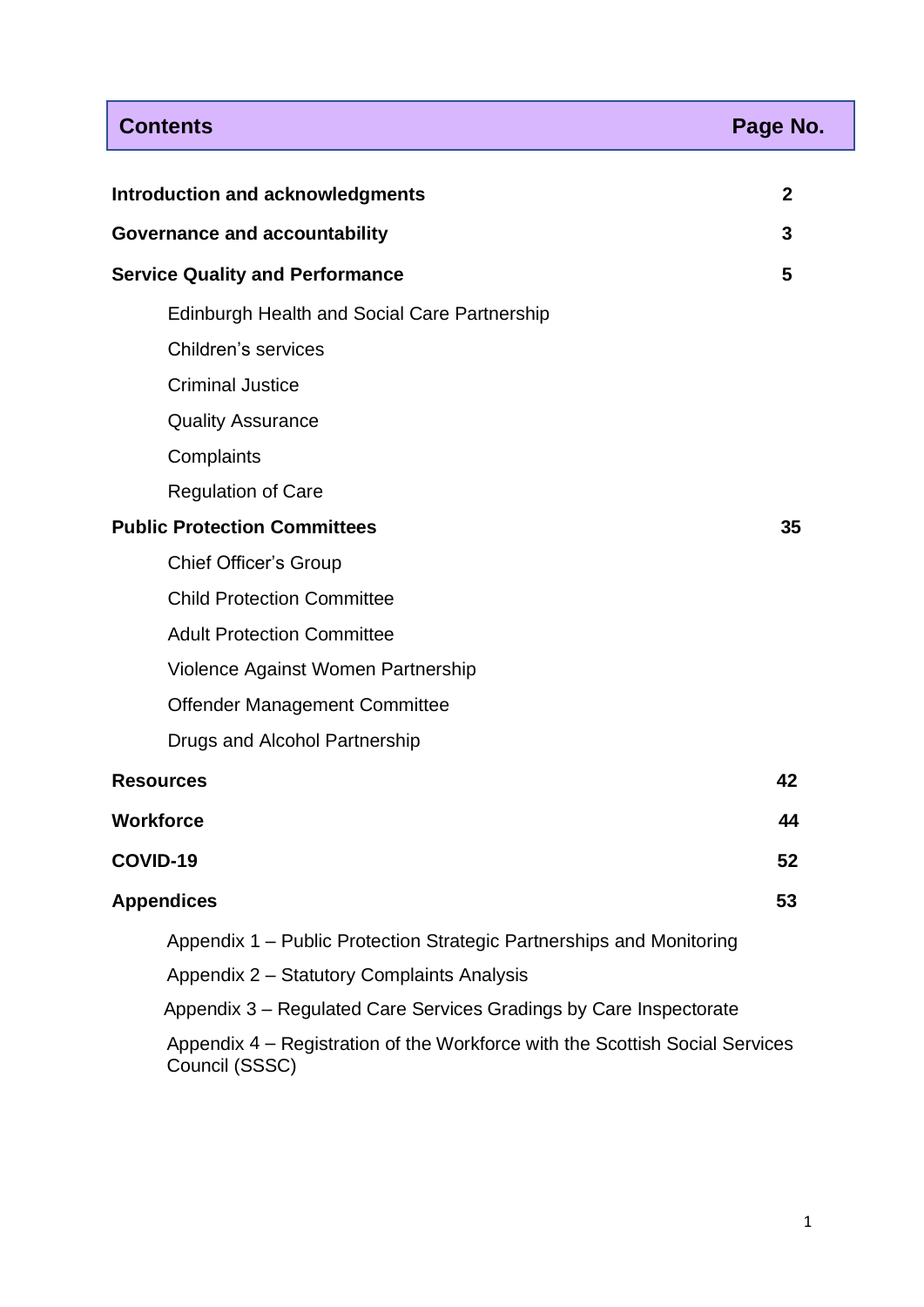#### **Introduction and Acknowledgement**

It is my pleasure to provide my second Chief Social Work Officer's report for the City of Edinburgh Council since coming into post in July 2018. I would like to acknowledge all the colleagues who have supported the production of this report and the associated relevant material for inclusion.

The requirement for each Council to have a Chief Social Work Officer (CSWO) was initially set out in the Social Work (Scotland) Act 1968 and further supported by Section 45 of the Local Government etc (Scotland) Act 1994. The role of the CSWO is to provide professional governance, leadership and accountability for the delivery of social work services, not only those provided directly by the Council or from within the integrated Health and Social Care Partnership (HSCP), but also those commissioned or purchased from the voluntary and private sector. Social work services are delivered within a framework of statutory duties and powers and are required to meet national standards and provide best value.

The purpose of this report is to provide Council with information on the statutory work undertaken on the Council's behalf during the period 1 April 2019 to 31 March 2020 as well as the associated challenges within the context of the current climate within public services. This report will be posted on the Council website and will be shared with the Chief Social Work Advisor to the Scottish Government.

**Jackie Irvine Chief Social Work Officer November 2020**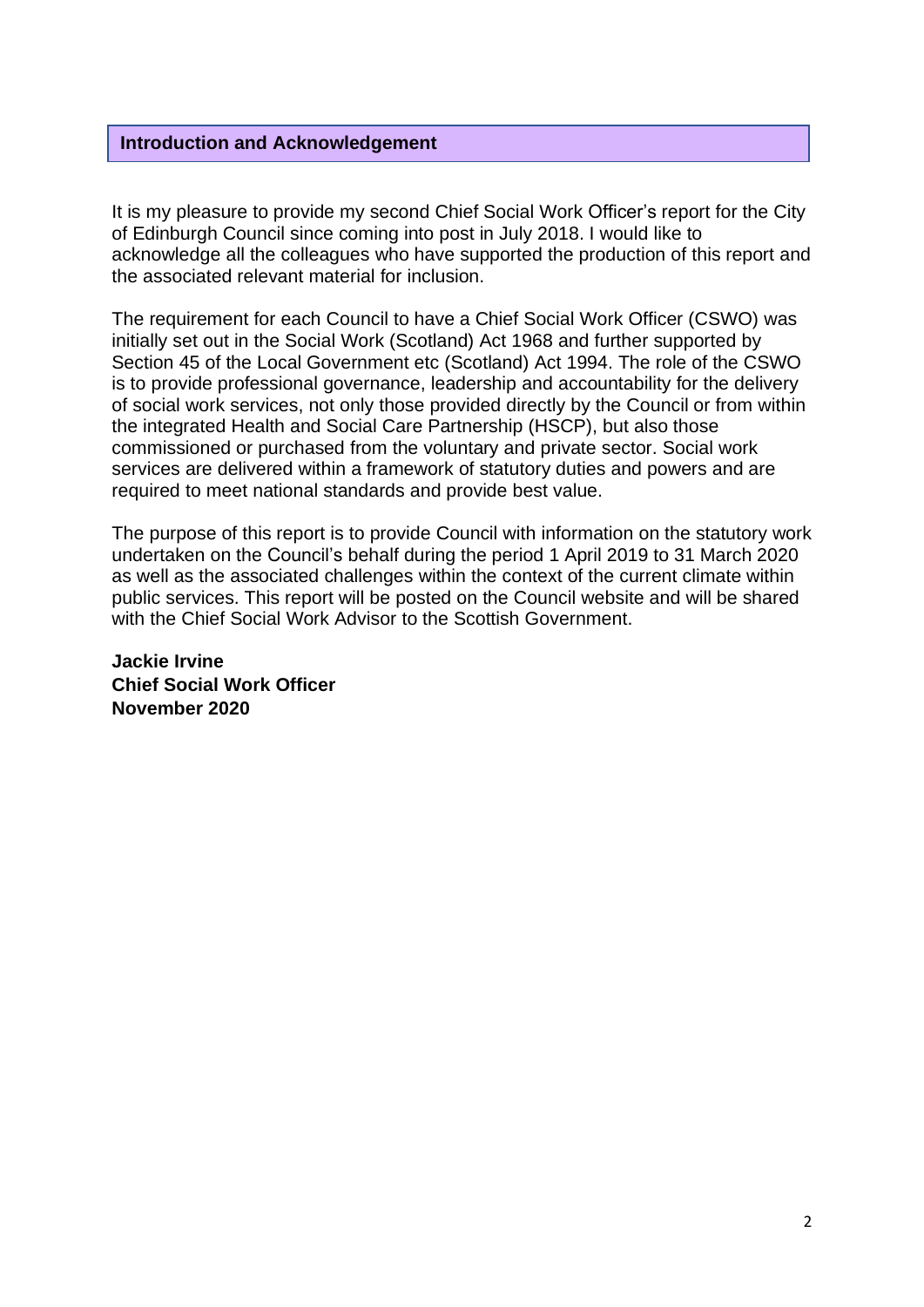#### **Governance and Accountability**

Edinburgh has in place a range of governance arrangements to provide scrutiny and assurance to all areas of social work. (**Appendix 1**).

For all areas of Public Protection, the Chief Officers' Group provides oversight, assurance and governance to the range of committees and partnerships addressing public protection issues.

The Chief Officers' Group is chaired by the Council's Chief Executive and has representation from all the key partners as well as the chairs of the public protection groups; Child Protection Committee, Adult Protection Committee, Offender Management Group, Alcohol and Drug Partnership and the Equally Safe Committee (previously known as the Violence Against Women Partnerhsip). Two Elected Members have been appointed to the Chief Officers' Group to ensure there is an open and transparent communication with Elected Members and the Council, as well as a shared understanding of the public protection challenges and issues within Edinburgh.

In addition, the Chief Social Work Officer (CSWO) is the chair of the Multi-Agency Public Protection Arrangements (MAPPA) Strategic Oversight Group (SOG), for Edinburgh, the Lothians and Borders Local Authority areas and reports to the National Strategic Group for Public Protection for high risk offenders, chaired by the Scottish Government. The MAPPA SOG provides governance and oversight for the management of high-risk offenders across the five Local Authority areas.

Adult social work services are provided as part of the integrated Edinburgh Health and Social Care Partnership (EHSCP) which is governed through the Integrated Joint Board (IJB). The IJB in Edinburgh has re-organised its reporting structure, and now has five sub-committees also providing governance. The CSWO in Edinburgh sits as a non-voting member and professional advisor to the IJB, as well as a member of the Clinical and Care Governance Committee.

The EHSCP reports to the two parent bodies of the Council and NHS Lothian, and as such there are reporting lines into each of these bodies for the purpose of reporting and seeking approval for certain features of its business. This includes the NHS Lothian Healthcare Governance Committee and to several of the Committee's within the Council. This provides good visibility across the Council of the progress being made by the EHSCP in delivering on its key objectives.

Children's social work services are not integrated in Edinburgh, with no formalised inclusion into the EHSCP. The governance and reporting arrangements for children's services is through the Children's Services Partnership, through the Community Planning Partnership as well as the Education, Children and Families Committee. Edinburgh Children's Partnership is a governance arrangement linking; Council, NHS, Police and third sector agencies.

The Children's Partnership has three clear plans in place that support service delivery and improvement for children: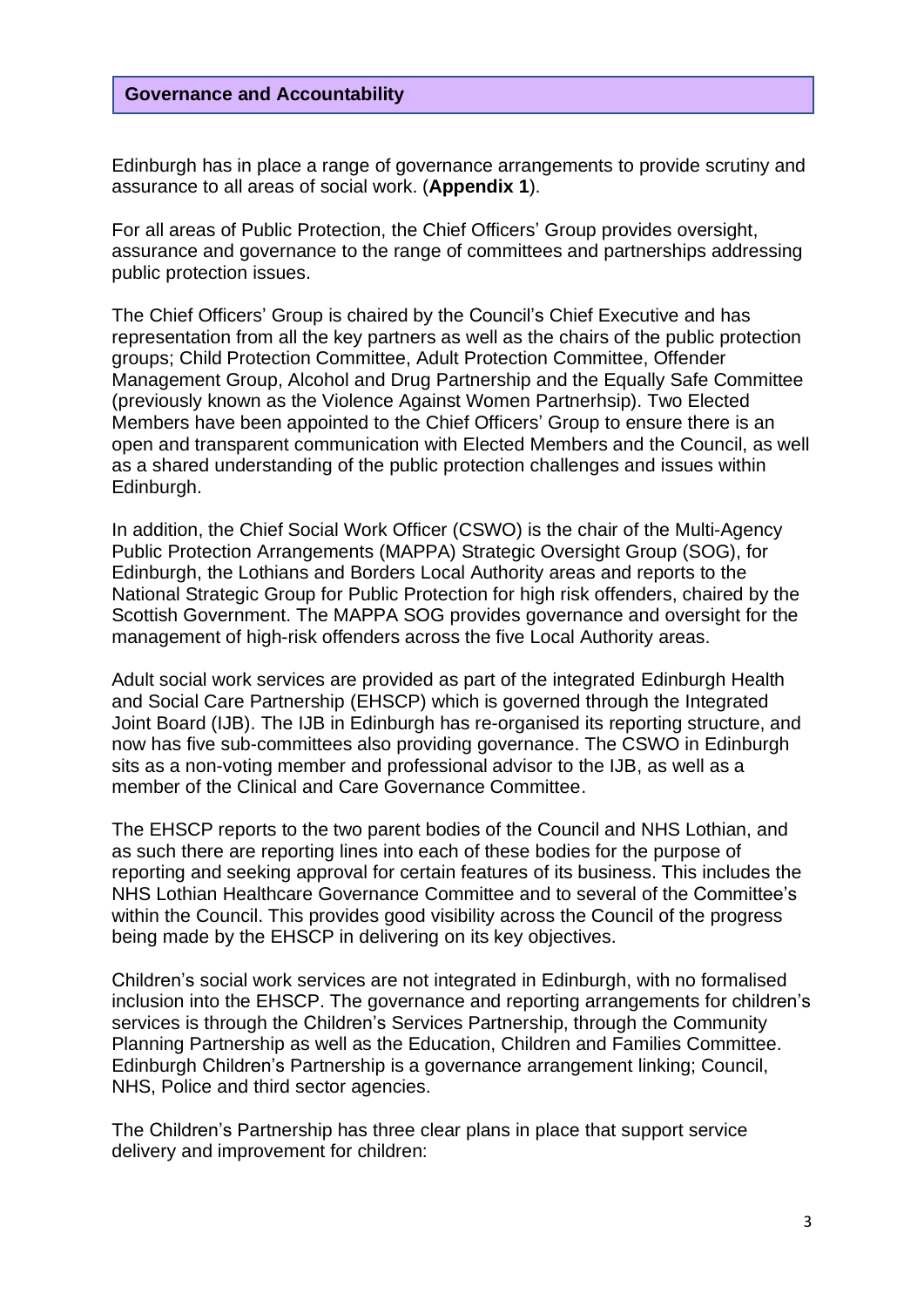- Edinburgh Children's Partnership Children's Services Plan
- Edinburgh Child Protection Improvement Plan
- Edinburgh's Corporate Parenting Plan

Complementing this, each Locality has a Locality Improvement Plan, which is collaboratively created and led by partner agencies responding to local need and linked to the overall Children's Service Plan and the Health and Social Care priorities. This allows local variance in need and service provision to be reflected within each locality plan.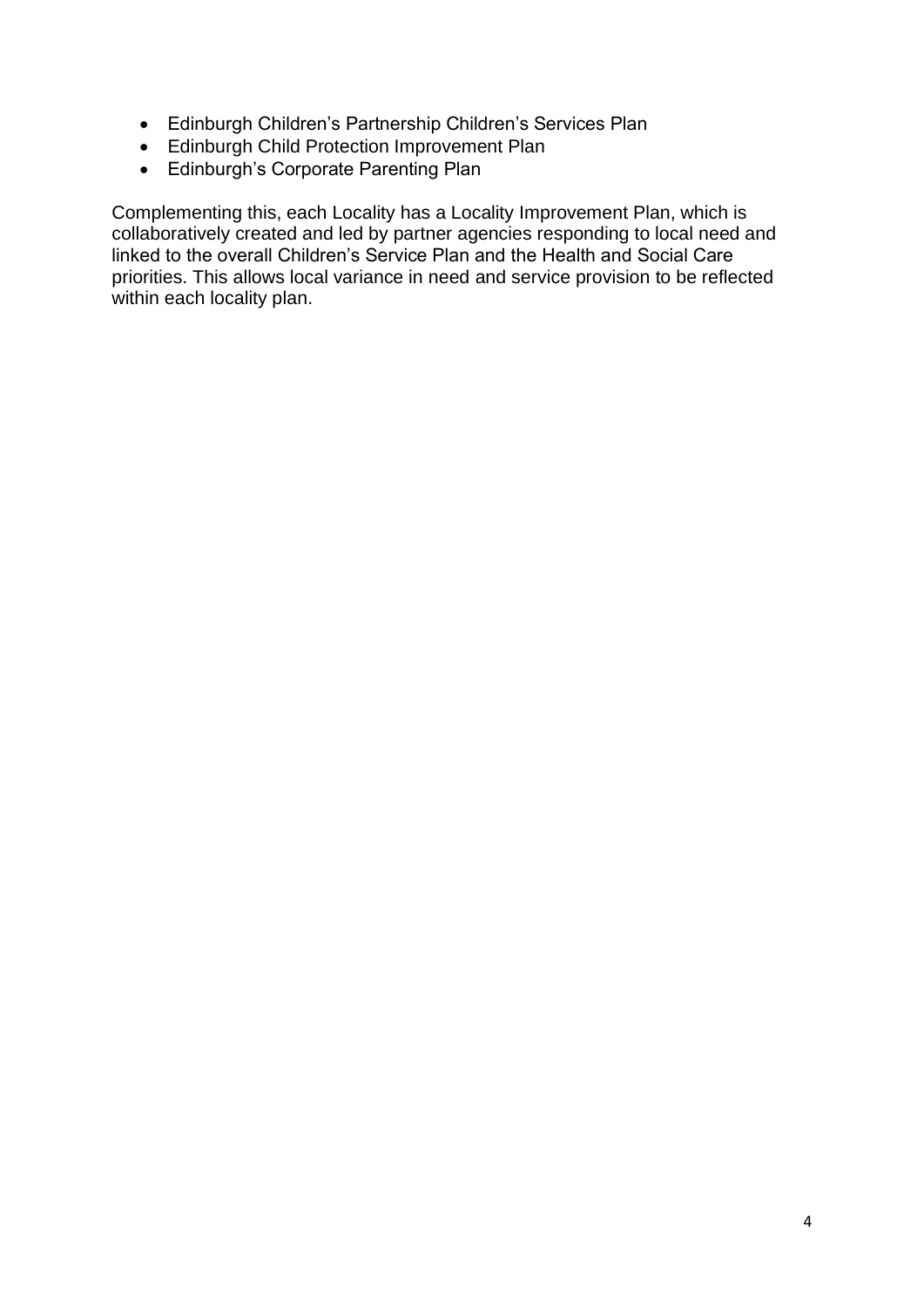#### **Service Quality and Performance**

# **Health and Social Care Partnership**

Edinburgh has set out an ambitious transformation programme within the Edinburgh Integrated Joint Board (EIJB) [Strategic](https://democracy.edinburgh.gov.uk/ieListDocuments.aspx?CId=160&MId=362&Ver=4) Plan for 2019-22: this details the priorities for delivering sustainable, person-centred, and flexible quality services. The four key elements of the EHSCP approach are:

- Further development of the 'three conversation' methodology
- Embedding the Home First model
- Developing the Edinburgh Pact
- A wide-ranging transformation programme.

#### **Three Conversations**

Three Conversations is structured around three tiers or levels of intervention Conversation 1: Listen and Connect Conversation 2: Work intensively with people in crisis Conversation 3: Build a good life

Edinburgh is the first partnership in Scotland to adopt this approach. During 2019/20 the programme focused on establishing innovation sites across the city and across service areas to test the approach and evaluate the lessons learned from phase one. The intention and objective of Three Conversations is to respond to people's requests for support much more quickly. Prior to introducing the Three Conversations approach, the average waiting time for an assessment was 40 days excluding the time from contact to screening and the time following allocation to a worker and start of the assessment. Within the innovation sites, the average wait to see a worker has dropped to 3.8 days.

The next stage of Three Conversations will focus on scaling up and rolling out the approach. A challenge will be moving forward beyond the designated innovation sites to embedding the key principles in all areas of practice, as large-scale culture change of this type takes time. However, the development of regular staff sessions entitled '*Making It Happen'* have been in place from the beginning with the aim of sharing the understanding and outcomes in order to grow enthusiasm across services.

#### **Home First**

The Home First approach is critical to the EHSCP's ability to tackle delayed discharge and ensure that people are cared for in the right place at the right time. Home First is designed to support those who are ready to return home after a period in hospital but require short term health and social care services to manage their discharge safely. Home First was initially tested in the Western General Hospital and is being expanded across the other acute hospital sites.

#### **The Edinburgh Pact**

The Edinburgh Pact is intended to set out a new relationship between service providers and citizens, following a period of collaboration and engagement, to clarify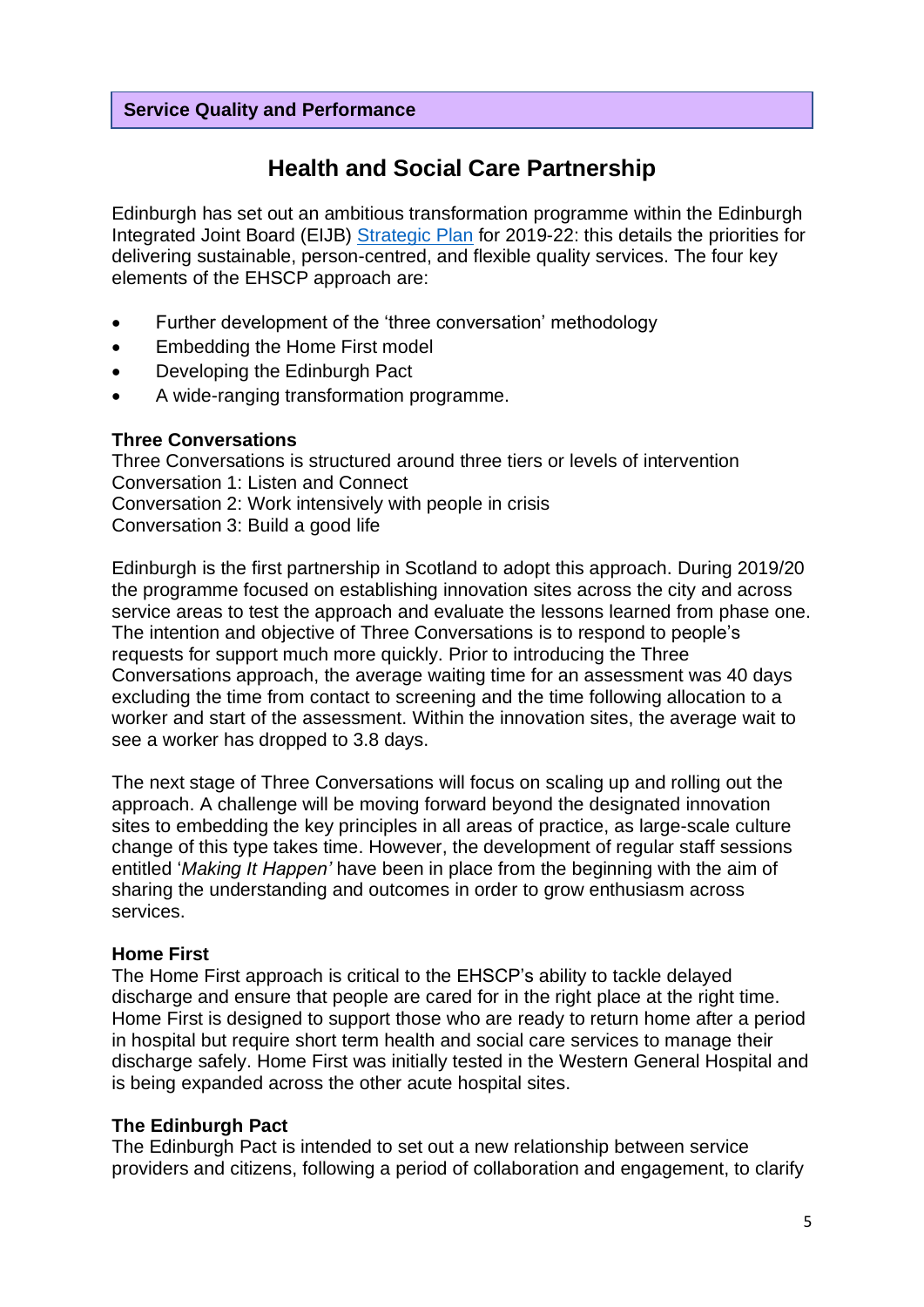how statutory services will support people with health and social care needs. Initial planning has been undertaken as part of the transformation programme (see below) and this work will come to the forefront during 2020/21.

#### **The Transformation Programme**

The EIJB ringfenced £2m to support transformation in February 2019 with the EIJB Strategic Plan 2019-22 subsequently setting out the detail of the two-year programme design, scope and intent. The transformation programme is structured around the three conversations themes (listen and connect, work intensively with people in crisis, build a good life) as well as focusing on cross-cutting enablers such as digital transformation and infrastructure.

Long and protracted stays in hospital are not consistent with best treatment or in keeping with rights-based care. The move of people from long-stay institutional or hospital care to greater independence in the community is testament to the success of shifting the balance of care in Edinburgh. As of February 2020, 29 people from Edinburgh with a learning disability were 'living' in hospital, mainly in the Royal Edinburgh Hospital (REH). Many have been hospitalised for a long period of time and have no medical reason to be there. The EIJB has already made a commitment to developing 22 community placements over the next two years, so that people with a learning disability can leave hospital.

#### **Care Home Transformation**

The EHSCP has responsibility for the running of nine care homes for older people. In early 2020 a Care Homes Transformation programme, led by the Chief Nurse was devised and has planned an ambitious programme of improvements with a focus on improving the consistency and quality of care offered to residents.

## **Older People's Joint Inspection**

The improvement plan, set against the Joint Inspection findings from the 2017 inspection, has been re-prioritised by the EHSCP. The scale and breadth of the recommendations has necessitated a more realistic timeframe of actionable areas ranging from 1 year, 3 years or 5 years. Much of the improvement identified by the Joint Inspection's 17 recommendations now come under the transformation programme.

## **Social Services Delivery Landscape**

The EHSCP has seen an overall increase in the number of hours of care being delivered to people, as well as an increase in the overall number of people in receipt of a care package. For context, in March 2019 the EHSCP was delivering 9801 hours of care to 1387 people through its internal homecare teams and commissioning an additional 86,926 hours of care delivered on behalf of 3561 people.

At the end of March 2020, a 7% increase was sustained with a shift to greater services delivered on our behalf by the external market where there was a 11.7% increase of commissioned services. There was also a 6% increase in services delivered to 'Adults', and a 7% increase in the number of people who received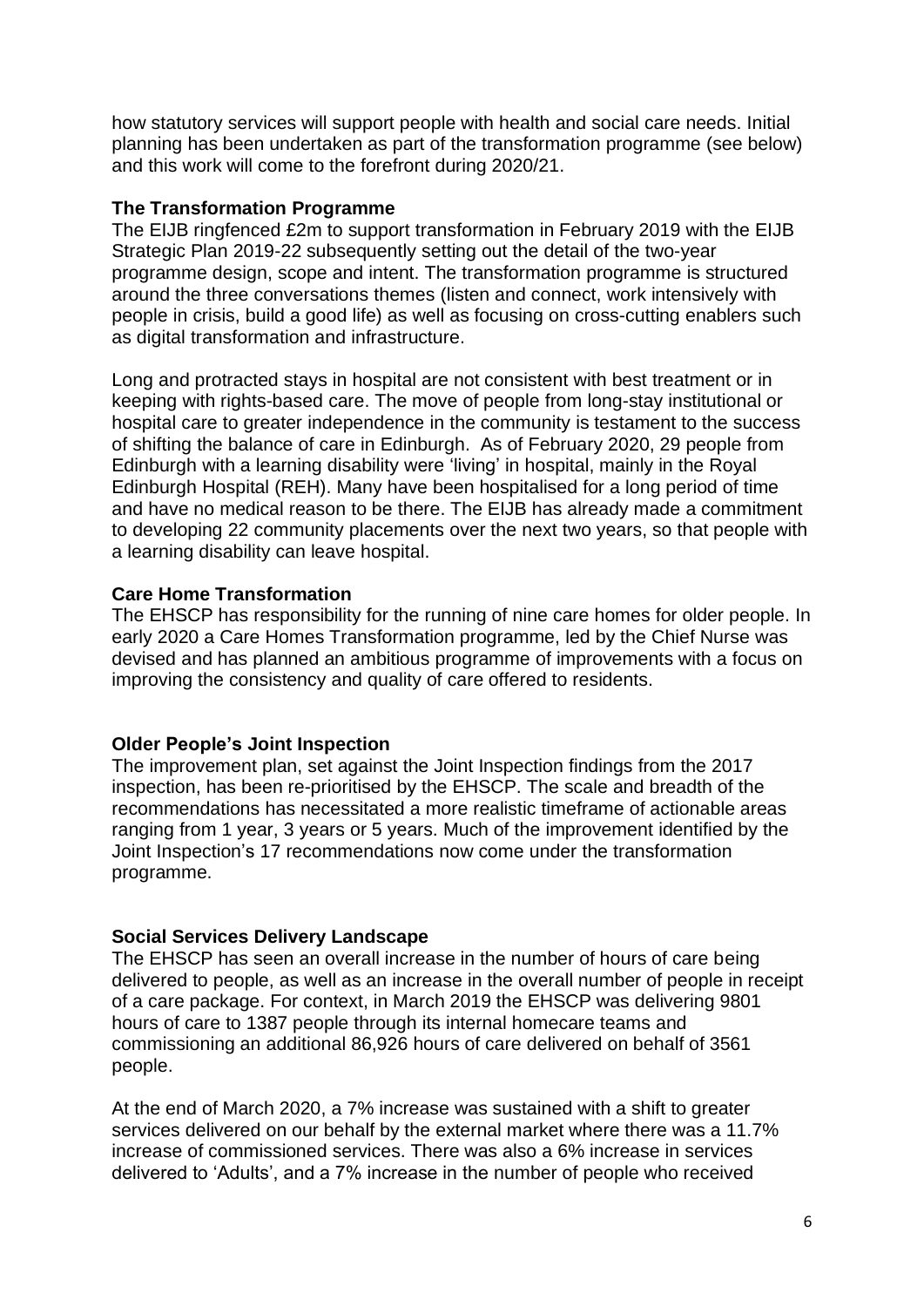packages of care. An 8% increase in the number of hours of care delivered to 'Older People' was observed and a 0.9 increase the number of people receiving care.

During 2019/2020 the EIJB, NHS Lothian and the City of Edinburgh Council subsequently committed to delivering significant improvement in the available care at home capacity. NHS Lothian committed £4m to be targeted at creating additional capacity which would directly lead to a reduction in hospital delays. The wider scope of this 'Sustainable Community Support Programme' (SCSP) also included the following outcomes:

- Increasing care at home capacity to support individuals in the community who were likely to be at risk of imminent hospital admission without support;
- Creating a sustainable model that promotes growth and maintains viability of providers through recruitment of new care workers;
- Establishing collaborative relationships with providers to share best practice, improved flow of information/data and;
- To redesign processes which impede maximisation of care at home capacity and to inform future care at home strategies.

| <b>Headline Achievements</b>                                                       | 01-Oct-<br>2018 | $31-Aug-$<br>2019 | <b>Increase</b> |
|------------------------------------------------------------------------------------|-----------------|-------------------|-----------------|
| Care Worker WTE                                                                    | 576             | 729               | 26.5%           |
| People receiving support<br>(predominately over 65s, weekly hours<br>commissioned) | 20,028          | 24,018            | 19.9%           |
| People receiving support<br>(predominately over 65s, number of<br>individuals)     | 1,429           | 1,828             | 27.9%           |

A key outcome for the SCSP was investment by providers, through the uplifts awarded, in increasing rates of pay, thereby supporting sustainability through improved recruitment and retention. This outcome has been achieved with the addition of 153 WTE care workers delivering support. Several more improvements were achieved which demonstrate success of the wider scope of the Programme, including reductions in the:

- Number of individuals waiting for a care at home package including community waits;
- Length of wait for all care at home packages including community waits;
- Number of individuals waiting in (blocking) EHSCP reablement teams (reablement is a 6-8-week programme delivering a period of intensive support and assessment, aimed at reducing the level of ongoing care at home support required by maximising the independence of individuals).

New ways of working were established as a result of the SCSP, including improved collaboration across providers, recognising that this was fundamental to building a sustainable care at home model in Edinburgh. Weekly locality meetings were established and afforded the space to share data across the sector and strategically target any unmet need in the city. This has built a solid foundation on which to build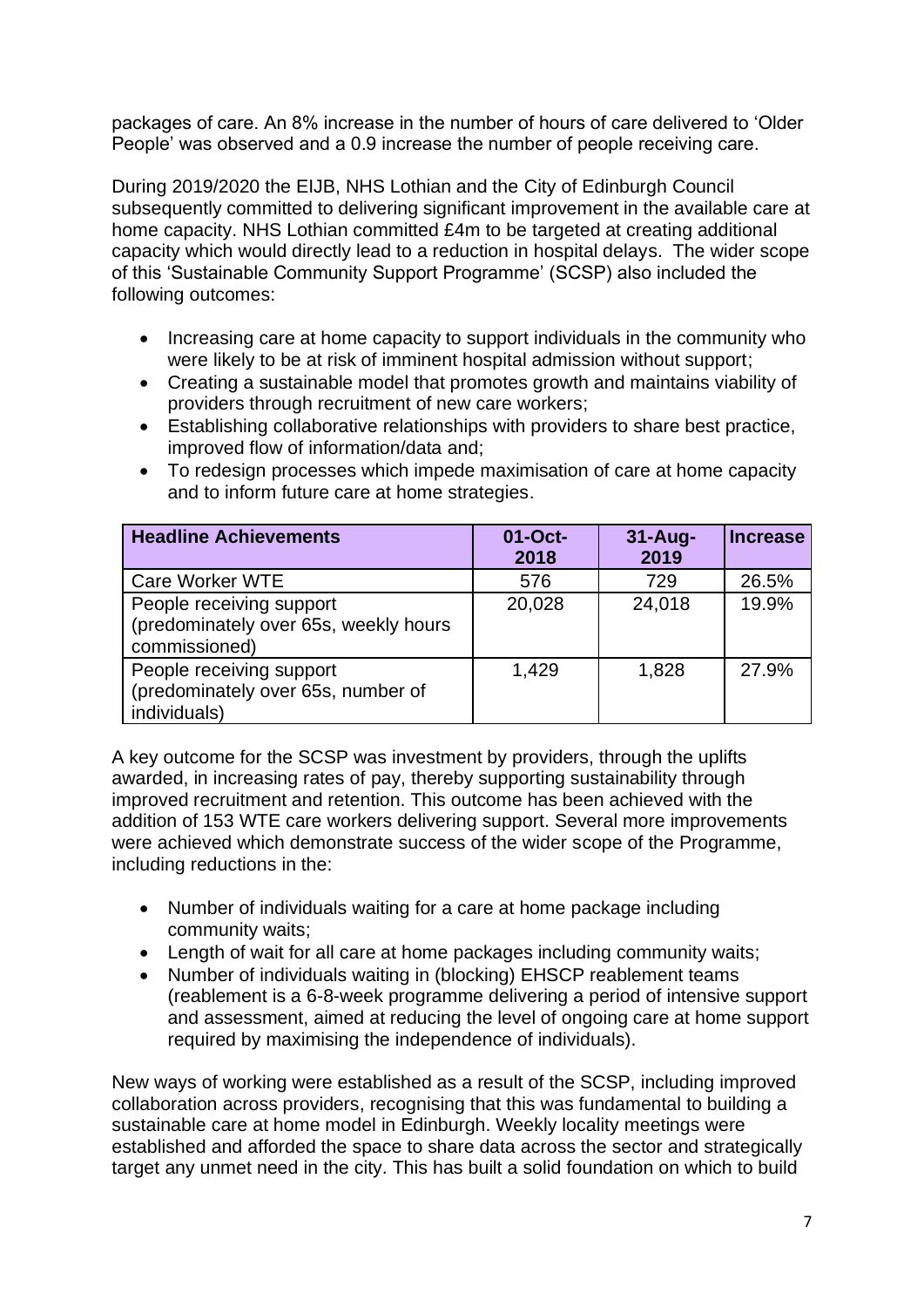greater market insight, monitor key performance indicators and improve how and what the EHSCP commission in the future.

Some key pieces of commissioning activity have been ongoing throughout 2019/20. In 2019/2020 16 organisations provided day opportunities for older people and people with young onset dementia. A robust commissioning process was undertaken during 2019, including co-production sessions with providers. The new registered day opportunities contract is key to providing additional capacity to support the Partnership change to the 'Be Able' service. Specifically, the move away from long term day opportunity provision for older people to only providing a time limited, reablement Be Able Service. An additional 96 places per week are being commissioned to meet future demand.

Throughout 2019/20 the EHSCP invited proposals for community adult mental health and wellbeing services and support for across the city, as part of 'Thrive Edinburgh' strategy for mental health and wellbeing. A key component part of these work streams is to review the wide range of services which respond to people in distress. The aim will be to deliver a range of services and programmes to support the delivery of the Thrive Welcome Team and Thrive Collectives. All services and support commissioned to deliver on behalf of Thrive are underpinned by shared values and should embrace these during all interactions with people, other staff, colleagues, and organisations:

- We make shared decisions and value peoples' skills and experiences
- We always work collaboratively with a flattened hierarchy
- We always build trust and foster empathetic and honest relationships
- We are always person centred
- We show kindness and compassion and treat people with respect and dignity
- We always start with people's strengths and build on these
- We always engage people as citizens in their community and embrace the whole person
- We give permission to try new things, adapt, and learn
- We deeply believe our people are our greatest assets
- We always treat people as equal partners

As part of Thrive the EHSCP has developed an outcomes evaluation framework which reflects both the person-centered outcomes and the system/financial outcomes. Outcomes for citizens and people using mental health services and support:

- People have choice and control
- People are recovering, staying well and can live the life they want to lead
- People feel connected and have positive relationships
- People are living in settled accommodation of their choice where they feel safe and secure
- People have opportunities to learn, work and volunteer
- People receive good quality, person-centred help, care and support.

In addition, there are the following system and financial outcomes: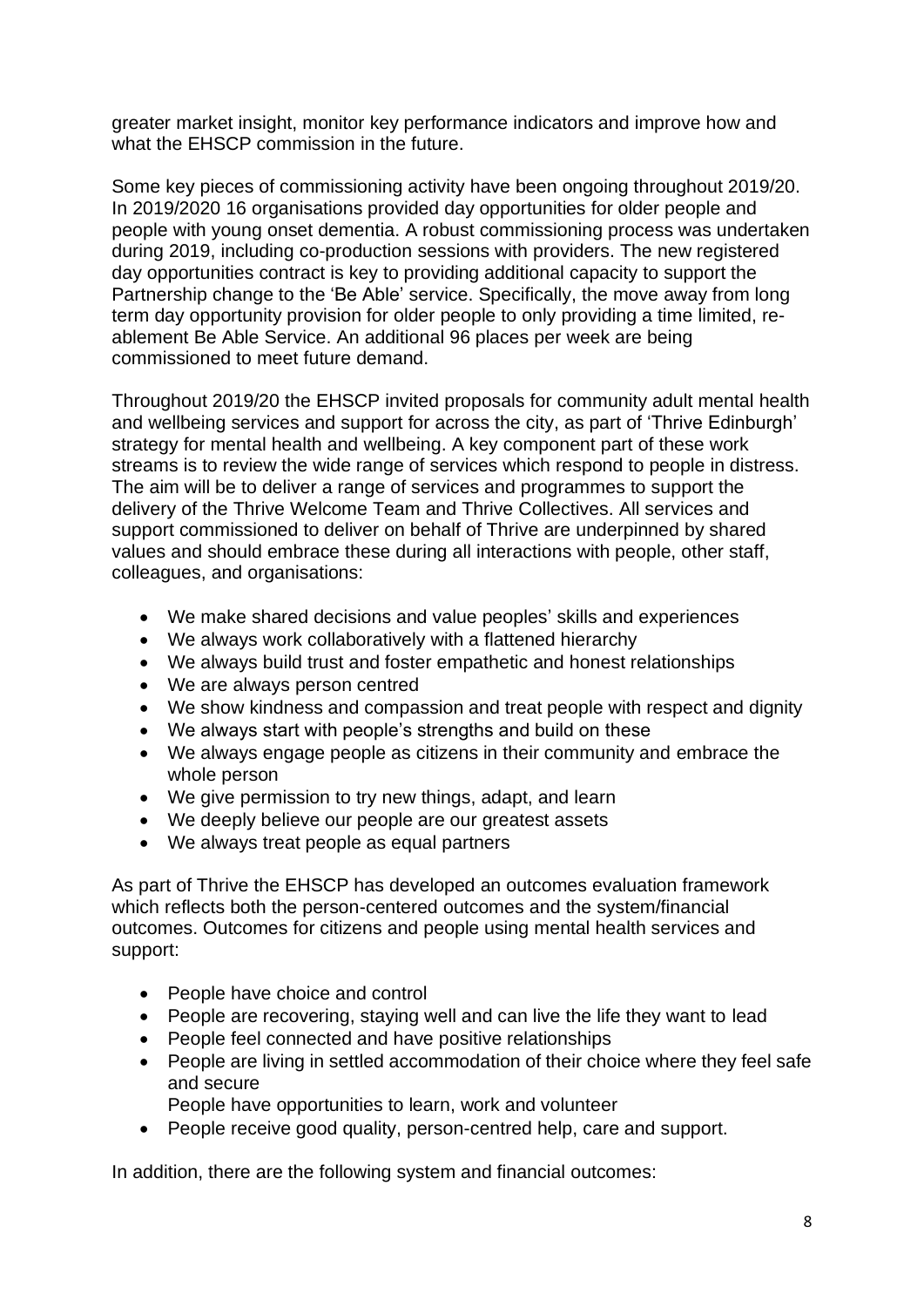- Timely access to high-quality person-centred help and support when and where it is needed
- Reduced levels of mental and emotional distress
- Reduction in unplanned and crisis health and social care utilisation, including emergency response as well as institutional placements.

#### **Mental Health**

Table 1 – 3 below sets out the use of compulsory measures of care and treatment and the use of welfare guardianship

| Table 1                  |         |        |         |        |         |        |         |        |         |        |  |
|--------------------------|---------|--------|---------|--------|---------|--------|---------|--------|---------|--------|--|
|                          | 2015/16 |        | 2016/17 |        | 2017/18 |        | 2018/19 |        | 2019/20 |        |  |
|                          | No.     | People | No.     | People | No.     | People | No.     | People | No.     | People |  |
| Contacts                 | 590     | 506    | 471     | 424    | Na      | Na     | Na      | Na     | Na      | Na     |  |
| Assessments<br>completed | 1380    | 845    | 1380    | 835    | 1213    | 757    | 1131    | 706    | 1275    | 803    |  |

Table 1 – This table shows the number of assessments carried out by Mental Health Officers (MHOs) under the Mental Health (Care & Treatment) (Scotland) Act 2003 (MHA) and the Adults with Incapacity (Scotland) Act 2000 (AWIA). In 2019/2020 of 1275 assessments, 803 individuals became subject to compulsory measures, indicating that some 472 individuals were assessed at least twice in terms of the appropriateness of compulsory measures under MHA and/or AWIA. The table shows that 144 more assessments were carried out in 2019/2020 than in the preceding year. This represents an increase of 12.7%, although this is a decrease in the number of assessments carried out from 2016/17.

| Table 2                                                                             |                                               |                                               |                                          |                                               |                                               |  |  |  |  |
|-------------------------------------------------------------------------------------|-----------------------------------------------|-----------------------------------------------|------------------------------------------|-----------------------------------------------|-----------------------------------------------|--|--|--|--|
|                                                                                     | <b>Commenced</b><br><b>Apr 15 - Mar</b><br>16 | <b>Commenced</b><br><b>Apr 16 - Mar</b><br>17 | <b>Commenced</b><br>Apr $17 -$ Mar<br>18 | <b>Commenced</b><br><b>Apr 18 – Mar</b><br>19 | <b>Commenced</b><br><b>Apr 19 - Mar</b><br>20 |  |  |  |  |
| Emergency<br>detention in<br>hospital (72<br>$Hrs.$ )                               | 208                                           | 195                                           | 241                                      | 268                                           | 298                                           |  |  |  |  |
| Short term<br>detention in<br>hospital (28<br>days)                                 | 411                                           | 484                                           | 472                                      | 478                                           | 515                                           |  |  |  |  |
| Compulsory<br>Treatment<br>orders<br>(indefinite)<br>with 6<br>monthly<br>review in | 125                                           | 107                                           | 151                                      | 147                                           | 151                                           |  |  |  |  |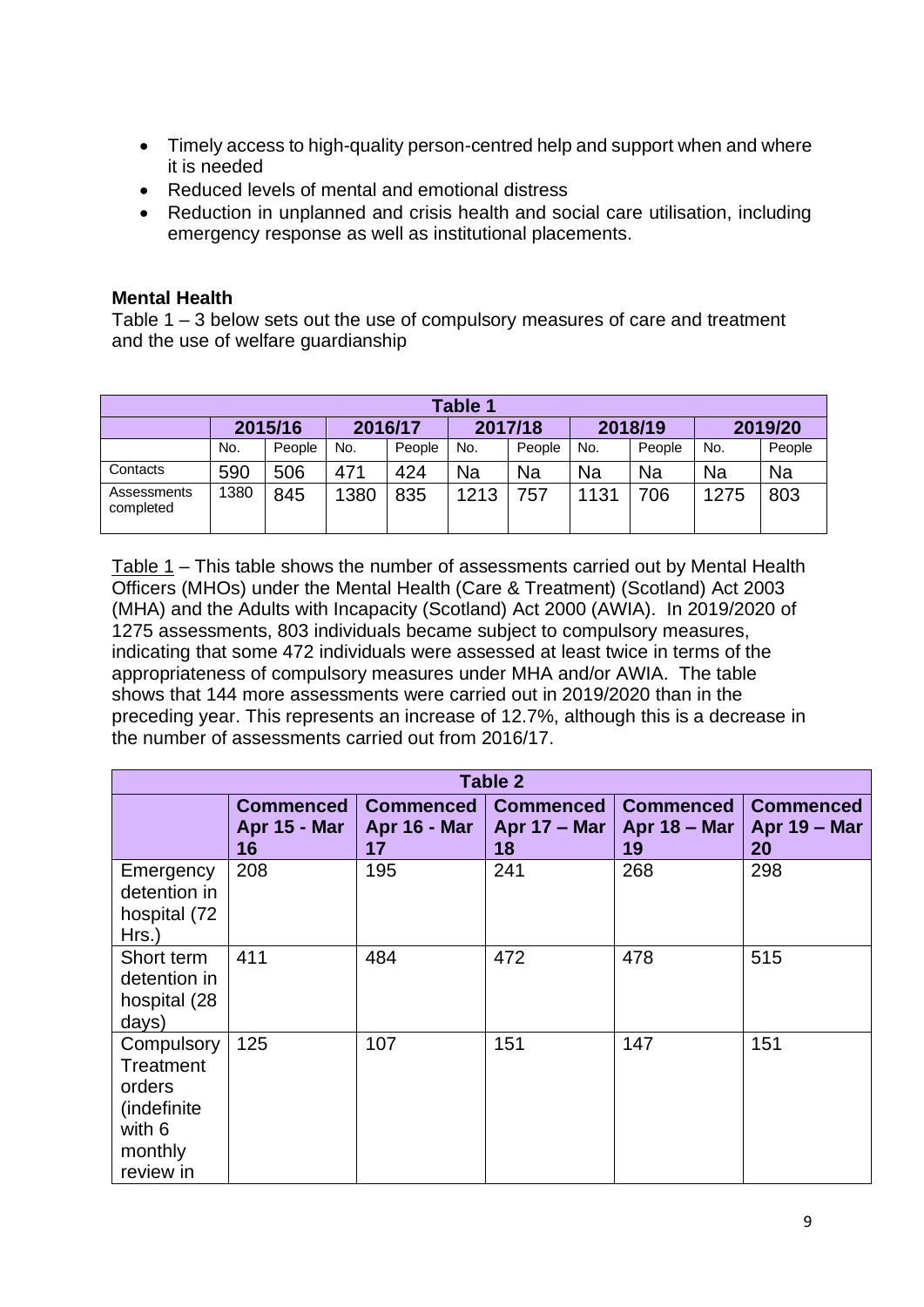| first year<br>and then<br>annual<br>review)               |    |    |    |    |    |
|-----------------------------------------------------------|----|----|----|----|----|
| Interim<br>compulsory<br>treatment<br>orders (28<br>days) | 61 | 47 | 72 | 65 | 66 |

Table 2 - This table shows an increase in the use of Emergency Detention Orders (EDOs) – there are 30 more EDOs in the period 2019-20 than in the preceding year which is an increase of 11.2%. Comparison of the number of EDOs granted in 2016- 17 with those granted in 2019-20 shows a marked increase in use of this type of compulsory order of 52.9%. This is concerning as the use of EDOs should be the exception with the correct gateway to hospital on a compulsory basis being the Short-Term Detention Order which affords the individual more rights. It is noted that there is an increase in all types of detention covered within the table, however EDOs have become a significantly increased proportion of all types of detention since 2016-17.

The increase in EDOs is reflective of a national increase overall and is one of the features of the review of Mental Health legislation being taken forward by John Scott on behalf of the Scottish Government. The CSWO and officers from Mental Health in EHSCP have played an active part in this legislative review which has been extremely helpful. Whilst mental health services are delivered by EHSCP, the CSWO has a governance role here in respect of performance and as such meets regularly with the lead officer to consider both demands and capacity as well as outcomes.

| Table 3                             |                                  |                                     |                                     |                                     |                                     |  |  |  |  |
|-------------------------------------|----------------------------------|-------------------------------------|-------------------------------------|-------------------------------------|-------------------------------------|--|--|--|--|
|                                     | As at 31<br><b>March</b><br>2016 | As at<br>31<br><b>March</b><br>2017 | As at<br>31<br><b>March</b><br>2018 | As at<br>31<br><b>March</b><br>2019 | As at<br>31<br><b>March</b><br>2020 |  |  |  |  |
| Emergency detention in<br>hospital  | $\overline{0}$                   |                                     |                                     |                                     | 3                                   |  |  |  |  |
| Short term detention in<br>hospital | 28                               | 51                                  | 37                                  | 27                                  | 37                                  |  |  |  |  |
| Compulsory treatment orders         | 306                              | 343                                 | 416                                 | 403                                 | 455                                 |  |  |  |  |

Table 3 shows significantly revised figures for EDOs and STDOs than those published in this report last year following correction of the method used to collect these figures. The figures represent a snapshot of MHA orders active on one particular day; 31 March 2020 and may become more meaningful in respect of EDOs and STDOs if compared to additional days through the year such as mid-summer or a date around the Christmas period. Year to year comparison shows that while there was a reduction in the number of Compulsory Treatment Orders (CTOs) used in 2019 from the previous year, there is a significant increase from 2019 to the same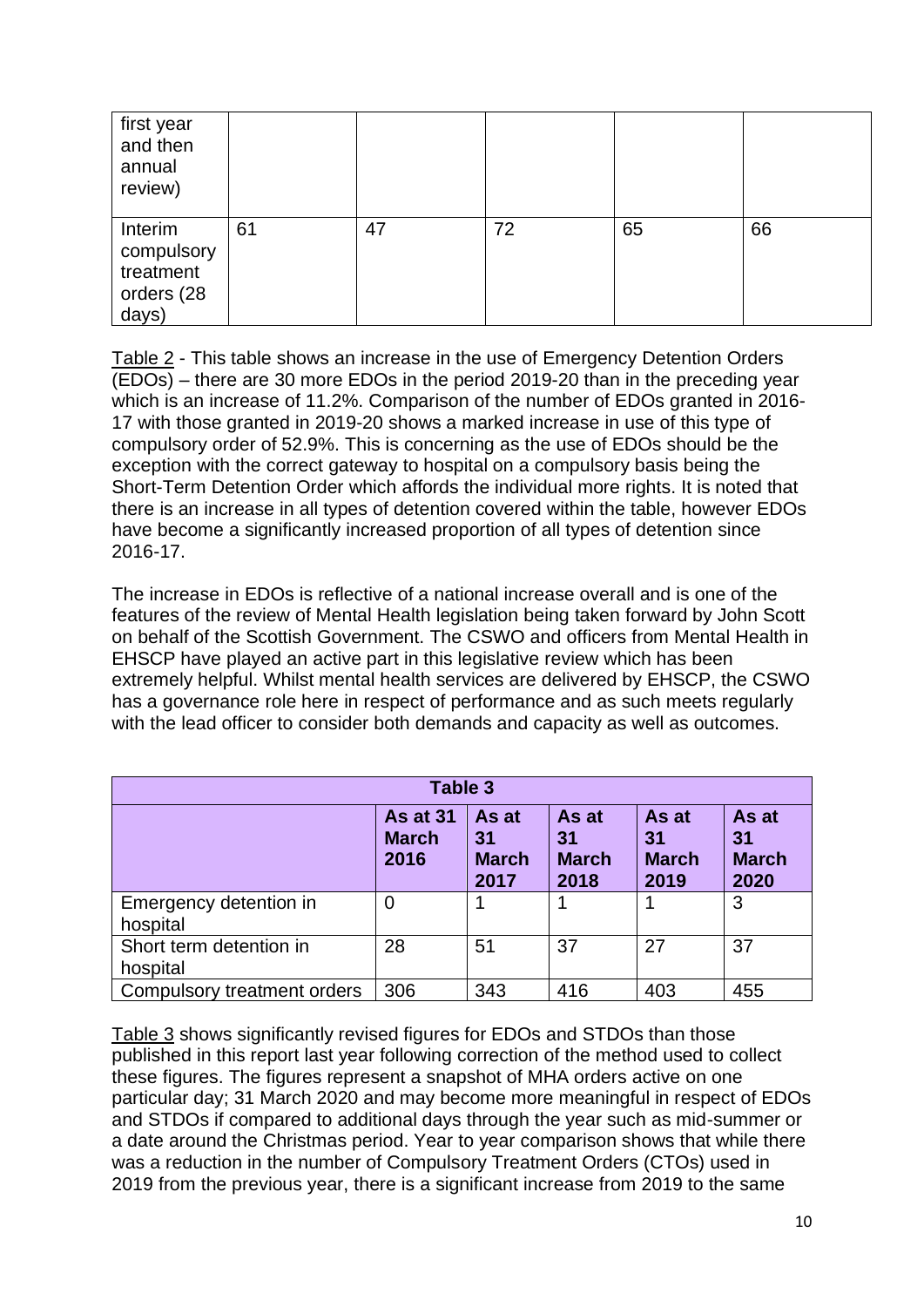point in 2020; 52 more CTOs in operation representing an increase of 12.9%. In comparing this day in 2016 with 2020, the figures indicate that there were 149 more CTOs in operation in 2020, representing a considerable increase of 48.7%.

| Table 4                                                              |         |    |                         |     |         |  |  |  |  |
|----------------------------------------------------------------------|---------|----|-------------------------|-----|---------|--|--|--|--|
|                                                                      | 2015/16 |    | 2016/17 2017/18 2018/19 |     | 2019/20 |  |  |  |  |
| Total legal orders started                                           | 25      | 20 | 41                      | 36  | 36      |  |  |  |  |
| Total legal orders open at period<br>end                             | -71     | 80 | 94                      | 101 | 116     |  |  |  |  |
| Compulsion orders with<br>Restriction order open at end of<br>period | 24      | 27 | 27                      | 32  | 40      |  |  |  |  |

Table 4 shows the total number of orders under the Criminal Procedures (Scotland) Act open to the MHO service. The table shows that the number of these types of orders made by the court through 2019/20 was the same as in the previous year, 36. The number of orders being made exceeds the number being closed with 45 more open at the end of the reporting period in 2020 than in 2016, representing an increase of 63.4%. It is notable that there has been an increase of 8 compulsion orders with restriction orders (CORO) which are the orders related to the highest perceived level of risk and requiring the greatest level of Registered Medical Officer and Mental Health Officer supervision. In comparing 2015/16 to 2019/20 there is an increase of 16 COROs in operation, representing an increase of 66.7%.

| Table 5                                      |      |      |      |      |      |  |  |  |  |
|----------------------------------------------|------|------|------|------|------|--|--|--|--|
|                                              | 2016 | 2017 | 2018 | 2019 | 2020 |  |  |  |  |
| <b>Welfare Guardianship</b>                  |      |      |      |      |      |  |  |  |  |
| CSWO welfare guardianships                   | 116  | 146  | 148  | 153  | 181  |  |  |  |  |
| Private Welfare guardianships                | 167  | 203  | 205  | 214  | 265  |  |  |  |  |
| Financial guardianship (private only)        | 92   | 100  | 97   | 73   | 74   |  |  |  |  |
| <b>Welfare and Financial guardianship</b>    |      |      |      |      |      |  |  |  |  |
| CSWO welfare and financial guardianships     | 32   | 39   | 29   | 33   | 48   |  |  |  |  |
| (guardian for financial element must be non- |      |      |      |      |      |  |  |  |  |
| Council)                                     |      |      |      |      |      |  |  |  |  |
| Private welfare and financial guardianships  | 319  | 366  | 385  | 381  | 445  |  |  |  |  |
| <b>Total</b>                                 | 726  | 854  | 864  | 854  | 1013 |  |  |  |  |

Table 5 shows a substantial increase of 159 (18.6%) in the total number of guardianships in operation in 2020 compared with the previous year and a significant increase of 39.5% from 2016. Of the 159 additional guardianships in operation, private guardianships of all types account for 73% (although it should be noted that many of these orders include welfare powers with only 1 being solely financial). The total number of local authority guardianships with welfare powers has increased significantly from 186 in 2019 to 239 in 2020 which is an increase of some 28.5%. Whilst the Guardianship assessments and applications are progressed by MHOs and the Council's Legal Services, the named Guardian is the Chief Social Work Officer.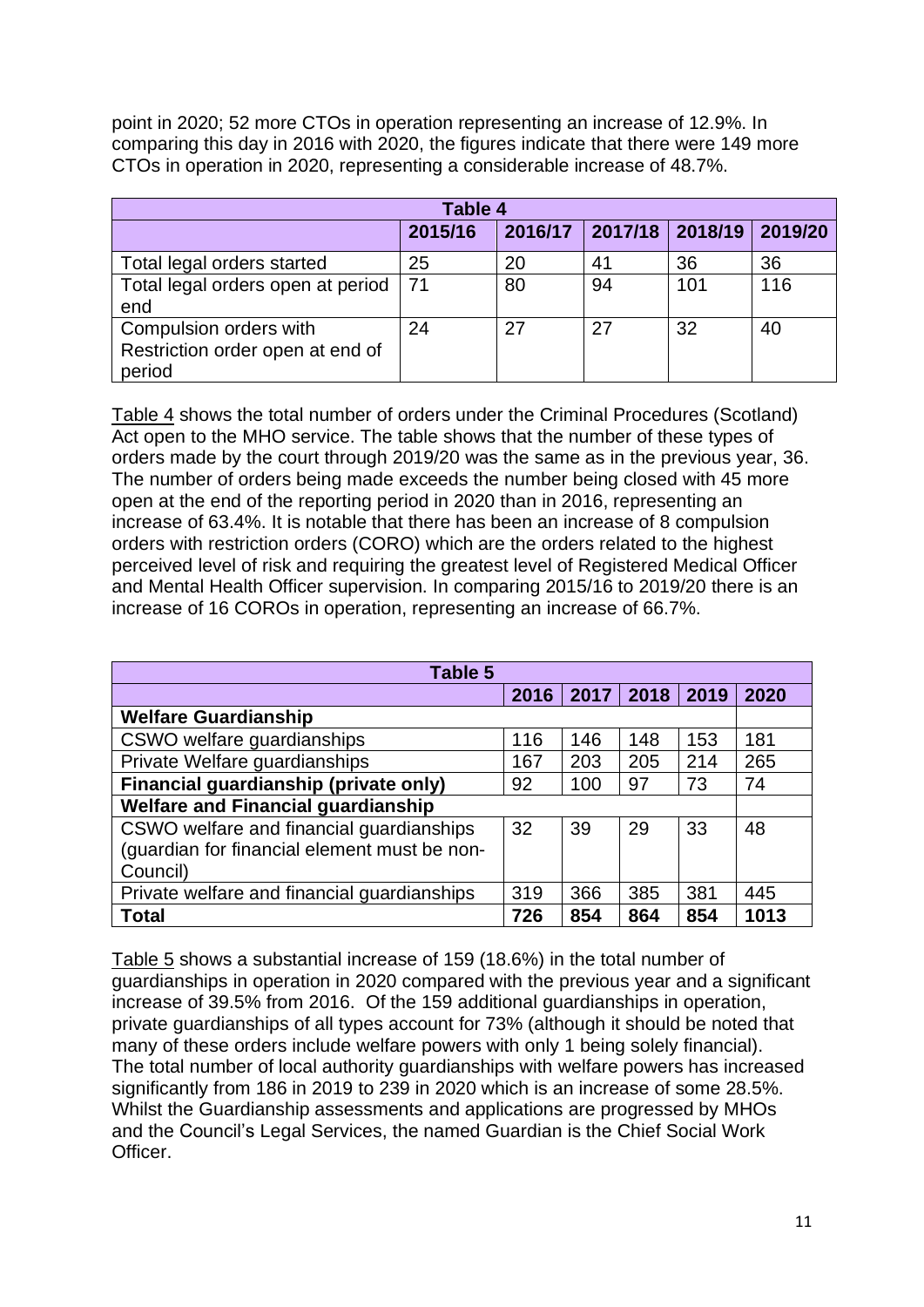Significant commissioning work was also undertaken in order to ensure duties under The Carers (Scotland) Act 2016 are met, designed to support carers' health and wellbeing and help make caring more sustainable. It also places several legal duties on local authorities and the NHS. Edinburgh HSCP has long recognised the value of carers, and the importance of the support required to ensure that they can continue their caring role, should they wish to do so. The Scottish Government provided additional funding (via Integration Authorities) to support the implementation of the act to provide a range of enhanced and expanded services. Commissioning work was consequently undertaken and a procurement process to provide an expanded range of services which is now nearing conclusion.

#### **Regulation Inspection and Improvement Activity**

1. Quality assurance of purchased services

An enhanced Health and Social Care Contract Management Framework (CMF) was introduced and piloted with a small number of providers in December 2019 with a view to rolling this out in the 20/21 financial year. This enhanced CMF has been designed to:

- Focus resources where they are required most:
- Allow for early identification and addressing of issues, concerns and risks;
- Collect and record more structured and consistent information across care groups;
- Allow autonomy for contract managers in how they conduct contract management activity;
- Promote more robust monitoring of financial and governance arrangements within service providers;
- Allow service provider monitoring to be conducted in a standardised format, with frequency determined by level of risk.

A key objective of service provider monitoring is for EHSCP staff to gain insight into and understanding of the work service providers are doing on our behalf. This understanding can be best achieved through a balance of observation and formal processes. EHSCP welcomes a flexible approach to monitoring service providers and recognises that historically there has been duplication in the data provided and insufficient resources to meaningfully analyse the wealth of data requested. This does not enable providers to concentrate their efforts on supporting people and delivering services nor has it contributed to a better understanding of best practice, innovation or future commissioning.

Monitoring activity will therefore typically be structured to occur six-monthly, although it is recognised that monitoring activity is a constantly evolving process of assessing risk and the level of monitoring required each period will vary per service provider.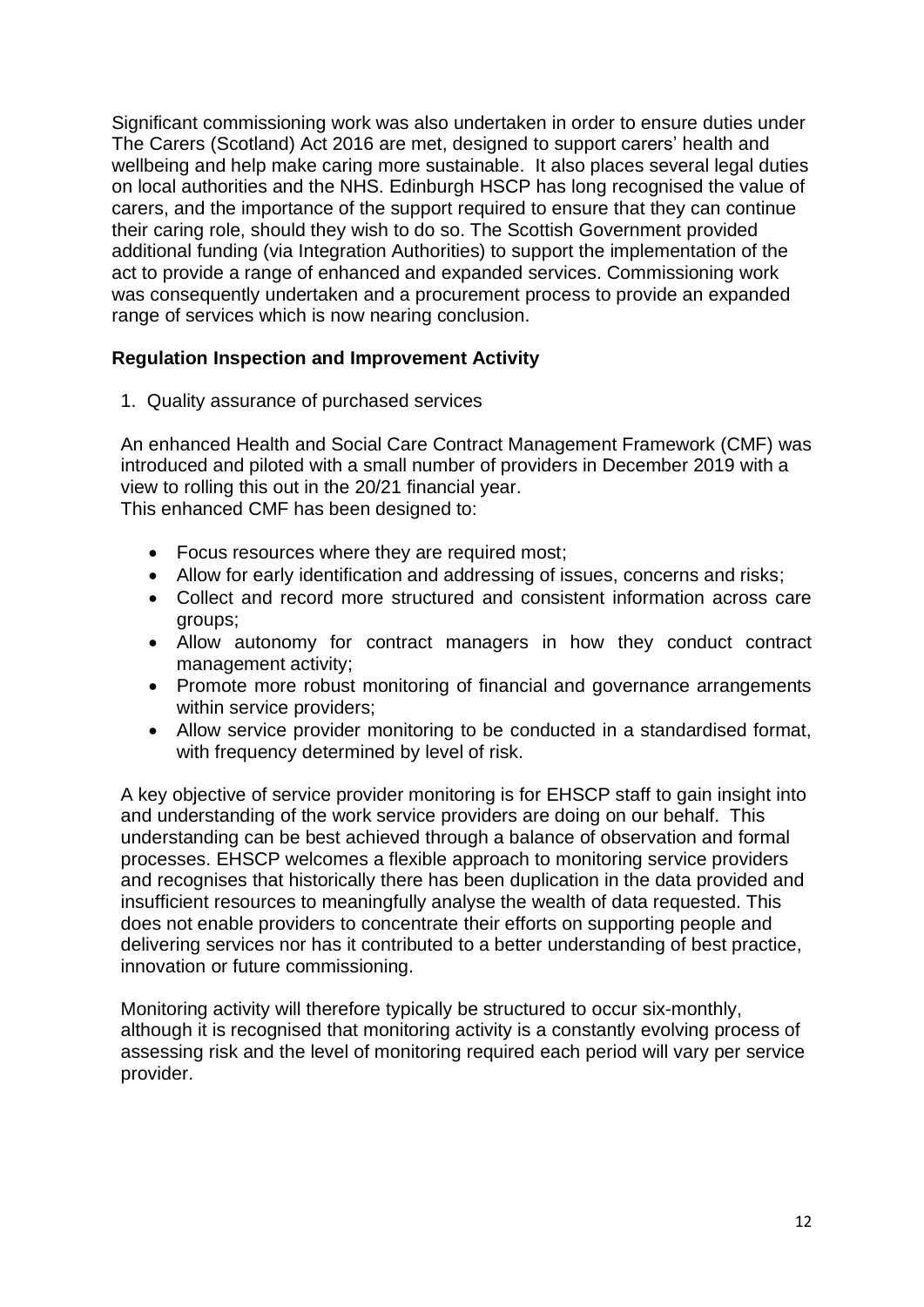# **Children's Services**

The restorative and strengths-based practice approach in Edinburgh has continued to contribute to reductions in the number of children on the child protection register and numbers who are looked after. This is being attributed to this overall practice approach along with the impact of specialist services such as Family Group Decision Making (FGDM), Multisystemic Therapy (MST) and kinship support.

One area of the Looked After population that has increased over the last year was residential care. That was primarily due to the impact of many unaccompanied asylum-seeking children arriving in Edinburgh in 2019 and requiring to be looked after. Alternatives to residential care for these young people have been explored, including the recruitment of host families and the setting up of shared flats for groups of young people aged over 16 when appropriate.

Edinburgh's care experienced champions board has seen an increase in the participation of care experienced children and young people since 2018 and Edinburgh now has two full time care experienced participation officers in place. This has improved the involvement of children and young people in the development and review of Edinburgh's corporate parenting plan. The Edinburgh Children's Partnership Children's Services Plan has also been informed by the participation of children and young people through initiatives such as What Kind of Edinburgh and Youth Talk.

The voluntary sector is a key partner in Edinburgh's Child Protection Committee and Children's Partnership. In responding to the challenges of Covid, a city-wide task force with voluntary sector partners is working in four locality operational groups to put early intervention and practical supports in place for families who need this during lockdown restrictions. In addition the multi-agency Local Operational Groups (LOGs) have been taking forward the mapping of family support services in order to identify where the gaps lie and engaging families about the type of support they need, particularly in dealing with the challenges of Covid, increased poverty and the associated impacts of this.

As seen below, there is a general decrease in Child Protection Register (CPR) and Looked After Children (LAC) numbers and associated activity, e.g. case conferences, Scottish Children's Reporter Administration (SCRA) reports, Looked After Children reviews. Decreases from two years ago are significant.

For Looked After Children, after a reduction in residential numbers, these increased again from August 2019. Table below is from Monthly Report

| 19 | Apr-   May-   Jun-   Jul-   Aug-   Sep-   Oct-   Nov-   Dec-   Jan-   Feb-   Mar-<br>$-19$ | $-19$ |            |  |                                      |  |     |
|----|--------------------------------------------------------------------------------------------|-------|------------|--|--------------------------------------|--|-----|
| 88 | 86                                                                                         |       | $\vert$ 87 |  | 86   95   99   104   106   106   105 |  | 101 |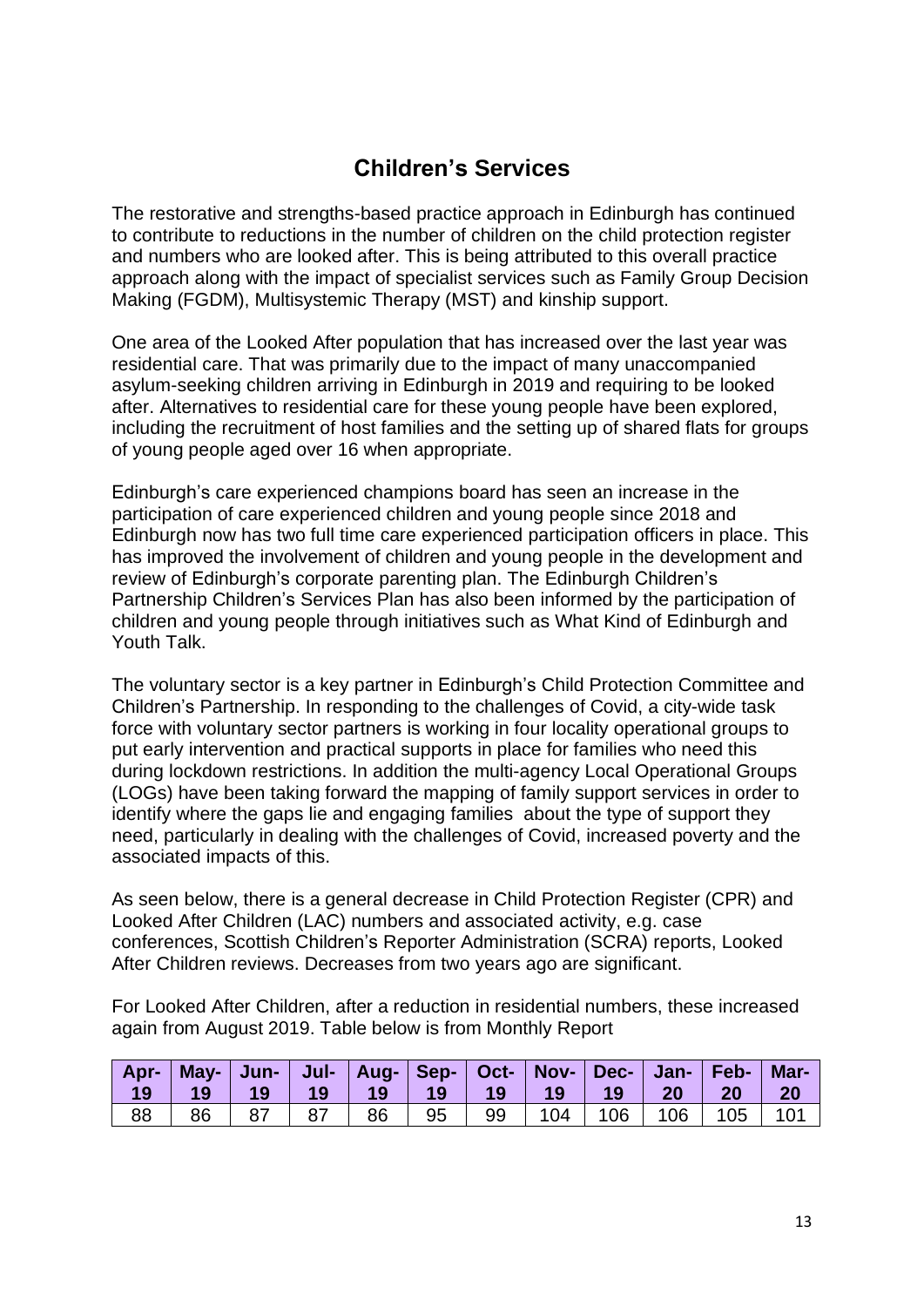Foster and Kinship numbers have stayed relatively stable over the year at 515 and 245 respectively. The number of children Looked After at home has steadily decreased from 350 to 290.

#### **Inter-Agency Referral Discussions (IRDs)**

In respect of multi-agency child protection processes, Edinburgh has a strong history of using and recording Inter-Agency Referral Discussion (IRDs) to consider the intervention per case and the need to protect children. The progress and outcomes of these discussions and plans are overseen by a senior management multi-agency group to ensure actions and decisions have been appropriate and to agree when the IRD process will be closed. Most cases are then allocated to social work teams or managed in respect of Getting It Right For Every Child (GIRFEC) and overseen by universal services.



The number of IRDs was in line with the previous year.



Percentage of IRDs with decision to proceed to CPCC

The proportion of IRDs held with the outcome of proceeding to a Child Protection Case Conference (CPCC) has continued to decrease.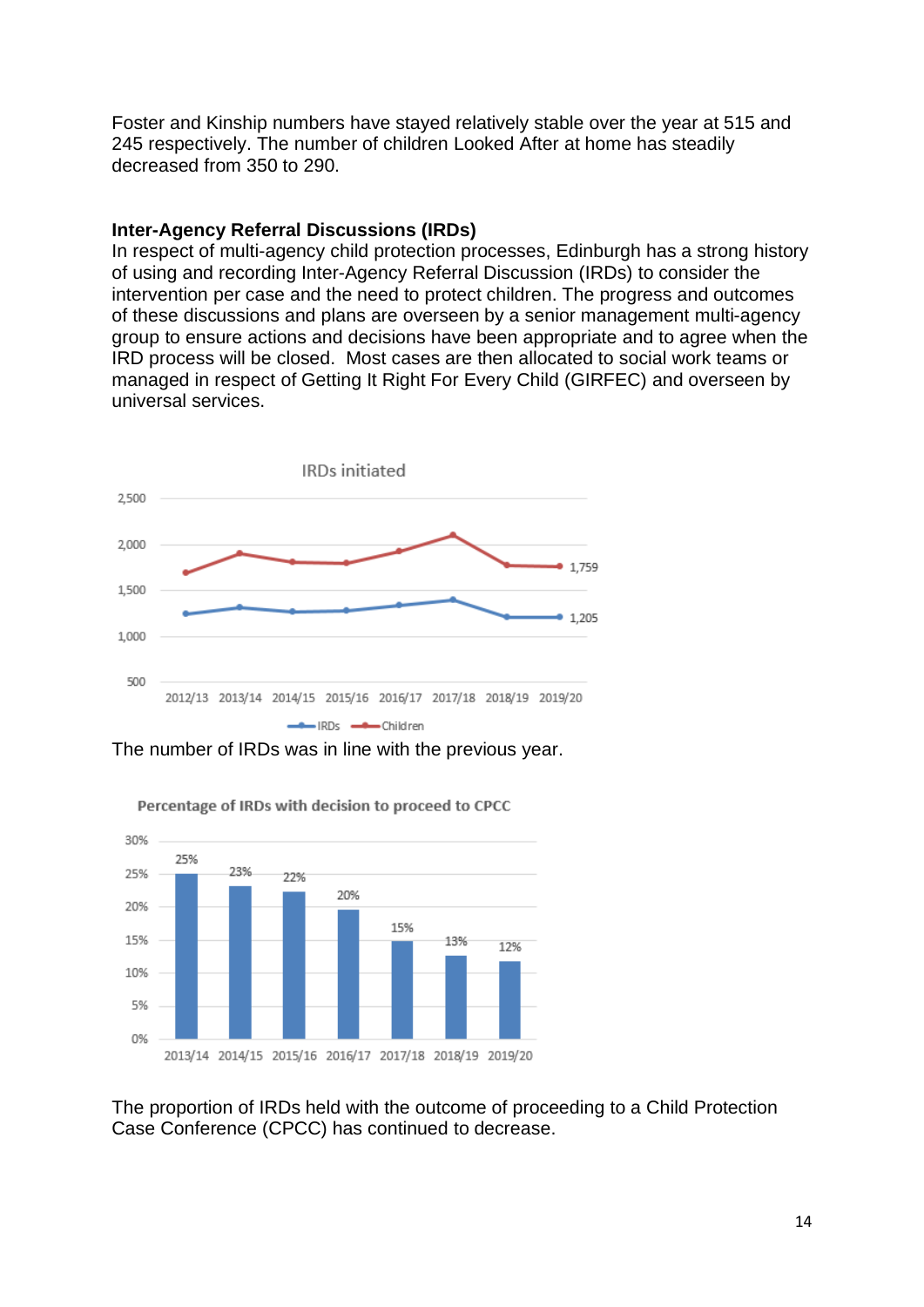#### **Reports to SCRA**

For the full year 2019-20 - **85%** of SCRA reports were submitted on time, the same completion rate as for 2018-19.

### **Looked After and Accommodated Children (LAAC) and Looked After at Home (LAC) Reviews**



Generally, above 75% of cases were reviewed within timescale for the early part of the year with evidence of possible decline to 70% thereafter. The drop in March 2020 can be attributed to the impact of Covid and the subsequent lock down.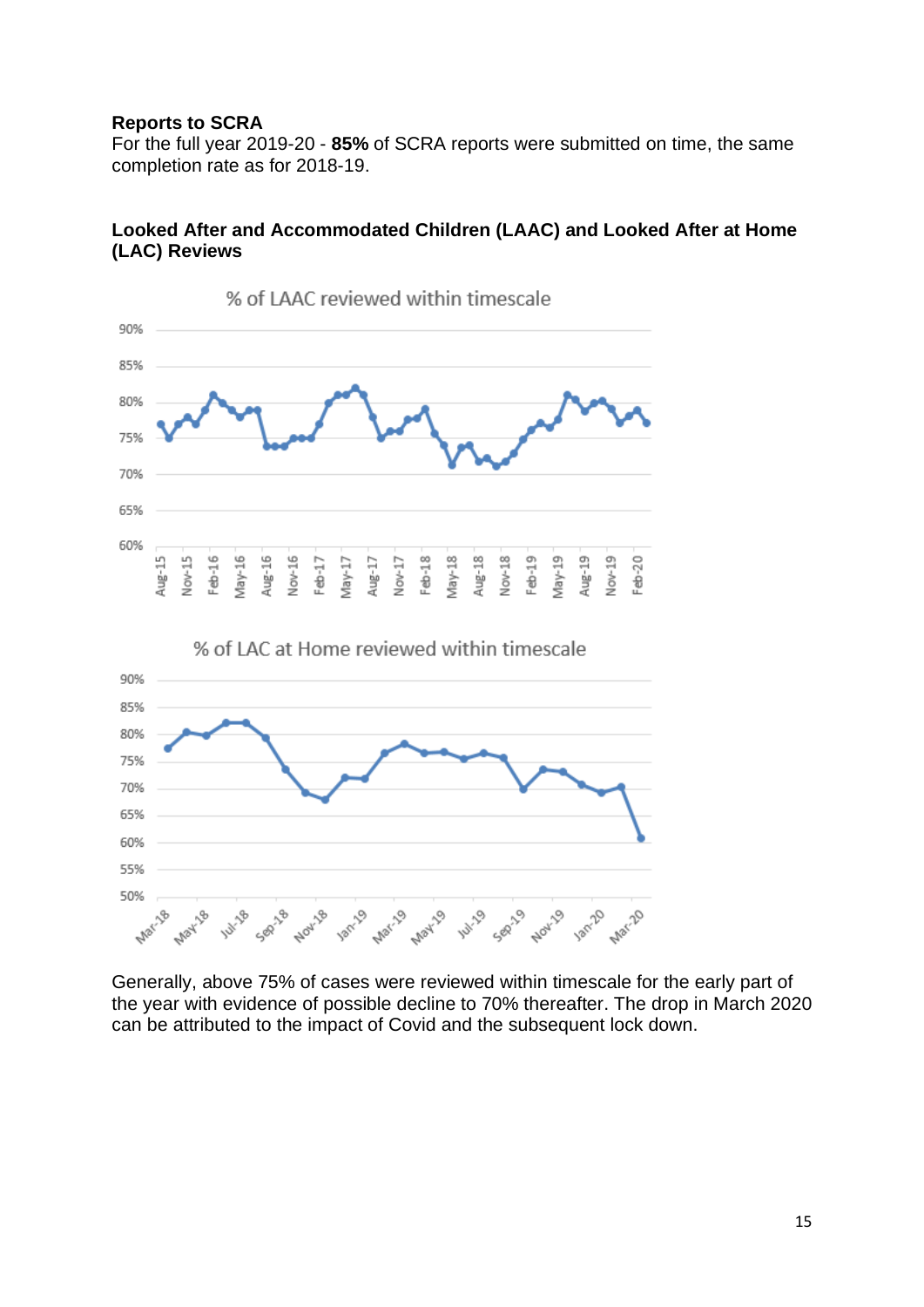#### **Continuing Care**



There has been a steady increase in continuing care placements across the year. These are where children are placed, predominantly with foster carers and choose to stay on beyond their legal order. Whilst this increase is welcomed and shows that services are providing secure, caring environments for young people beyond the age of 16 – 18, as families would expect for their own children, this does not come without a financial impact on the Children and Families overall budget position.



#### **Foster Care - % with City if Edinburgh Council carers**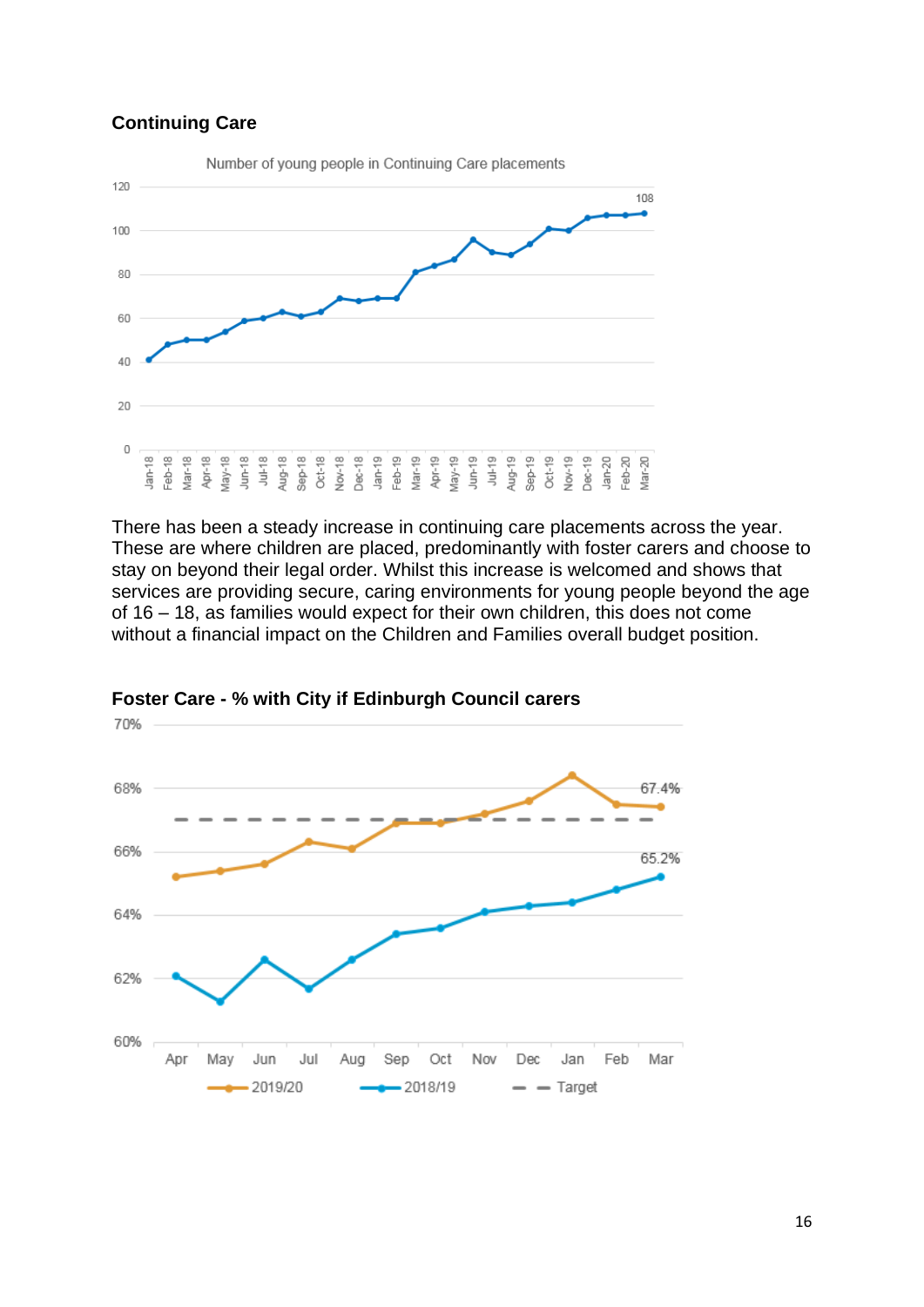The steady increase through the previous year continued through 2019-20 with the figure exceeding 67% in November therefore achieving beyond the target for balance of care.

### **Family Group Decision Making**

The Family Group Decision making model, which is also known as Family Group Conferencing (FGC) is a decision-making approach, based on a well-developed model, which involves the extended family in making plans for children and the family unit.

It is family led and encourages families to use their own strengths and resources to make plans for their children.

FGDMs seek through their approach to:

- widen the circle (involving extended family),
- encourage sharing responsibility for solutions,
- be culturally competent in their practice,
- support family leadership and empowerment,
- be non-adversarial and the use of private family time for decision-making.

From February 2019 to January 2020 Family Group Decision making (FGDM) received 543 referrals for a family meeting and this led to 213 meetings and many more significant pieces of work. Referrals for planning connected to babies now make up approximately 40% of the work of the FGDM team.

The team also received 49 referrals in respect of the FGDM service which has developed for the Health & Social Care service from April 2019 to February 2020.

There were a variety of reasons for cases not proceeding to a FGDM meeting. These ranged from; families having significant involvement with the team that led either to the family making a plan before the meeting, identifying kinship placements for assessment, the families did not want a family meeting (it is a voluntary process), or the situation changed.

The graph below provides the outcomes of family meetings within Children's Services. There were 70 plans made to support children at home by pulling in the wider supports of family or friends. Not all these children would have become looked after, however they had either been referred for accommodation at family-based care or the social worker was considering a referral.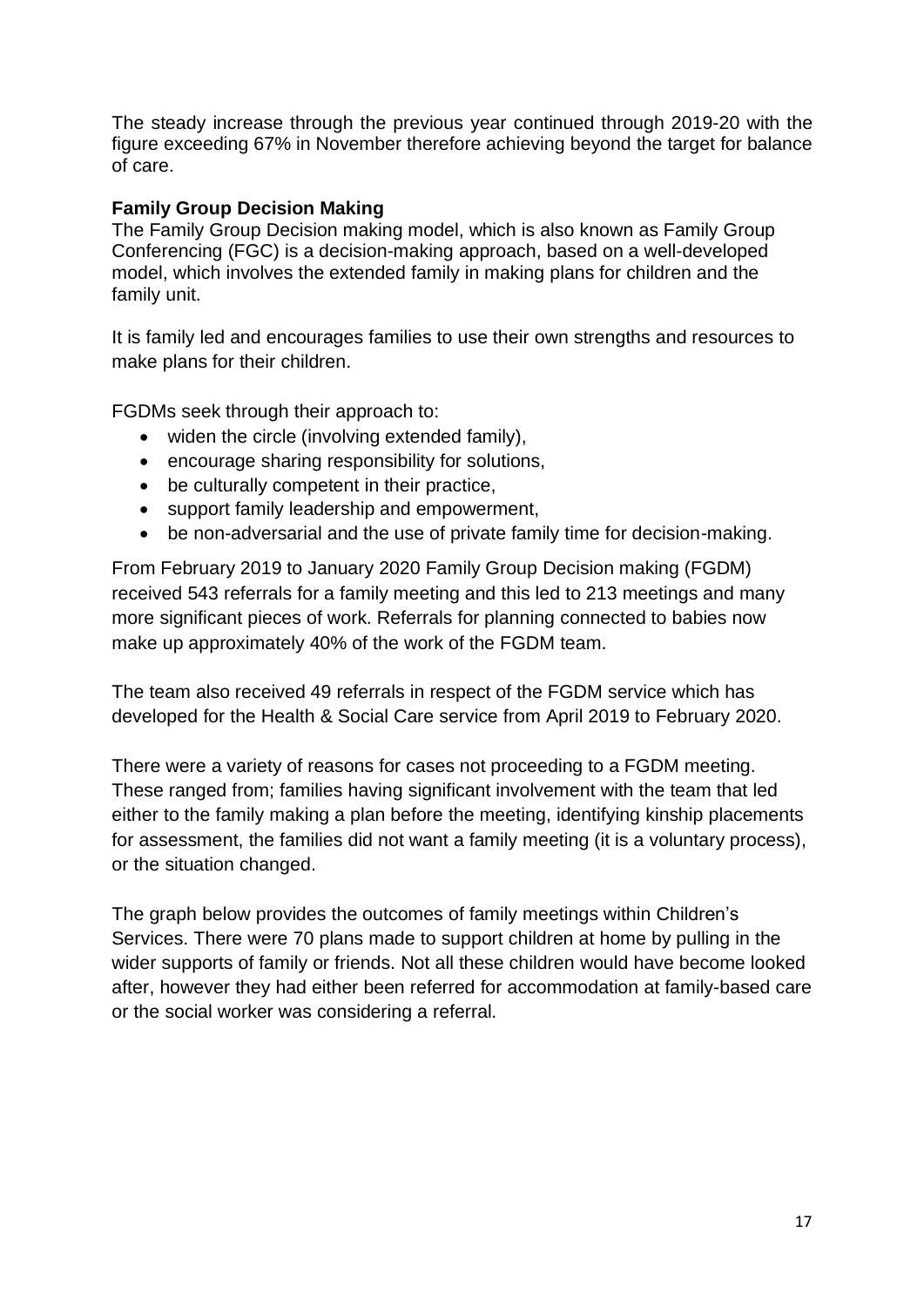

Between 24 January 2019 to 25 March 2020, 192 children were placed on the Child Protection Register (CPR). 120 of these children were placed on the CPR in sibling groups. 65 of these families met the criteria for the FGDM babies service and were automatically offered the support of FGDM. In early 2020 there was a significant rise, 40%, in referrals of babies to FGDM. This rise represents the increase in concerns for unborn babies and babies under the age of one in Edinburgh. It also demonstrates that the system of referral to the FGDM team is working well, with most babies, where social workers are involved due to concerns, being referred to FGDM.

## **Lifelong Links**

In 2015 Edinburgh started to offer Lifelong Links before becoming part of the nationwide trial in 2017. The Lifelong Links service aims to support children and young people in foster or residential care to reconnect safely with their extended family and networks of people that they have identified as important to them. Sometimes this can be people they have lost touch with or people in their networks they have not yet met. To date several young people have been supported to understand more about who is in their family, bringing children back in to contact with grandparents, parents, brothers and sisters and aunts and uncles and other people who they have identified as important to them. Essentially, the service promotes lifelong connections for young people both now and in the future. This approach has been endorsed by the recent care review [https://www.carereview.scot](https://www.carereview.scot/) which highlighted that " there must be a focus on building and maintaining lifelong relationships "

Lifelong Links had 51 children referred in the 2019-2020 reporting period.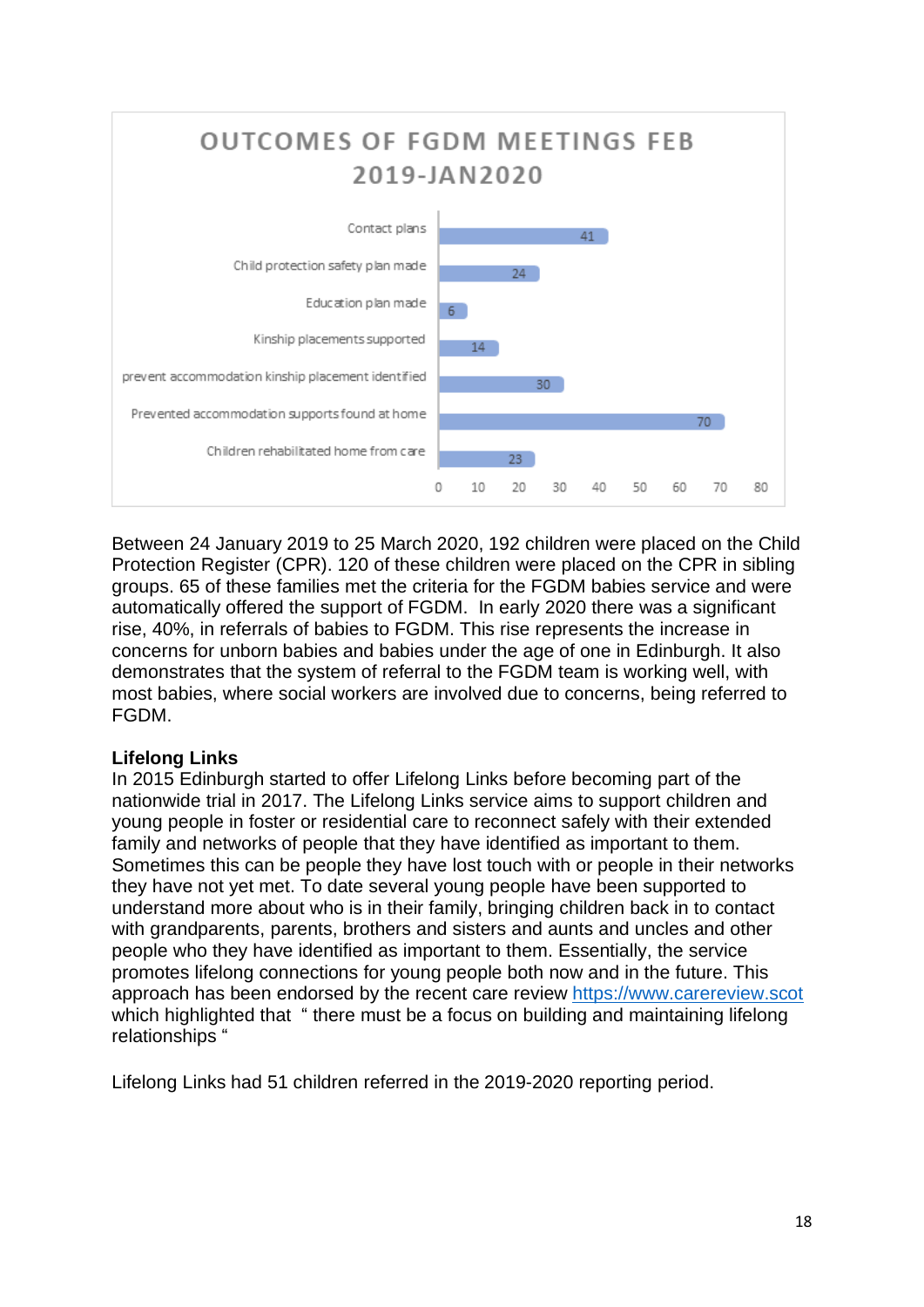

40 of those cases have been allocated =  $78.5\%$  of the total 51.

The remaining 21% either did not progress because circumstances changed for the child (move of placement or returned home) or they changed their mind and did not want to continue.

Of the 40 (78.5%) work has been completed; the range of this work can be from a fully researched Family Tree, to finding and connecting (letters/photos/direct). The five cases that stopped due to risks were five children all from one family.

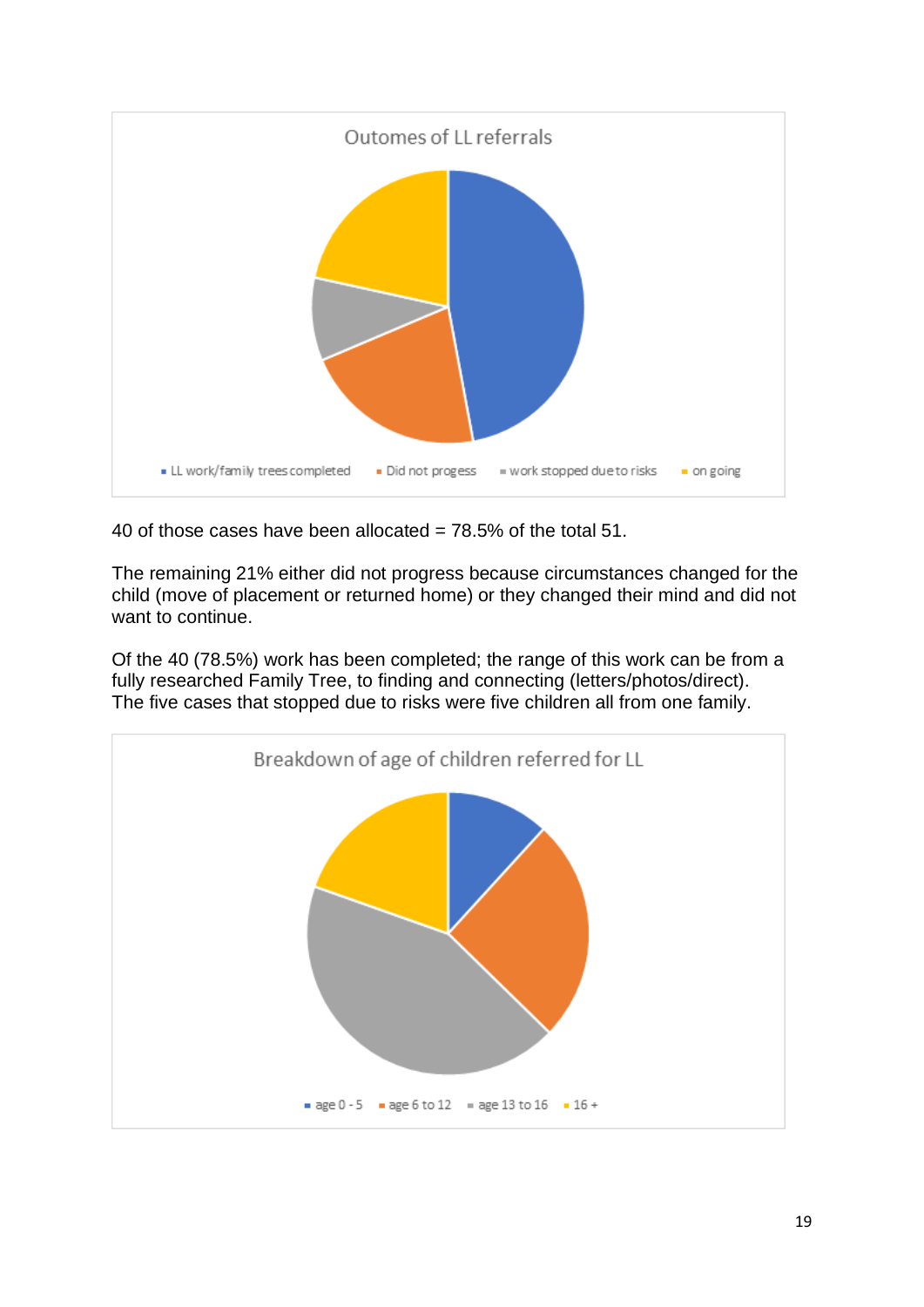## **The Through Care and After Care Job Club**

The Job Club has been running since June 2016 and is delivered by the Through Care After Care team in partnership with Skills Development Scotland. Many young care leavers struggle to access mainstream services and experience sanctions from the job centre due to their inability to meet expectations. The initiative was initially set up to support those who were struggling to evidence job searching activities to meet requirements for benefits claims. Staff identified the need to provide a supportive, regular drop-in facility where young people felt comfortable and confident to build their skills. The Job Club has since grown steadily into a progressive weekly service that supports young people to find solutions to enable and empower them to work towards achieving their own individual goals.

#### **Aims**

- to improve confidence and resilience in relation to job-seeking skills
- to provide a focussed environment with familiar, trusted staff and relevant resources
- to move young people into positive destinations
- to work in partnership with other agencies
- to ensure all young people have an updated CV
- to create opportunities for young people to evidence job searches and benefits claims

#### **Young People's feedback**

The service continues to encourage young people to complete comment cards and feedback forms. Overall feedback indicated that:

- Young people indicated that they found the Job Club helpful
- Young people are happy with the location of the Job Club
- Young people feel more motivated to get a job
- Young people felt that the Job Club helped them to improve their skills
- Young people feel more confident to apply for jobs
- Staff have helped young people to achieve their goals.

#### **Comments from young people included**

*"The Job Club helped steer me onto the right path and help me become more focused."*

*"I like coming here because of the laid-back environment with very approachable staff."*

*"Good fun and a safe environment, which is great to have."*

*"The Job Club has helped me secure full- time permanent employment and realise my potential."*

*"This club has helped me through a tough time."* 

"*Helpful and informative, great staff that go the extra mile to help young people reach their goals."*

*"Genuinely caring and helpful staff, good source of motivation."*

*"It's a great place to come and socialise, the staff are very helpful and give us their time."*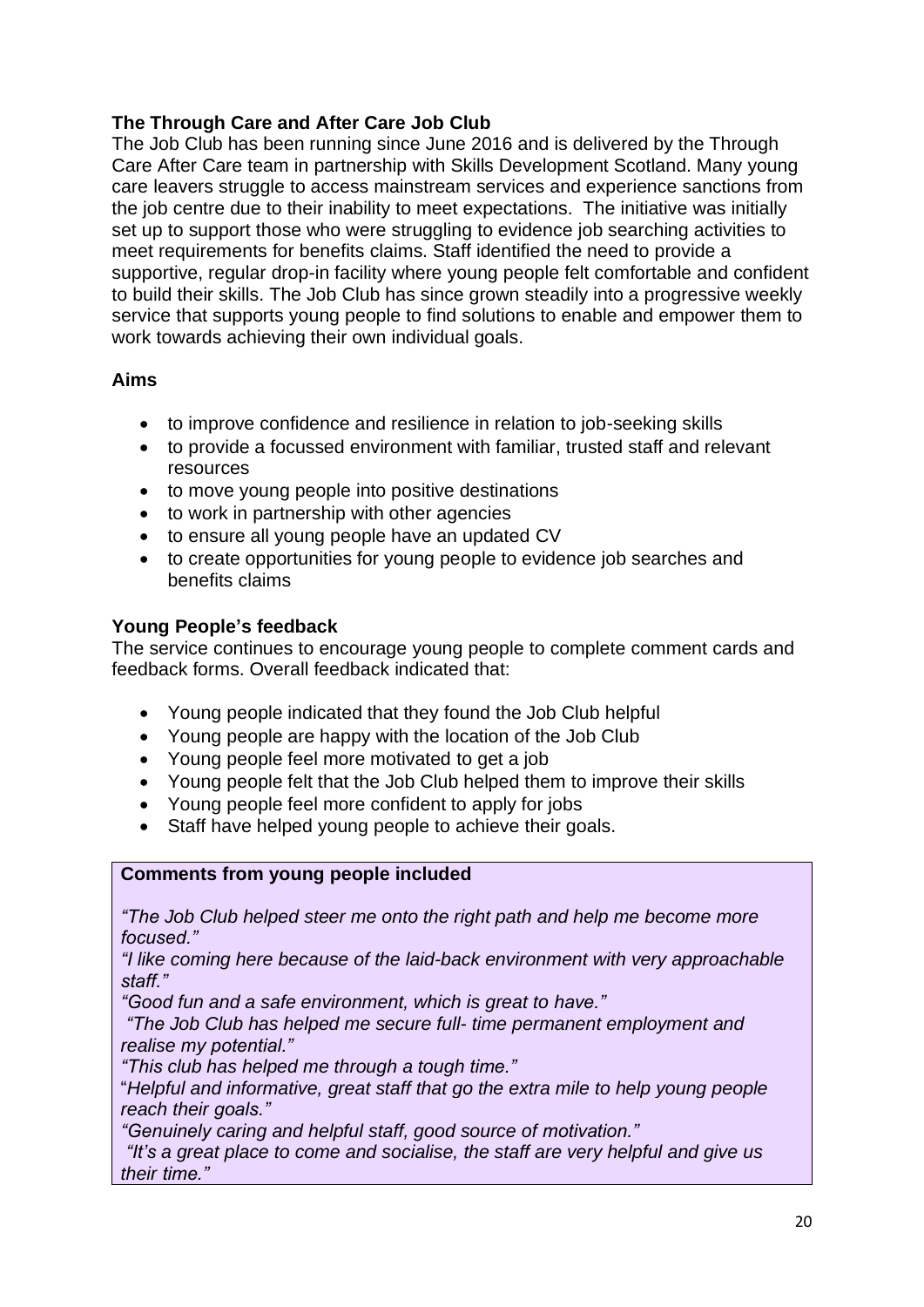183 individuals have engaged with the job club between April 2019 and March 2020

#### **Pandemic Taskforce and Locality Operational Groups (LOGs)**

The purpose of the task force is to coordinate Edinburgh Children's Services shared efforts and resources across the Edinburgh Partnership to support vulnerable children and their families in response to the impact of Covid.

Weekly meetings, referred to as Locality Operational Groups (LOGs) share information and develop new ways of working together to help mitigate the effects of poverty and social isolation in these difficult times. The aim is to avoid duplication and to build supportive networks for Edinburgh's children and families that are directed in the most meaningful and helpful way. The overall task force meets monthly, and report back into their organisations to ensure a regular flow on information and flexibility given this ever-changing situation.

# **Criminal Justice**

#### **Criminal Justice Funding**

Criminal Justice Social Work is provided by the Scottish Government through a ringfenced grant under Section 27 of the Social Work (Scotland) Act 1968. The funding is provided to allow the Council to discharge its statutory duties and to work towards preventing and reducing further offending in line with the Community Justice Outcomes and Improvement plan (CJOIP).

The City of Edinburgh Council received Section 27 funding of £9,620,431 for the year 2019/20. This figure was a reduction of £90,826 on the grant allocation for the previous year. Financial pressures increased in 2019/20 and will continue into 2020/21 due to the unfunded pay award for public service staff. In Edinburgh, this equates to approximately £225,000 per annum. To address the unfunded pay award, a service review commenced but was suspended when Covid restrictions were imposed. This will be resumed when appropriate, allowing full consultation with staff. This may also have an impact on our ability to manage workload demands when Covid restrictions are reduced, such as the Scottish Courts and Tribunal Service, Unpaid work and Parole Board Scotland backlog, leading to increased numbers of Criminal Justice Social Work Reports and community-based disposals.

#### **Summary of Performance – key challenges, developments and improvements**

**Edinburgh's Community Safety Partnership**, on behalf of the Edinburgh Community Planning Partnership, is responsible for the development and implementation of Edinburgh's Community Justice Outcomes Improvement Plan. An [annual report](https://www.edinburgh.gov.uk/downloads/file/27292/annual-outcome-report-for-2018-19) for 2018/19 was submitted to Community Justice Scotland in September 2019. The [Community Justice Outcome Improvement Plan for 2019](https://www.edinburgh.gov.uk/downloads/file/27174/community-justice-outcomes-improvement-plan-2019-22)–22 has been developed and reflects the work articulated in the four-locality improvement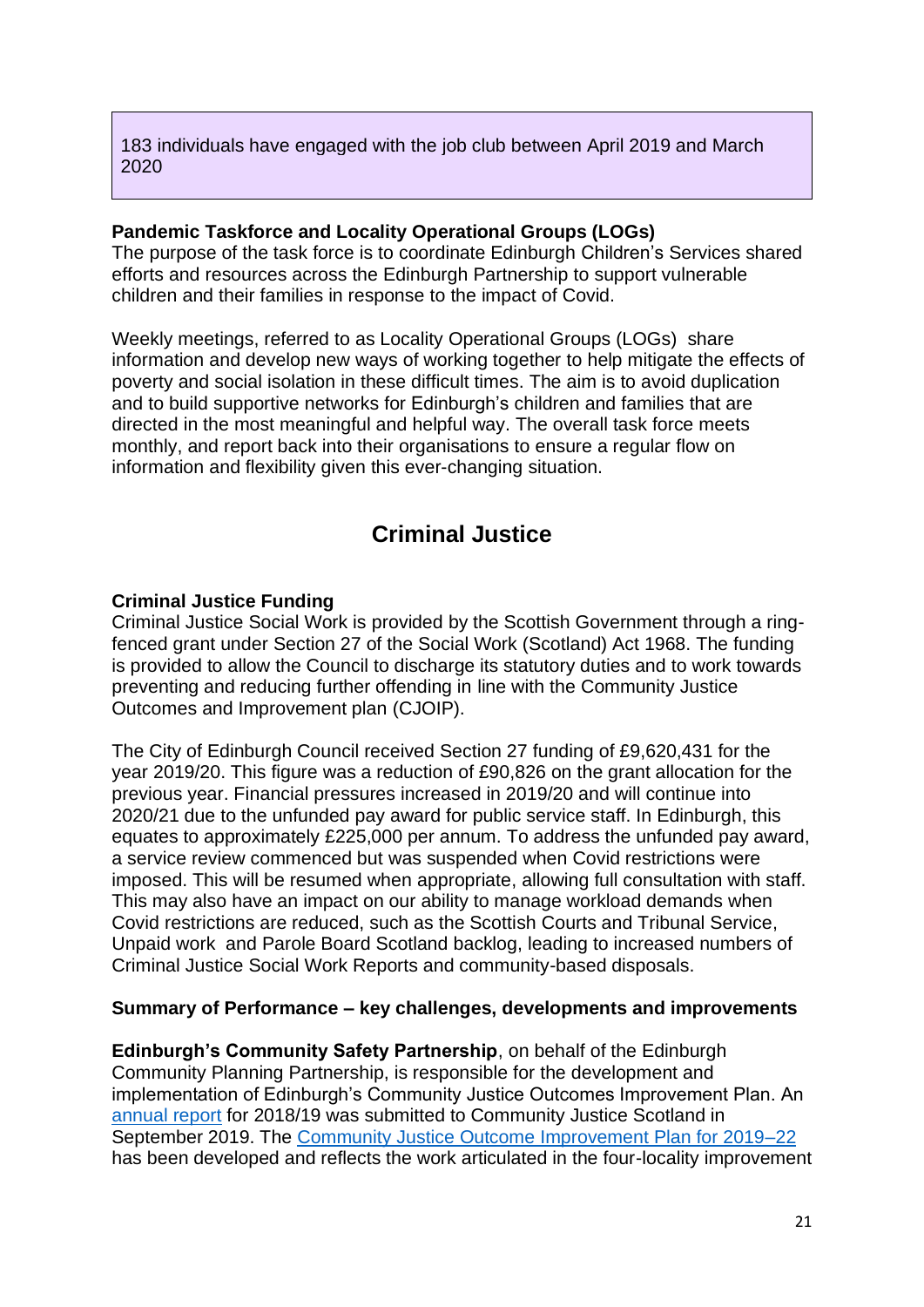plans and complements the Community Safety strategy which was developed for 2020-23 and the Edinburgh Partnership's Community Plan 2018-28.

**The Peer Mentoring Service** established in 2017 in conjunction with Sacro for people currently involved in the community justice system has become embedded into mainstream services. The mentors continue to support people who use the service to make decisions about their lives and access the services they need. They help people currently involved in the community justice system to explore issues or obstacles, set goals and achieve the things they want to do, whilst at the same time building confidence, skills and talent. Several volunteers have been employed to complement the work done by paid staff, acting as positive role models for people with an offending history, encouraging them to address their offending behaviour and reengage with their local community. A Focus Group has been established for people who use the service to identify and share good practice.

Feedback from people who use services at the **Drug Treatment and Testing Order** team highlighted a need for specific support from peers in recovery and the team have been successful in securing funding to employ mentors from the recovery community.

The **Edinburgh Alcohol Problem Solving Court** has been in place since February 2016 and utilises community payback legislation, with frequent court reviews. The criminal justice social work service continues to provide the court with speedy assessments with a focus on alcohol and ensures streamlined access to substance misuse services through close partnership working with Change Grow Live (CGL). Criminal Justice services in Edinburgh supported the rollout of this model to Midlothian and East Lothian Justice services.

**Encompass**, is an education, training and employability service for people in Edinburgh in recovery from substance misuse, those moving on from past offending behaviours and those affected by homelessness. It continues to be delivered through Access to Industries in-house community college and helps people furthest removed from the labour market to build their skills, gain access to opportunities and, where appropriate, move into employment. It offers a range of employability opportunities including supportive work placements, and volunteering; activities included Edinburgh College courses covering digital media, photography, computer game design, and weekly Spanish language and culture classes. Access to Industry also continue to work with Disclosure Scotland/Scotland Works for You, to support more employers to make fair recruitment decisions with people with convictions.

Work continued throughout 2019/20 to develop a **Restorative Justice** service to those who are subject to statutory supervision, having been convicted of a hate crime and the victim of that offence (or a representative), including training in Restorative Justice approaches. An Information Sharing Protocol between Police Scotland and City of Edinburgh Council allows the Restorative Justice service to contact the victim of the hate crime offence. Police Scotland continue to provide victims of hate crime with information about Restorative Justice and obtain explicit consent for the Council's Restorative Justice service to contact them. The Scottish Government has committed to have Restorative Justice services widely available across Scotland by 2023, with the interests of victims at their heart and has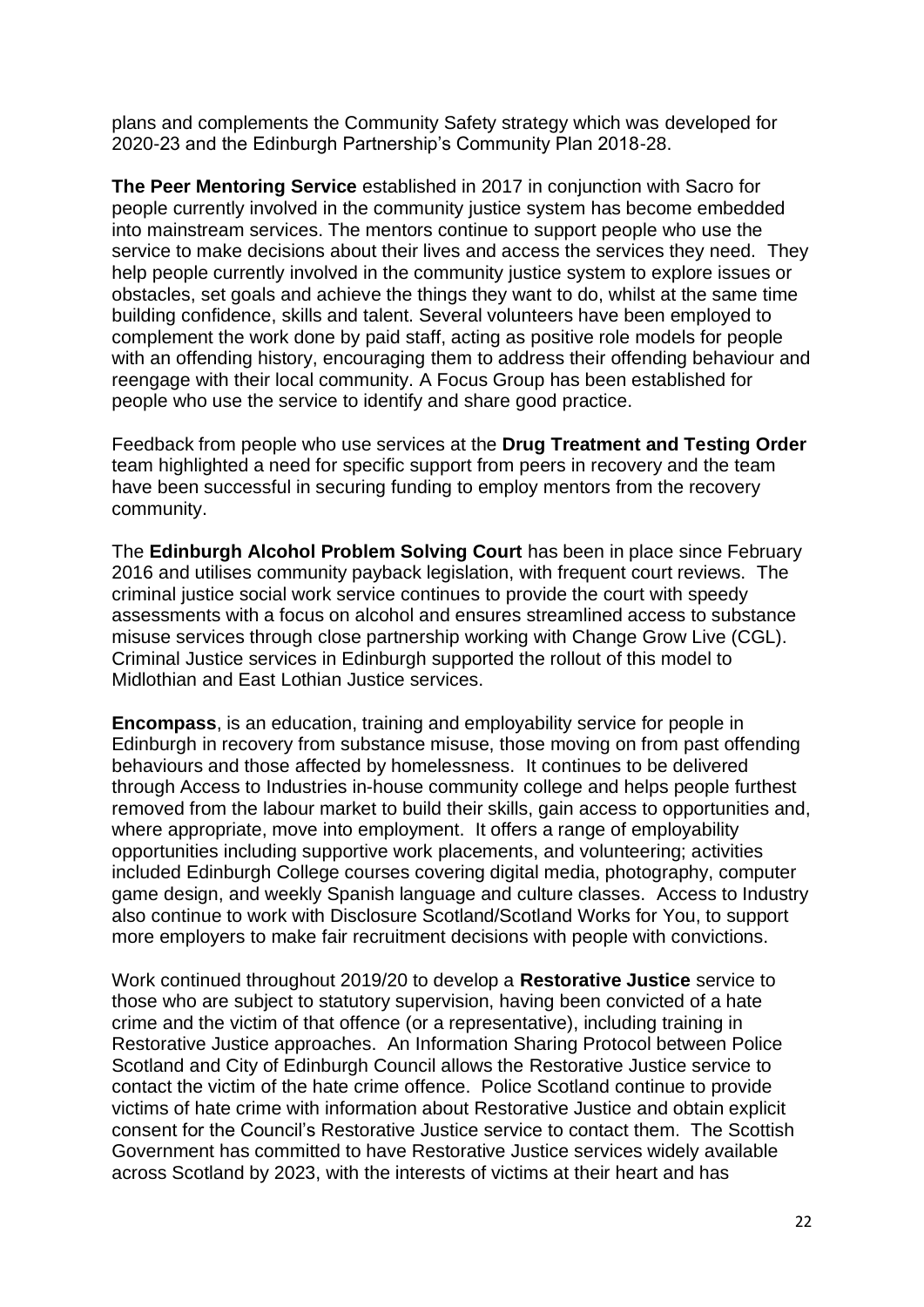developed a Stakeholder Group, of which Edinburgh Community Justice services is a member.

Edinburgh Community Justice Services sought to build on their experience of developing **trauma informed services**, through 2019 into 2020. This involved developing, implementing and evaluating a Trauma Informed Care (TIC) model of service delivery across Group Work Services (GWS). In keeping with the Scottish Psychological Trauma Training Plan (NES, 2019), the service sought to develop Criminal Justice Social Work practice, to operate at a 'trauma enhanced practice' level, due to their specific remit to provide long term interventions with people known to be affected by trauma. The work was led by a Criminal Justice Sector Manager and a Clinical Psychologist who was recruited to co-locate within, and work across, a range of teams in Edinburgh's justice social work. Recognising the long-term nature of culture and organisational change, three specific areas of activity were agreed, where initial changes could be introduced that would support the service in moving closer to working at a trauma enhanced practice level, while also gathering evidence to evaluate the impact of these service developments. These were:

- Leadership Coaching and Development
- Staff Training, Development and Wellbeing Support
- Staff Practice.

Trauma and Mental Health Screening (TAMHS) is a development in staff practice that involves routine screening for trauma experiences and common reactions including mental health problems. TAMHS is being used to:

- develop our understanding of an individual's presenting difficulties
- inform the wider assessment taking place
- inform formulation and how the service relates to the individual
- guide any subsequent intervention plans that are developed.

Formal evaluation of the overall project is ongoing. Evaluation of the project includes the following:

- Anecdotal feedback from team leaders and seniors
- Formal feedback on each training session
- Survey Feedback from all staff involved
- Focus groups for managers
- Focus groups for workers

To date, this feedback has been overwhelmingly positive. The full outcome of the evaluation will be provided in greater detail within the final project report. Some examples of findings from the staff surveys include:

- 87% feel more confident asking about trauma
- 73% are confident asking about common mental health difficulties
- 83% report using a trauma informed approach in my work with service users
- 93% report finding working in a TIC way helps them work more effectively with service users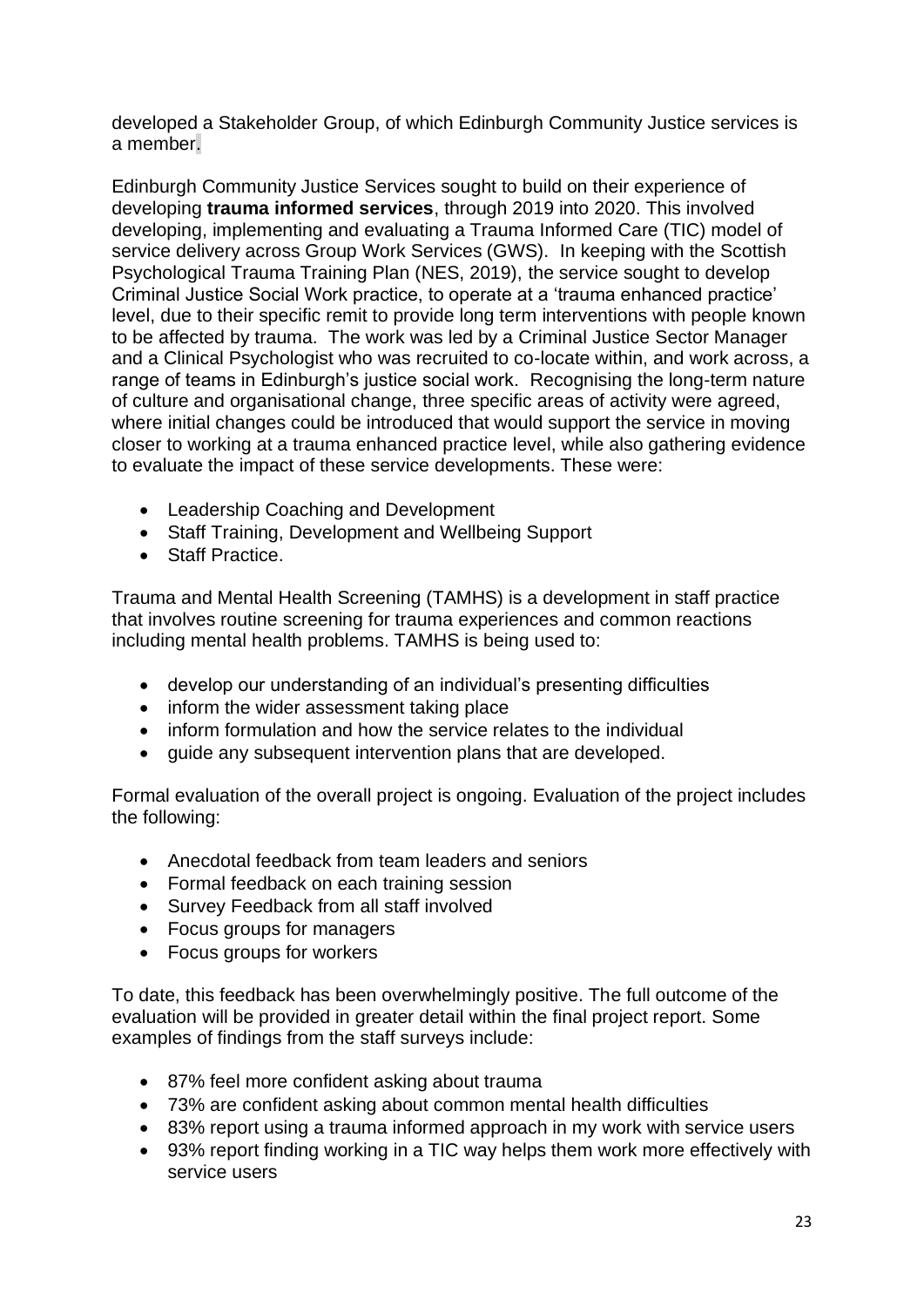- 93% of staff believe having a clinical psychologist embedded in the service is valuable
- 80% of staff report finding group supervision sessions helpful

#### **Services for Women**

Services for women in the criminal justice system have been developed within the Drug Treatment and Testing Order (DTTO) service, Unpaid Work and Bail Supervision. These compliment the work of the Willow service for women in criminal justice. DTTO provides services for women in a separate location with its own dedicated treatment team who work closely with a range of services. The team are skilled in supporting women through pregnancy and have worked, where possible, with people to become drug free and to have their babies and children remain in their care. When this has not been possible the team have continued to support the individuals to help them work towards a positive future.

An Unpaid Work women's group has been set up for women who have been given an unpaid work requirement as a condition of a Community Payback Order (CPO). This group encourages women to develop skills while carrying out meaningful and interesting activity. As part of one of the skills development projects the group knitted hats and gloves which were given to the homeless community. Group members reported back that this activity had made them feel more positive about themselves as they were doing something that was really needed while learning new skills.

The Court, Bail and Diversion team have set up an enhanced supervised bail service for women as a direct alternative to remand in custody. This service has allowed women to remain in the community by providing an intensive outreach service in partnership with specialist women's services such as Willow and Shine. The workers are accredited to undertake homelessness assessments which has made it easier for women without an address to access accommodation. The team have now extended this service to include all young people at risk of remand and are working in close partnership with the Young Peoples Service and Throughcare and After Care Team.

The Council and partner agencies have developed a [Domestic](https://democracy.edinburgh.gov.uk/documents/s24001/Item%206.6%20-%20Domestic%20Abuse%20Housing%20Policy.pdf) Abuse Housing [Policy](https://democracy.edinburgh.gov.uk/documents/s24001/Item%206.6%20-%20Domestic%20Abuse%20Housing%20Policy.pdf) for Edinburgh. The focus of the policy is to offer victims/survivors of domestic abuse, an early intervention approach that allows them choice in addressing their housing situation. This includes assisting victims/survivors to stay in their current home, introducing a new framework for housing management transfers between the EdIndex landlords, where the person is a social rented tenant. Improvement of the process means that victims of domestic abuse do not need to access housing through the emergency accommodation route. The Policy was approved at the Policy and Sustainability Committee on 14 May 2020. Prior to Committee approval, elements of the Policy (e.g. housing management transfers) had been informally introduced and have been welcomed as positive outcomes have already been noted.

#### **Supporting Staff Working from Home**

In response to Covid, managers began working with our Clinical Psychologists in Criminal Justice to support staff transition to home working in March this year as lockdown measures were implemented. The Staying Psychologically Well - A Guide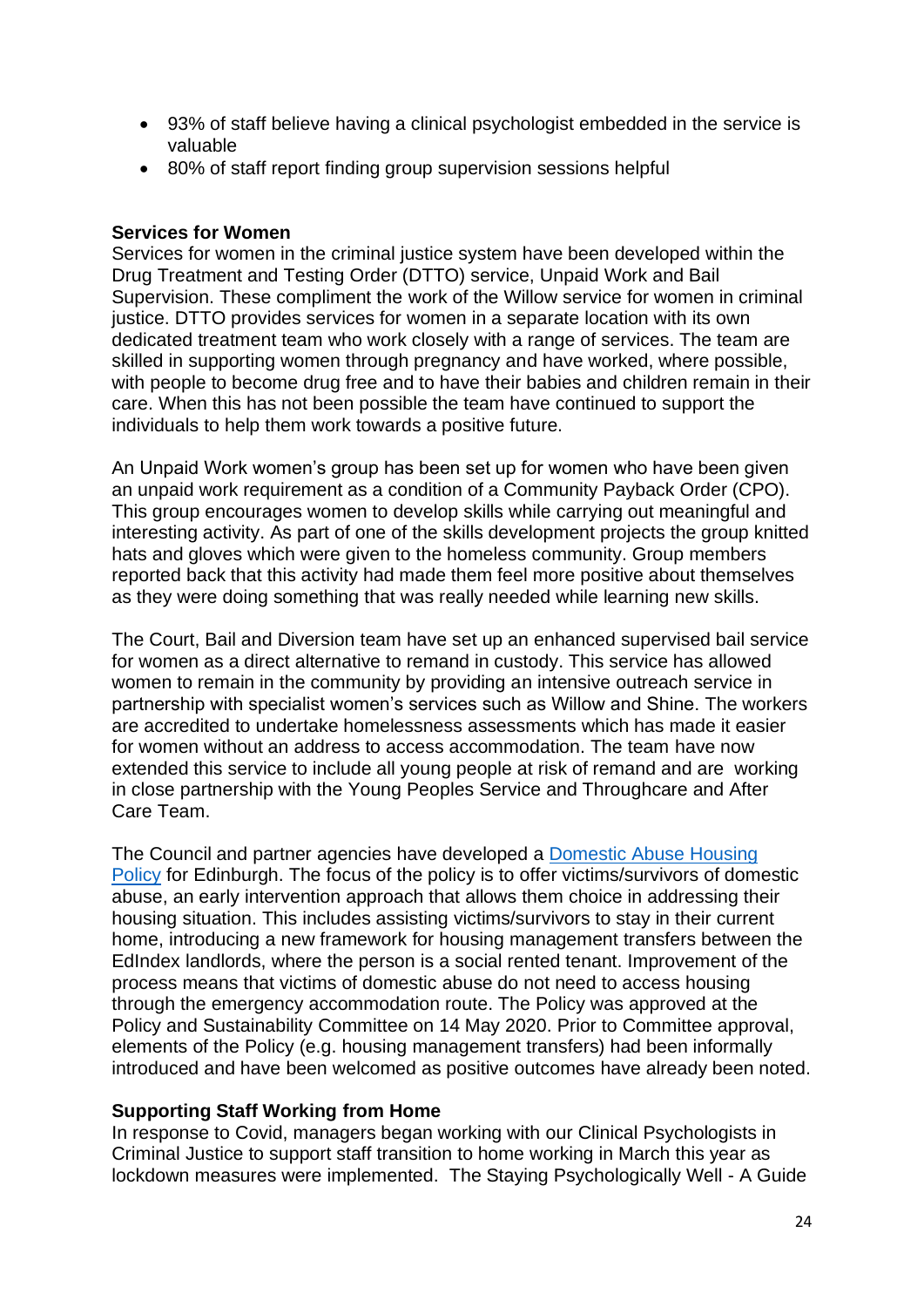for Staff Whilst Home Working was produced in the early weeks to help employees adapt from office based, face to face client work to providing telephone-based support from home. It supports staff to devise an individual Home Working Management Plan. Additional Resources for managers, staff and service users' psychological wellbeing have been provided to promote wellbeing and a helpful guide for providing therapeutic or supportive interventions over the phone, helps workers to undertake key public protection tasks from their homes, in a safe and professional manner. This support package also involves expanding the number of reflective practice supervision groups across criminal justice services and setting up virtual lunchrooms for staff. Staff feedback has been overwhelmingly positive as staff in justice services continue to provide a broad range of supervision and support across the city. This enhances the support for staff put in place by Human Resources, with a range of supports and advice placed on the Council Intranet and the development of a specific 'Well Being Wednesday' page.

Criminal Justice Social Work Services in Edinburgh are currently developing adaptation and renewal plans in conjunction with other justice services, including Scottish Courts and Tribunal Services, Parole Board Scotland, Scottish Prison Service and Social Work Scotland, in order to restart services as per the Government's Route Map.

The establishment of Safer and Stronger Communities has continued to create opportunities for criminal justice and homelessness and housing support services to work more closely together. This is evidenced through the development of a data sharing agreement (DSA) between the City of Edinburgh Council and the Scottish Prison Service, signed in June 2019. The DSA allows for the transfer of information underpinning the reintegration of people back into their community; facilitating better preparation for individuals leaving custody and improved planning for communitybased service provision. Sharing information with Access to Housing ensures that steps can be taken in line with the Sustainable Housing on Release for Everyone (SHORE) standards to sustain accommodation or where this is not possible due to sentence length, making sure individuals have somewhere to live on release, with appropriate supports in place.

Edinburgh Criminal Justice Service has had a long-standing commitment to **preventative work** and to a service model that offers a continuity of service regardless of where the person is in the community justice pathway.

#### Examples include:

In 2018 the Scottish Government provided some additional resource to support the reinvigoration and extension of the **Whole System Approach** to young people in Edinburgh. This resource has supported service improvement since July 2019, and it was agreed that the age group would extend for welfare checks in custody cells for all under 18-year olds, to cover all young people up to the age of 21. In addition, Court social work staff now receive daily updates on the bail position of people appearing from custody which enables a bail supervision assessment to be carried out in all cases where remand is requested. This also means that a supervised bail assessment report can be made available to the Sheriff at first appearance, thereby reducing the number of cases of service users being bailed following appeal. Work is ongoing to strengthen existing practice and explore a formal process for bail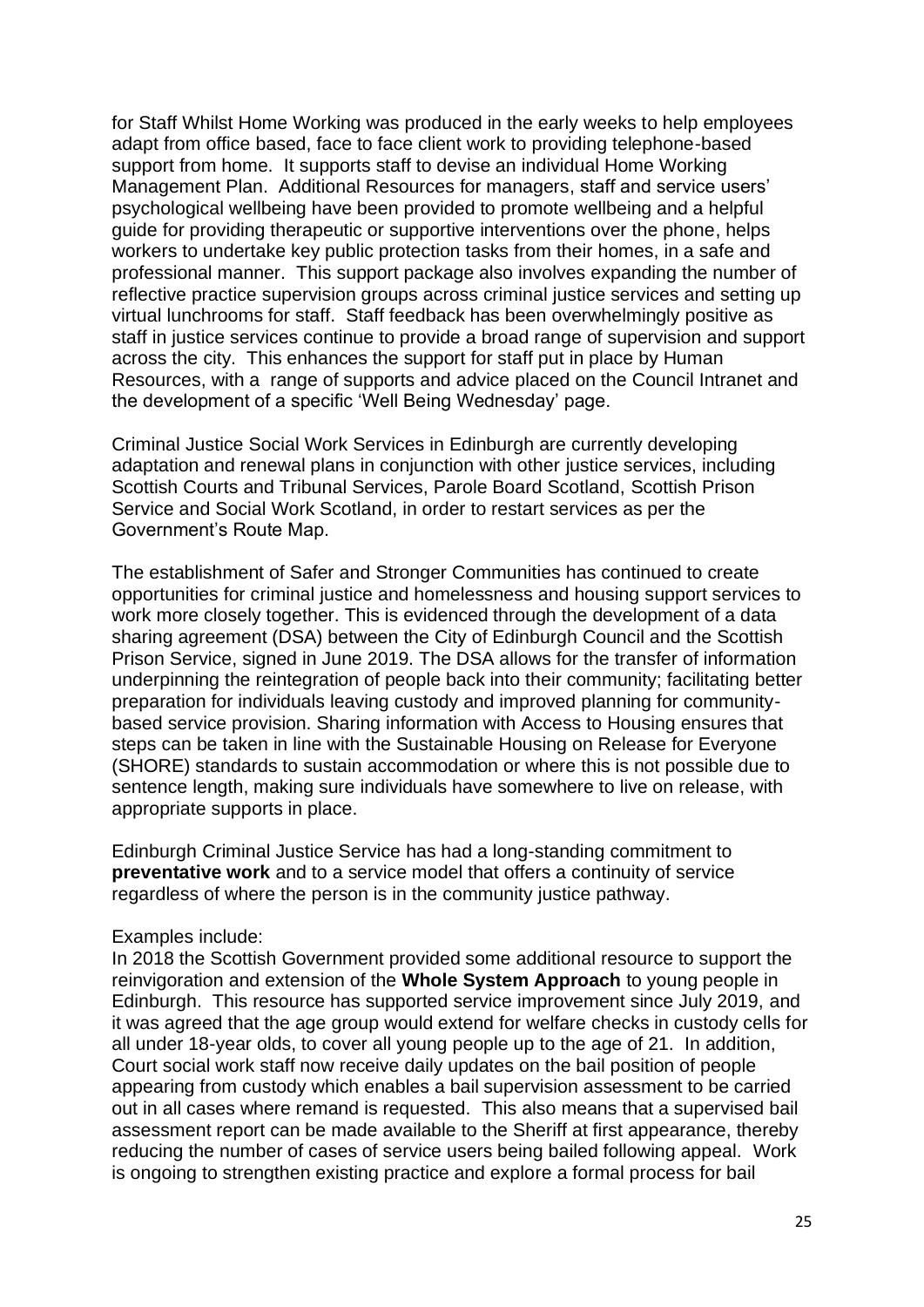information to ensure that no young person is remanded due to having no fixed abode.

**Transitions and Reintegration** (Custody Reviews for all Young People under 21) Guidance and procedures have been developed to ensure that those young people receive consistent and effective support. Pathways into housing for young people are also being strengthened through the retendering process of voluntary aftercare, and a housing officer is in the process of being appointed to assist with housing support for young people on their release from HMYOI Polmont. To further support this work, Court social work staff have received training (run by Centre for Youth and Criminal Justice) on trauma informed and child centred approaches and the teenage brain.

The Council continues to work closely with the Scottish Prison Service (SPS) to ensure that people in prison can access advice and assistance about their housing situation. The **Sustainable Housing on Release for Everyone** (SHORE) standards continued to be the focal point of this work, with an emphasis on early intervention and supporting people in prison to sustain their current accommodation (if on remand or a short sentence) or terminating their accommodation in a planned way. The Council continue to deliver prison-based housing options at HMP Edinburgh's Link Centre for people due to be released within the next twelve weeks. Where it is established that someone is going to be homeless upon release, they are advised about their housing options, assisted to complete an EdIndex form for social housing, given a homeless assessment and supported to start bidding for housing. People assessed as homeless are signposted towards homelessness services for emergency accommodation and support.

The **Edinburgh and Midlothian Offender Recovery Service** (EMORS), for short term prisoners, continues to support individuals at all stages of the criminal justice system to address their unmet needs, particularly those that may have channelled them towards offending including addictions, poor mental health, homelessness and financial difficulties. The service provides complete continuity of care throughout an individual's justice journey, from point of arrest, into prison (providing NHS treatment for substance misuse and psychosocial supports), and back into the community. The service has close links with community-based recovery hubs where the presence of peer volunteers ensures that visible recovery is evident within the service. EMORS offers prison gate pick-ups to service users in recognition of the critical nature of the transition period from prison to community, and the challenges faced by individuals. The EMORS continuity model is a partnership between the City of Edinburgh Council justice services, Midlothian Council justice services and the NHS. A comprehensive review of the service was conducted in 2019 and its findings are informing a retendering process which is taking place to ensure that outcomes for service users continue to improve.

- 2,682 people were supported through open community orders by Criminal Justice Social Work Service. This represents a 0.9% increase from support given during 2018-19.
- Criminal Justice staff completed 2,547 social work reports to support decision making by the courts, representing a 0.7% increase with 2018-19.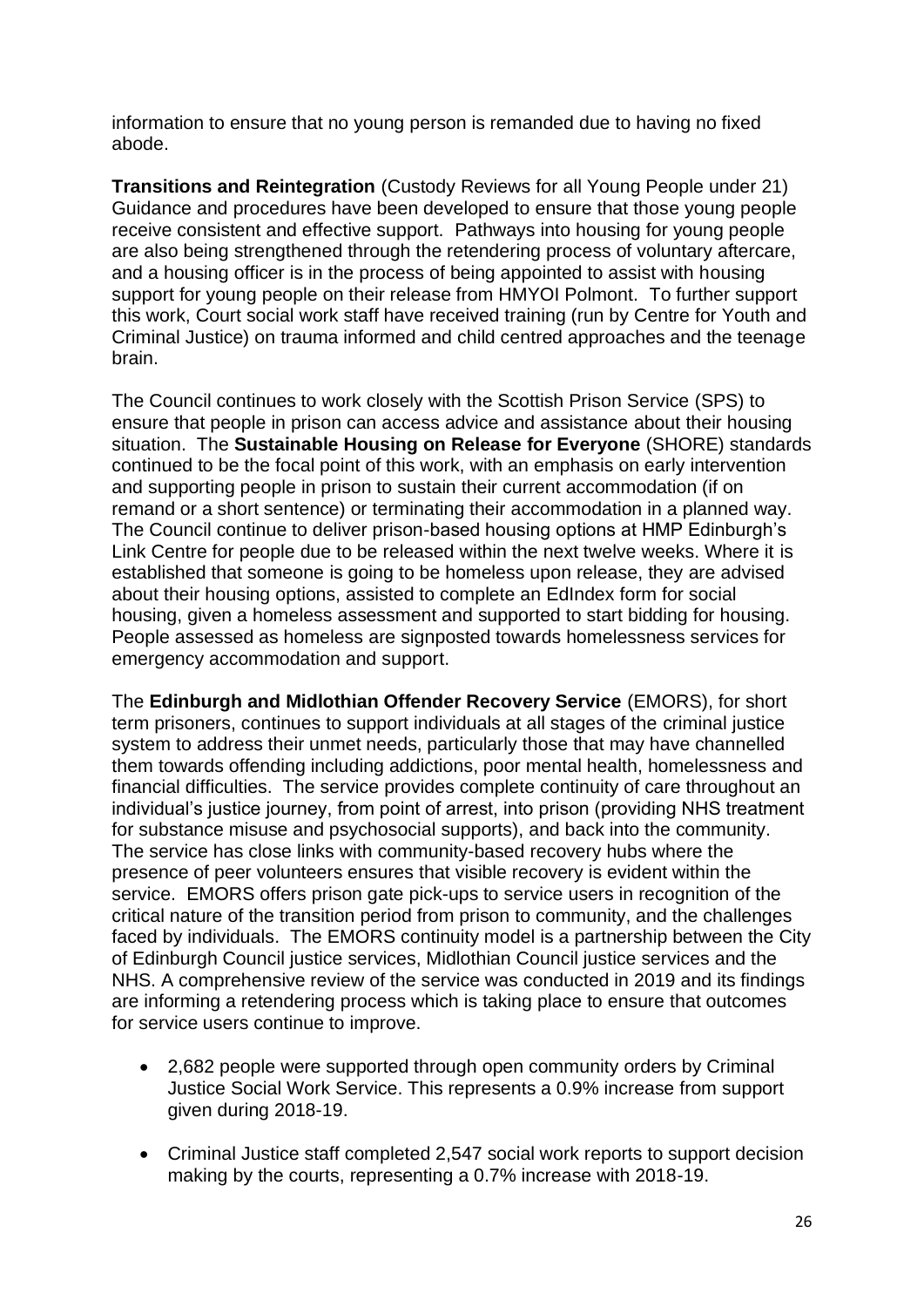| Offenders in the community subject to statutory supervision                                                                                                  |                          |                    |                 |           |
|--------------------------------------------------------------------------------------------------------------------------------------------------------------|--------------------------|--------------------|-----------------|-----------|
| *Many offenders being<br>managed in the<br>community have their risk<br>levels reduced to<br>medium, reflecting<br>successful risk<br>management strategies. | 31<br><b>March</b><br>17 | <b>31 March 18</b> | 31 March<br>19  | March 20  |
| Assessed as very high<br>risk or high risk (sexual<br>violence)                                                                                              | 17                       | $7^*$              | $*10$           | 12<br>34  |
| Assessed as very high or<br>high risk (violence)                                                                                                             | 46                       | 37                 | $*37$           |           |
| Probation orders                                                                                                                                             | 9                        | 8                  | $6\phantom{1}6$ | 3         |
| <b>Community service</b><br>orders                                                                                                                           | $\overline{7}$           | 5                  | 5               | 6         |
| Community payback<br>orders                                                                                                                                  | 1121                     | 1069               | 940             | 900       |
| Drug treatment and<br>testing orders                                                                                                                         | 121                      | 145                | 168             | 144<br>18 |
| Drug treatment and<br>testing orders (II)                                                                                                                    | 33                       | 34                 | 38              | 117       |
| <b>Bail supervision</b>                                                                                                                                      | 16                       | 23                 | 24              | 34        |
| Statutory supervision of<br>released prisoners (e.g.<br>life licence parole,<br>extended sentence,<br>supervised release<br>orders)                          | 128                      | 127                | 121             |           |

| Offenders in prison who will be subject to statutory supervision on release                                                                                                        |                  |                  |               |                  |  |  |  |
|------------------------------------------------------------------------------------------------------------------------------------------------------------------------------------|------------------|------------------|---------------|------------------|--|--|--|
|                                                                                                                                                                                    | 31 March<br>2017 | 31 March<br>2018 | 31 March 2019 | 31 March<br>2020 |  |  |  |
| <b>Offenders</b><br>currently in<br>prison who will<br>be subject to<br>statutory<br>supervision on<br>release<br>assessed as<br>very high or<br>high risk<br>(sexual<br>violence) | 66               | 69               | 81            | 69               |  |  |  |
| <b>Offenders</b><br>currently in                                                                                                                                                   | 113              | 110              | 146           | 140              |  |  |  |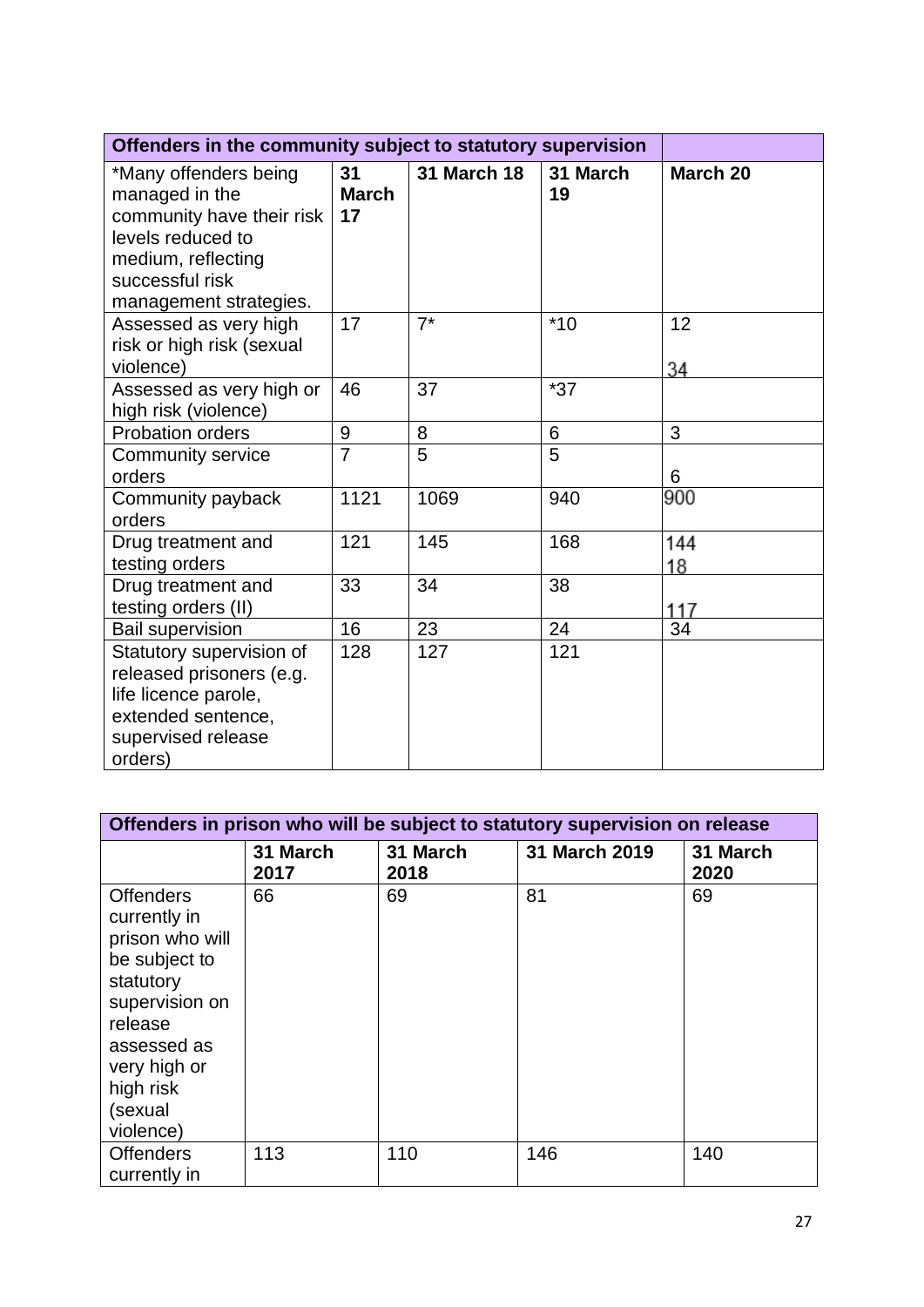| prison who will |  |  |
|-----------------|--|--|
| be subject to   |  |  |
| statutory       |  |  |
| supervision on  |  |  |
| release         |  |  |
| assessed as     |  |  |
| very high risk  |  |  |
| and high risk   |  |  |
| (violence)      |  |  |

# **Quality Assurance**

#### **Annual Activities**

#### **Single-Agency Practice Evaluations (116 annually across three social work areas)**

Practice evaluations (PE) are part of the quality assurance programme designed to monitor and improve performance within Edinburgh's three social work service areas Practice Evaluations are a pro-active and participatory approach to self-reflection. Research indicates that reflecting on practice can enable practitioners to be more effective, contribute to their personal development and improve outcomes for people who use services.All three social work areas have a target number of Practice Evaluations to be achieved annually, as follows:

- Communities & Families (C&F); 21 sessions; two evaluations per session
- Edinburgh Health & Social Care Partnership (EHSCP); 23 sessions; two evaluations per session
- Criminal Justice Services (CJS); 14 sessions; two evaluations per session

#### **People's Stories (36 annually across three social work areas)**

The aim of People's Stories is to embed a culture of qualitative engagement with the people who use social work services and to recognise the impact that a social work intervention can have on individuals. The model promotes a culture of quality assurance and improvement in service provision, including social work practice. By gaining direct, qualitative feedback, the quality assurance of service provision can be triangulated using the experience and views of customers, staff, and management The service carried out a successful pilot of People's Stories in Spring 2019. The model was rolled out across the three social work areas in Summer 2019. Community Justice Services completed their annual target of 12 People's Stories in this reporting period and are exploring how the model can continue during Covid service interruption.

People's stories are successfully highlighting the difference that relationship focused social work brings to people's outcomes, as well as highlighting areas where services can improve the service delivery and support provided.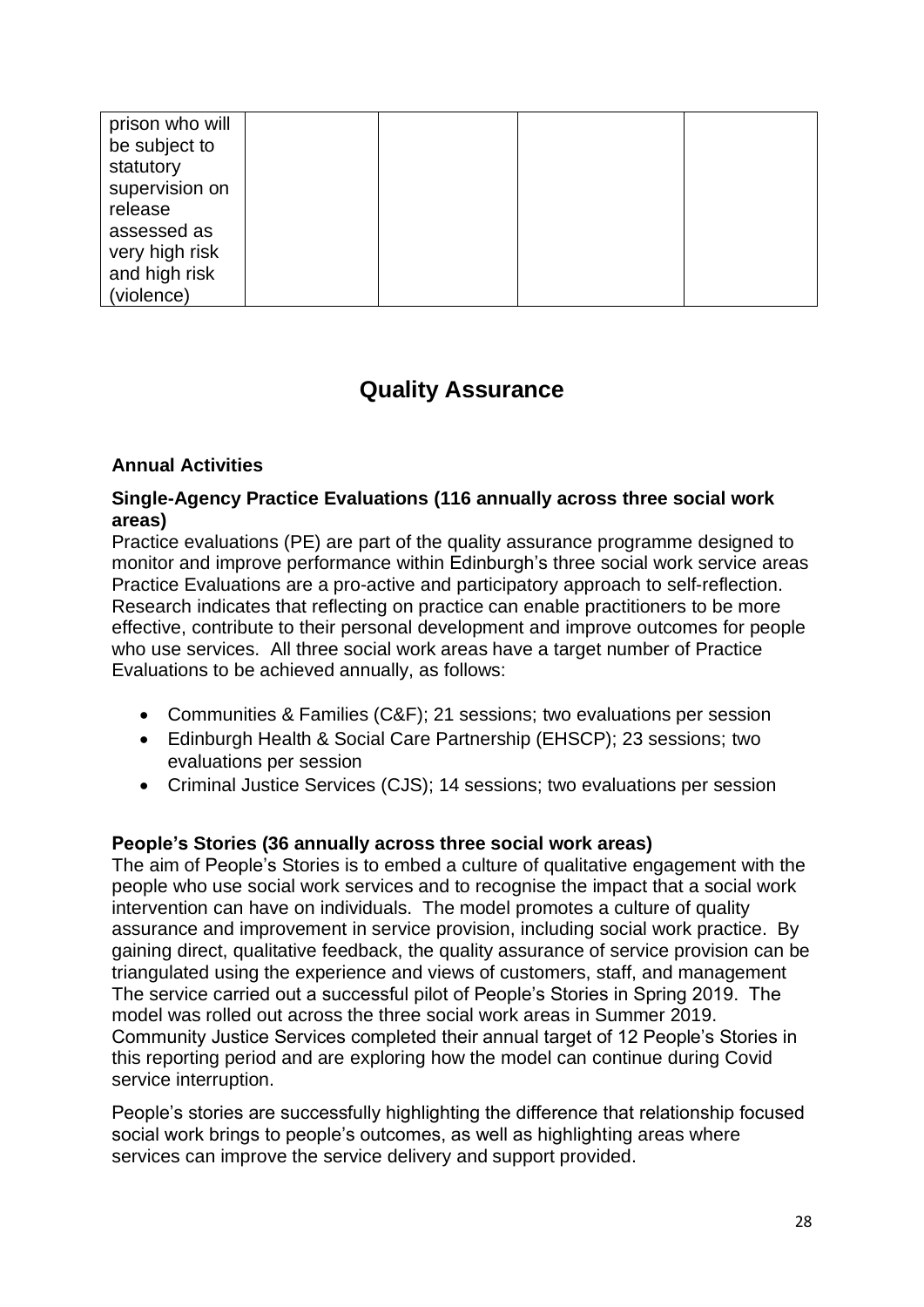The following are a sample of the feedback received via a range of People's Stories:

*'my social worker would be the first to admit this, our relationship at the beginning was difficult because of me…because of where I was at that stage in my life, where I was as a person'.* 

*'I felt suicidal for 5 weeks…hard, really hard…and (my social worker) helped me a lot with that…she gave me numbers for Crisis, Samaritans, Royal Edinburgh…she taught me how recognise those feelings before they get too heavy and she gave me exercises…eventually I started to see light at the end of the tunnel'.* 

*'Every couple of weeks I see my social worker and she has been a huge help. My social worker's manager is really good and my social worker has been a huge help and has helped me with all sorts of stuff…so I've never seen (having a social worker) as a burden. I will actually miss her…in 5 weeks' time I will no longer have to see her but I will miss her as I've got to know her really well. I can't praise (social worker) enough…it would have been a lot harder without her'.*

*, '…the services I have used have been fundamental. If I wasn't using them, I would still be in the house, terrified'*

*…" the more I spoke with (social worker), the more I saw she was on my side, she wasn't against me and if something was going wrong she would help me and I know I could phone her and ask her for advice on what to do and she would talk me through it and I knew I wasn't going to get judged."*

*'(My social worker) has been my wee rock to be honest with you…she has spoken to me about my fears for my mum…I had a bad impression of what social workers are…'*

*'from being where I didn't want to go near the windows, or go outside, to this where I'm sitting doing an interview, talking about it, is huge. Every single time I have an appointment with someone it's 'wow, we are doing so well', so much progress'…'* 

## **Supervision Survey**

The purpose of the supervision survey is to understand social worker's experience of supervision and gauge organisational compliance with the written supervision policy and procedure. Quality assurance of supervision aims to increase both organisational and external confidence that social work is being performed safely and to the requisite standard. A pilot survey of social work supervision within Communities and Families was undertaken in September 2017, leading to the establishment of an annual supervision survey.

April 2019 - The Social Work Supervision in Practice survey was launched within the Edinburgh Health and Social Care Partnership (EHSCP) following a successful pilot within Communities and Families. In both surveys very similar results were found; 80% of respondents cited that the supervision they received was in line with frequency expected, with 80% also identifying that supervision was uninterrupted, and covered issues of workload, standards of practice and accountability.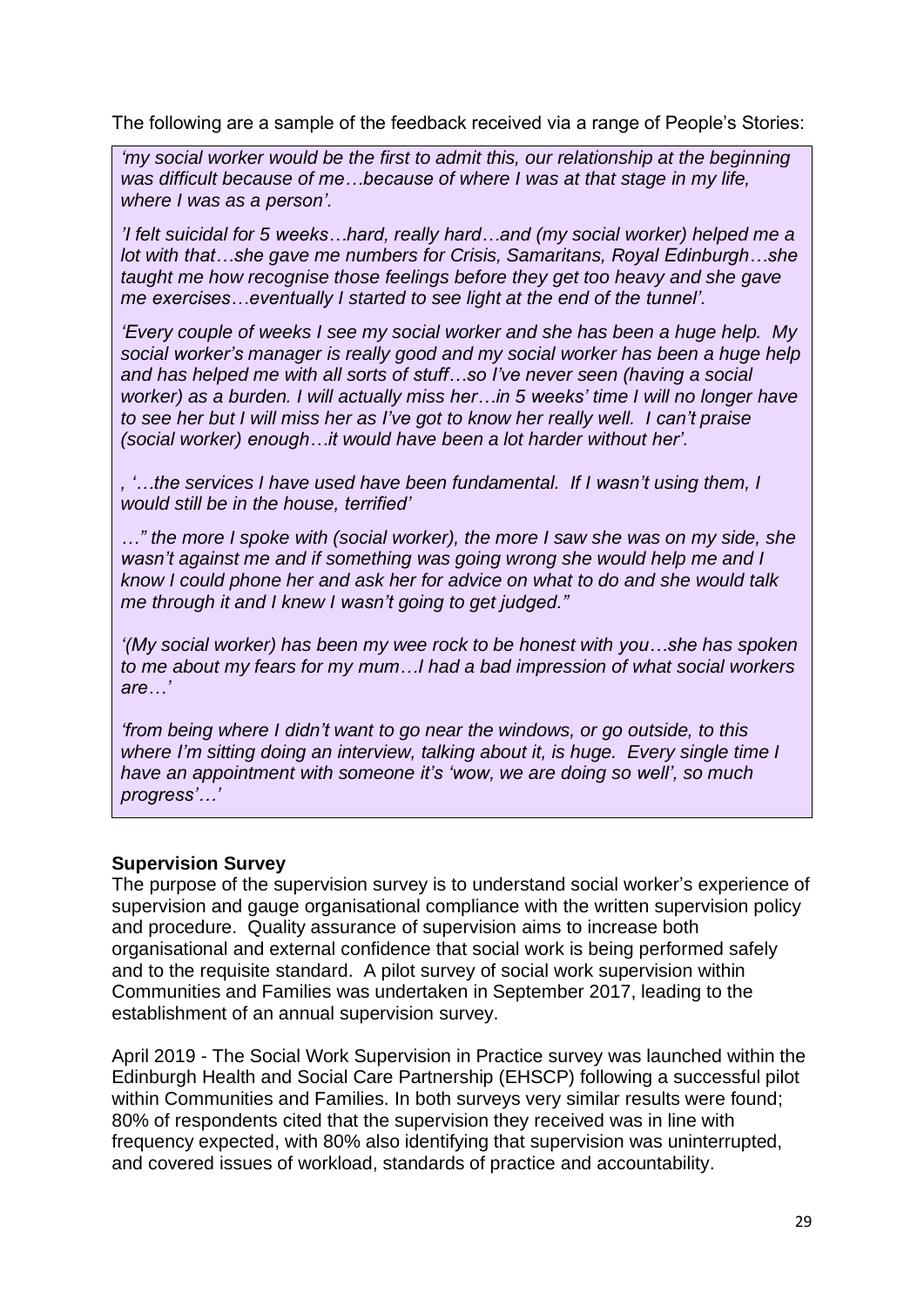An annual Social Work Supervision in Practice survey takes place across social work services to provide the Chief Social Work Officer (CSWO) with assurance in relation to policy/procedural compliance. Two separate reports are prepared for EHSCP, Children's Services and Criminal Justice Services, to present the findings and identify if necessary, any remedial actions.

### **Multi-Agency Practice Evaluations**

In 2019, the Child Protection Committee commissioned the Quality Assurance, Compliance and Regulation service to co-ordinate a rolling programme of Multi-Agency Practice Evaluation (MAPE) sessions within the Edinburgh Children's Partnership; twelve sessions per year, six in May and six in November. Multi-agency Practice Evaluation (MAPE) promote reflection and evaluation of practice and consider how effectively agencies have worked together to promote good outcomes for families. MAPE achieves this by encouraging and developing a culture of qualitative self-evaluation, whilst supporting shared communication and increased exchange of information that assists the support of children and their families. The MAPE programme for 2019 also introduced the involvement of children and families in this learning exercise, to ensure that professional views on the perceived strengths and outcomes, were validated, or not, by those receiving support.

Professionals participating are supportive of the platform that MAPE provides: *"I felt it was a useful exercise to reflect on the way myself and the others work together, what worked well and how we could have done things differently."*

*"Whilst there is some reflection opportunity in supervision this provides a forum to reflect with planned partners and we were able to get a holistic reflection."*

*"Being able to reflect on the client's perspective and adjusting the way I work to potentially receive a better outcome and being able to think out of the box."*

## **Case File Audits**

Case file audits allow social work areas to evaluate their performance aligned to practice and enable areas to examine the effectiveness of processes and how well staff evidence the work they do through good quality record keeping. The Quality Assurance service reviews all audit improvement plans at three and six months, with further reviews agreed, to ensure that areas for development/improvement are acted upon and that change is sustained.

In 2019 an evaluation of response to social work complaints across Communities and Families (C&F), Edinburgh Health and Social Care Partnership (EHSCP) and Criminal Justice Services (CJS) was undertaken. The audit, set against the Scottish Public Services Ombudsman (SPSO) levels of good practice for complaint handling, found many strengths, such as lack of bias, written accuracy of responses, and management scrutiny. However, key improvements in areas such as expectation management, investigation methodology and apology were all taken forward in service improvement plans.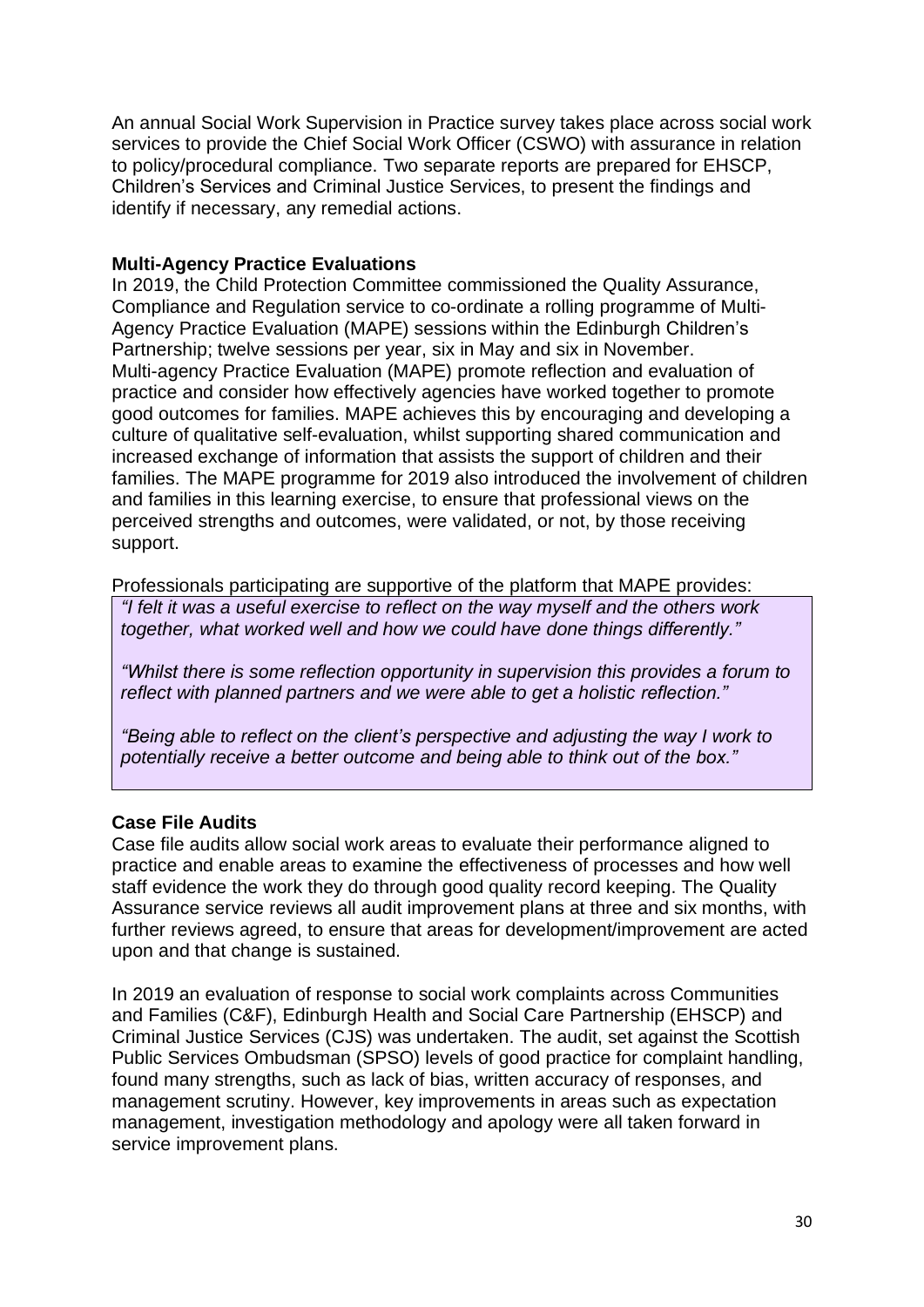Evaluation of Adult Support and Protection (ASP) practice across five service areas including; four city-wide locality Hubs and Clusters, Mental Health and Substance Misuse teams; Community Justice Services; The Access Point and the Residential Review Team. The four areas of focus included; practice from the point of referral to closure, including local and statutory timescales; thresholds; quality of decisionmaking and outcomes for the service user involved. Despite key strengths being identified in timescales as well as thresholds, areas for improvement were identified in decision making, overall practice and outcomes for people. Locality improvement plans have been drawn up to address these, and work has been commissioned to address some of the system issues that continue to affect Adult Protection social work.

#### **Self-Evaluation**

Self-awareness is the goal for all service areas to perpetuate the knowledge about their strengths, areas for improvement, and to have enough planning in place to promote improvement, together with an awareness and understanding of the impact of services on individuals. The Quality Assurance service participates in work that supports and challenges service areas to develop and improve upon their own selfevaluation.

The Self-evaluation Improvement Guidance was updated in 2019 to assist services within the Council's social work provision to undertake self-evaluation activity and to ensure that all staff within services are included within the self-evaluation, improvement and change process. The guidance is based on the models of improvement used by both the Scottish Government as well as the Care Inspectorate. Several regulated services have started to use the guidance to support their service area's self-evaluation and continuous improvement activity.

#### **Projects**

Bespoke audit or quality assurance work is undertaken on an agreed and negotiable basis and dependent on priority and capacity of the Quality Assurance service. Some examples of this include;

Creation of a register of service area improvements and recommendations allowing for the tracking and monitoring of progress against these areas.

Quality Improvement work undertaken on Criminal Justice entry and exit interviews with people who use the service. This has led to a better system being in place to capture this key qualitative information regarding people's expectations and outcomes.

A report was commissioned by the senior manager for Quality, Governance and Regulation and the Chief Social Work Officer for the purpose of reviewing the procedure, process and quality of Large-Scale Investigations (LSIs) undertaken since 2015. The review made seven suggestions about how the LSI process could be improved to deliver better outcomes for ensuring people are safely cared for. Recommendations included reviewing the LSI procedure, LSIs to produce final reports for Chief Officer/CSWO sign off, and that a more collaborative approach with service providers subject to LSI is introduced.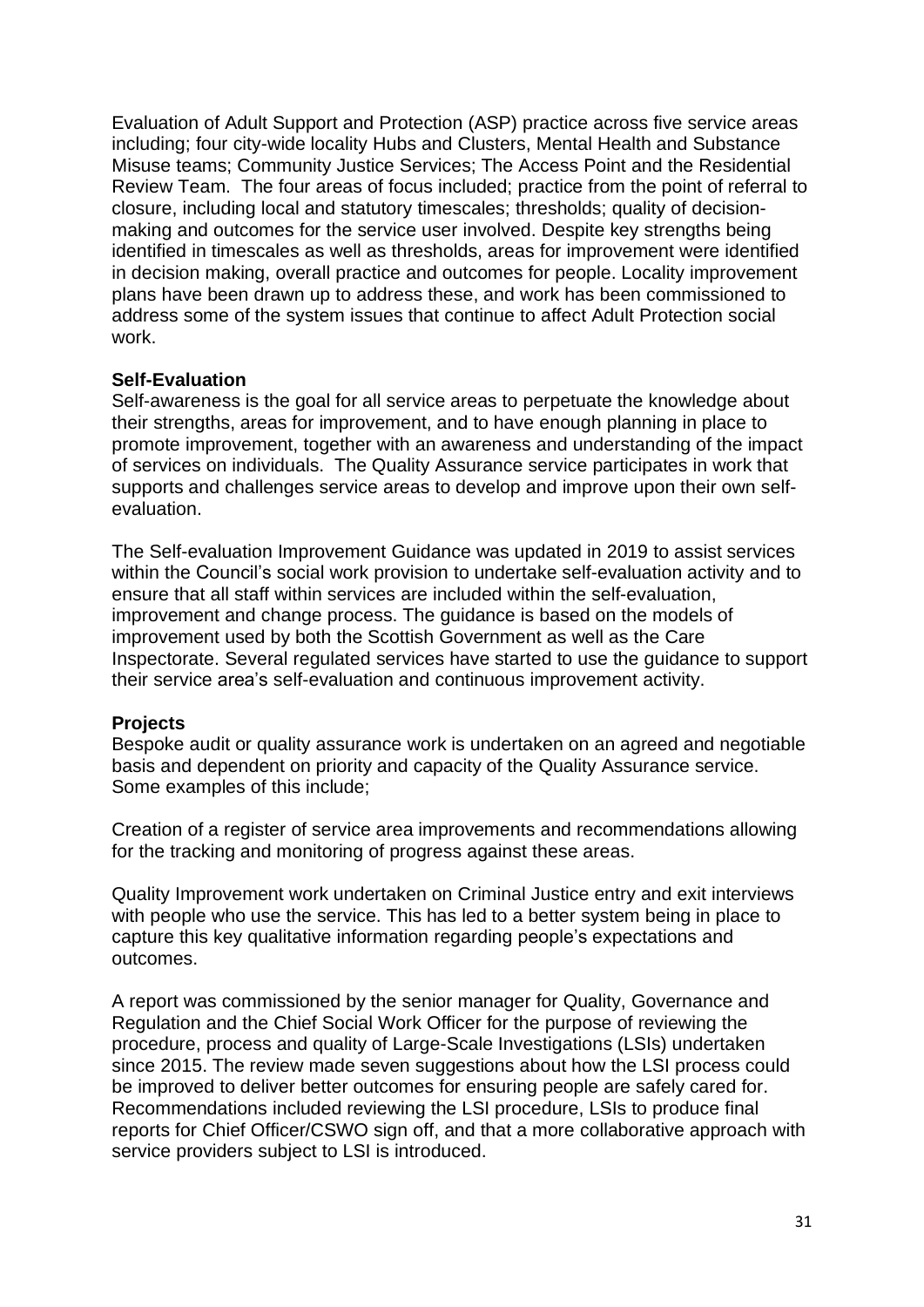**Multi Agency Risk Assessment Conference and Outcomes for Children** - this report was commissioned by Edinburgh's Child Protection Committee and the Chief Social Work Officer to review the level of effectiveness of the Multi Agency Risk Assessment Conference (Marac) in reducing the risk of domestic abuse to children and improving outcomes for children and young people. SafeLives, the developers and owners of the Marac model undertake audits and reviews of the process every 2-3 years. This was Edinburgh's first review of the Marac process from a children's service perspective, since implementation in 2013. The review identified good practice in Edinburgh connected to clear governance of this public protection forum, inter-agency working, as well as the volume of cases that were considered through the Marac process. However, key areas for improvement were identified in; the challenges of recurring domestic abuse and the impact that this was having on all parties including children, challenges in services managing to contact and communicate with the perpetrator of the domestic abuse, as well as the overall auditability of a system that does not have a dedicated database for information.

**Investigation Skills Training** concluded and has now been devolved to service areas and Human Resources (HR). In 2019 four, one and a half day sessions, were delivered in 2019 by Quality Assurance Officers and HR to ensure that staff were well placed to undertake investigation to a high standard.

As part of the **Children's Services inspection of 2018**, children's outcomes and the impact that services have upon these outcomes, is an area of continuing work. A pilot is in place in South West Edinburgh (which will also move to include adult services) look at new innovations in both capturing outcomes of children, as well as impact measures. As noted above, the same issues of outcome and impact data capture affect adult services, and agreement for piloting work has been given.

The creation and establishment of an early intervention model for domestic abuse has been a longstanding ambition for partners in Edinburgh. The Multi-agency **Domestic Abuse Local Action Group (DALAG)** is the model that Quality Assurance have taken a lead role in identifying the pathways for referral, screening and allocation for support across a multi-agency level of service provision. Testing of the pathways is underway, and a new early-intervention model across the city will come from this work.

Quality Assurance has been central to assisting the development of the **Involving People Strategy for Criminal Justice Services**. The strategy has been developed, and this included a review of questionnaires used with people who use services to be used online; six focus groups were held with people using Unpaid Work Services and the Men's Group. This strategy is assisting with strengthening the voice of people using Criminal Justice services, shaping the services that Edinburgh provides.

#### **Complaints**

The Council's social work services are required by statute to report annually on complaints received from service users, would-be service users, their carers and representatives. **Appendix 2** sets out detailed performance data and commentary.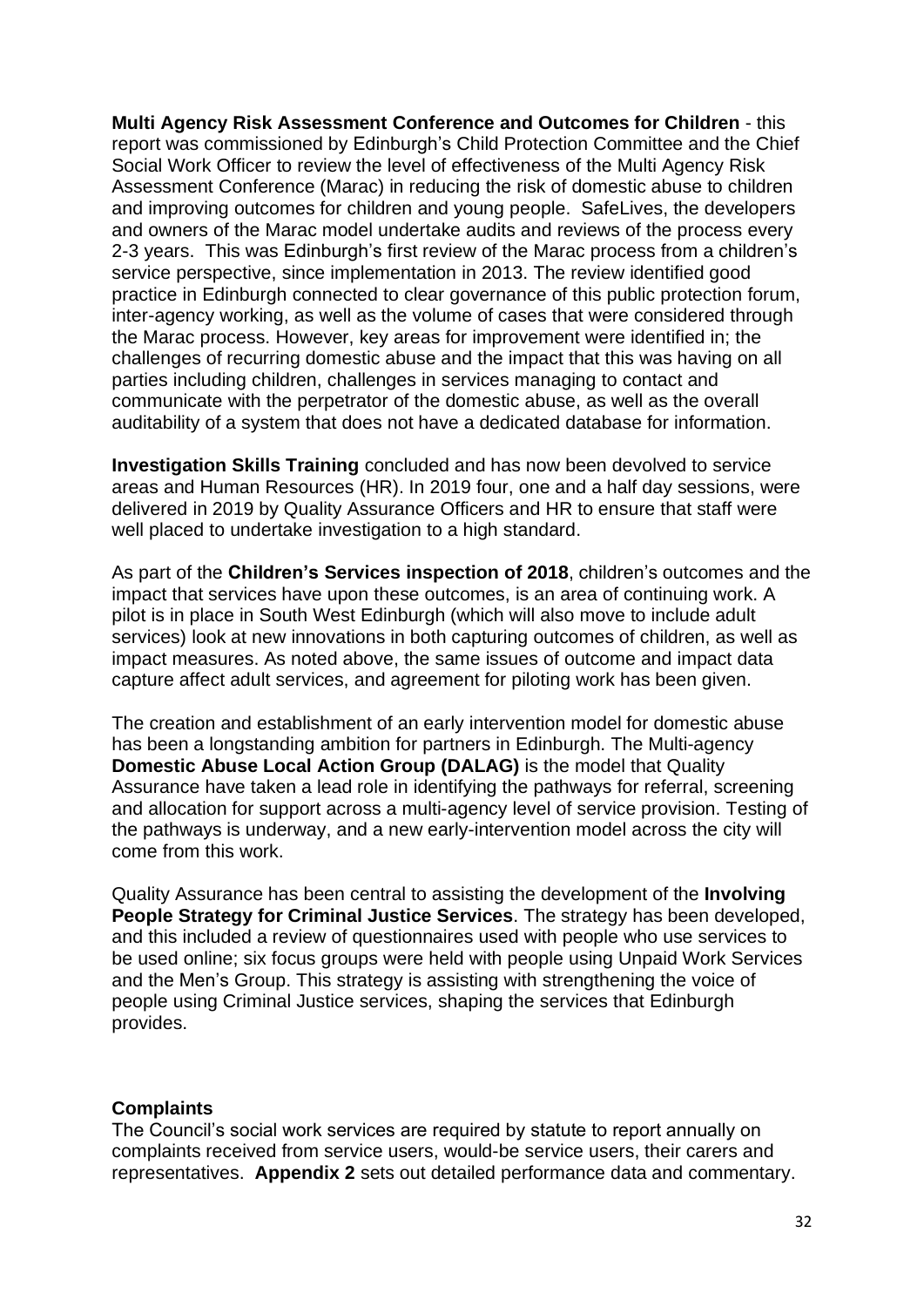Performance against statutory timescales is reported annually to the Scottish Public Services Ombudsman (SPSO) and the Council Leadership Team as part of the overall departmental performance scorecard.

Complaints are managed locally by the respective service areas; Children's Social Work; Social Care (EHSCP) and Criminal Justice.

# **Regulation**

The role of Regulation is to provide professional expertise in the analysis, benchmarking and development of Care Inspectorate regulation, legislation and legal provision on behalf of the Chief Social Work Officer. This includes the development and implementation of regulation and compliance strategy in line with Care Inspectorate and Scottish Social Services Council national strategies as well as working with senior managers in the Council, the Health and Social Care Partnership, the Care Inspectorate and the Scottish Social Services. Regulation influences developments at a strategic and operational level to support continuous improvement in the quality of the service delivered to people who use registered services. A summary of the work undertaken by the Regulation service in 2019/20 can be found below:

# **Care Inspectorate (Appendix 3 – Regulated Care Services Gradings by Care Inspectorate)**

- Registered Services Annual Return Analysis 2019 and subsequent report
- Gylemuir House Care Home De-registration and Closure working group
- Drumbrae Court Care Home individual inspection findings analysis and member of Drumbrae Improvement Group established by EHSCP and chaired by NE Locality Manager
- Royston Court individual inspection findings analysis and summary report
- Care Home Managers Development Sessions developed and delivered jointly with Care Inspectorate
- Analysis and presentation of systemic findings for Care Homes and Home Care and Reablement Service
- Individual tailored bespoke advice and guidance to support Registered Managers develop improvement plans and evidence process change and improved outcomes for people using the service
- Drumbrae Care Home Short Life Working Group addressing findings of an Internal Health and Safety Investigation
- Bespoke Registration Advice regarding notifications, new registrations and variations to existing registrations
- Attending Care Inspectorate conclusion of inspection feedback sessions
- Annual Returns 2020 pre submission guidance to address findings of previous analysis and audit of compliance with completing and submitting returns across all registered services
- Analysis of Care Home performance against regulatory and other requirements in the form of a CSWO report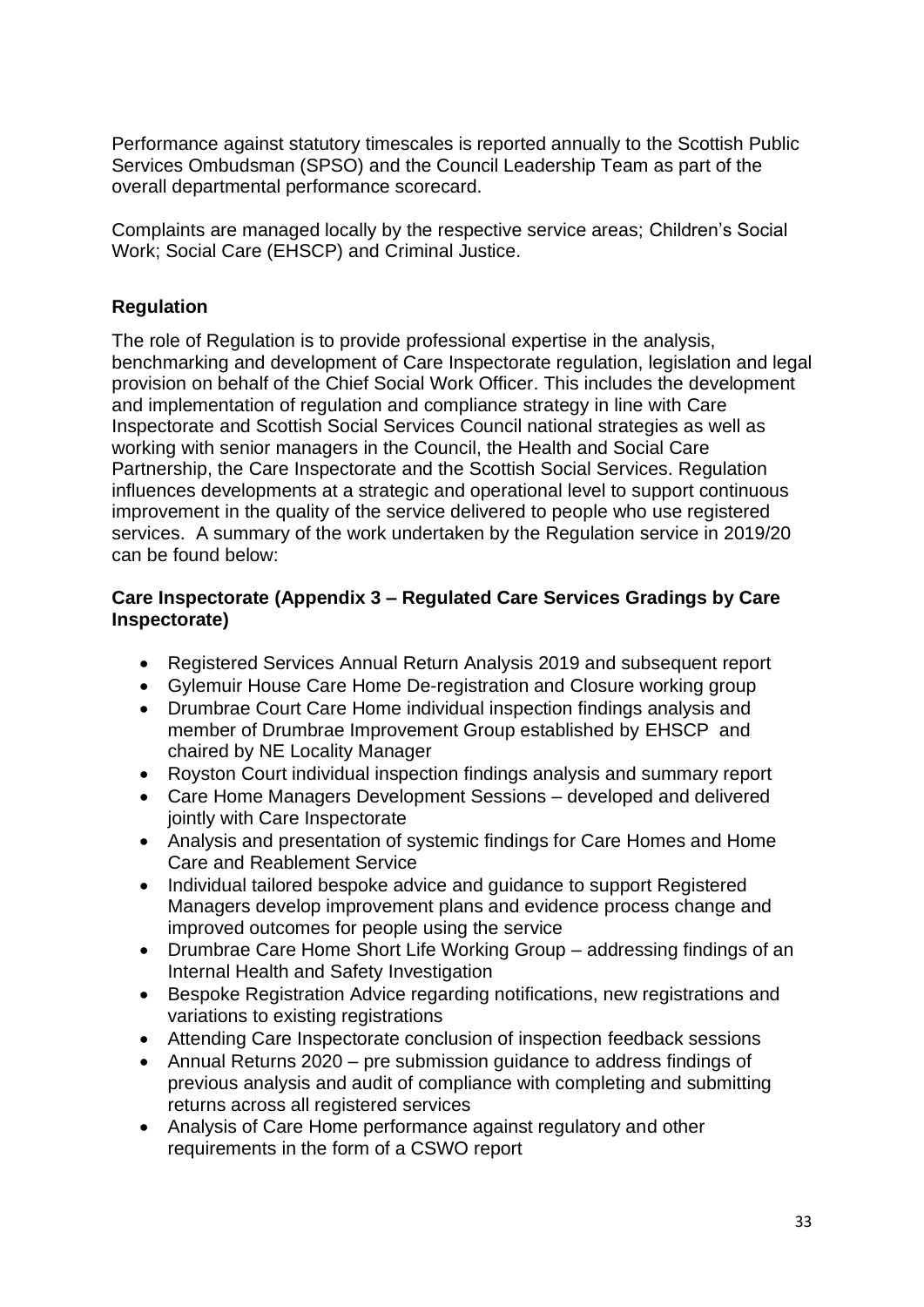### **SSSC (Appendix 4 – Registration of the Workforce with the Scottish Social Services Council SSSC)**

- Senior Social Worker SSSC Registration Audit
- Social Workers SSSC Registration Audit
- Care Home SSSC Registration compliance with registering for the right relevant part
- Care Home SSSC Registrations with Conditions Audit and subsequent establishment SSSC Registered Workforce Development working group to address findings
- SSSC Management Systems review
- Development of Workforce Specific Awareness Sessions jointly with the SSSC Head of Registration

Regulation lead a project team supporting the homecare and housing support workforce in registering with the Scottish Social Services Council (SSSC). The registration for care at home and housing support opened on October 2017, with workers required to gain registration prior to the need for compulsory registration from the 1 October 2020.

Approximately 1200 workers required to register, with a deadline of December 2019 being set by the SSSC.

Supporting the registration of workers in care at home and housing support, Project 1400 set out to ensure the experience was positive for staff and an opportunity to promote care values across the homecare sector. The team developed innovative methods to engage the workforce and manage the registration programme. The project delivered 30 briefings and workshops across the sector, which involved 24 homecare and housing support teams. This included older people services, disability services, homelessness services and housing support services.

80 drop-in surgeries were delivered to frontline staff, offering direct support and guidance to applicants and managers.

Regulation continue to work with services and colleagues in supporting the sector with ongoing compliance with registration.

The result and outcomes from this were very positive with 99% of the staff achieving registration, ensuring that Edinburgh's care at home workforce were ready and compliant with the new registration deadline.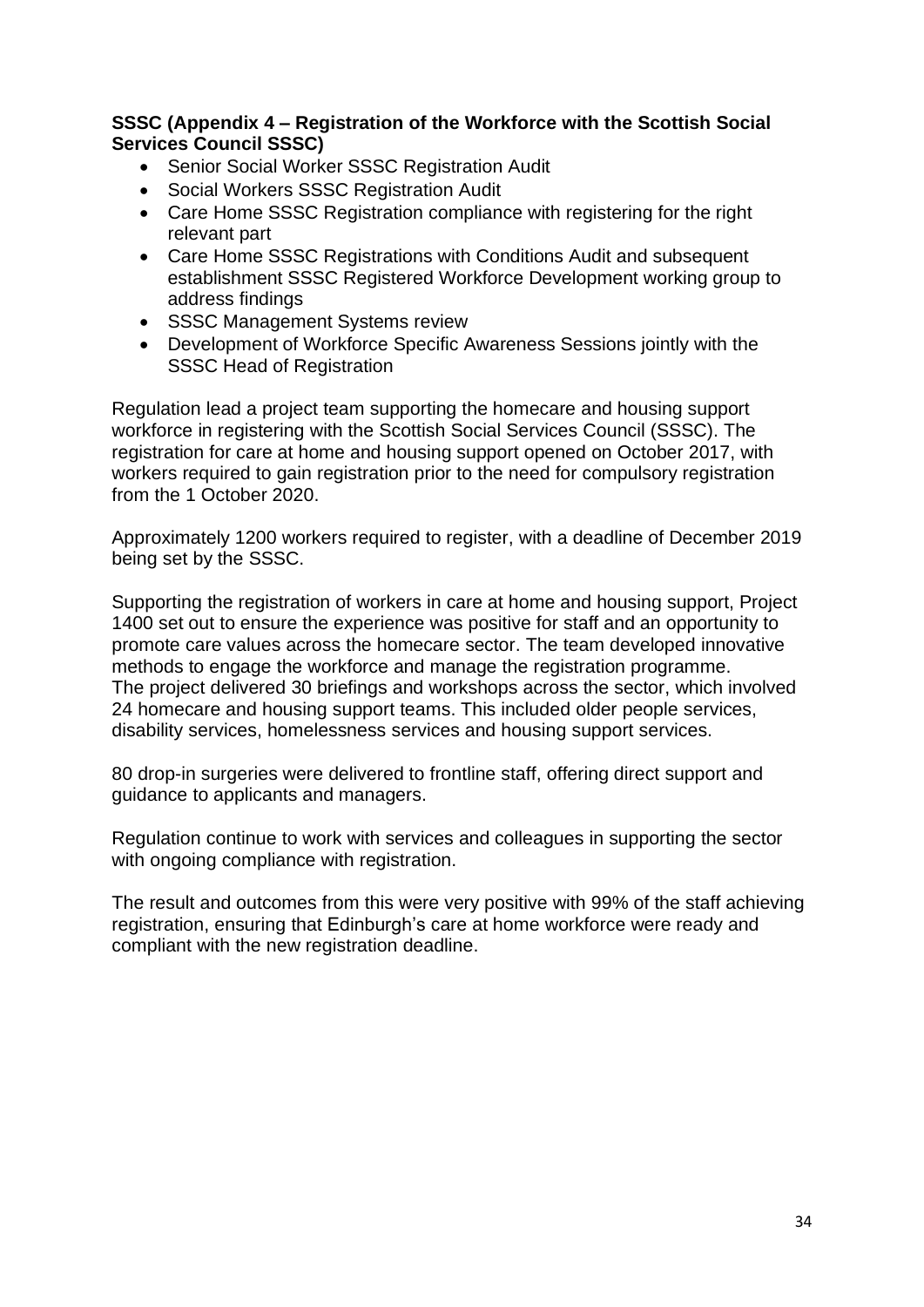# **Chief Officers' Group**

The Chief Officers' Group (see **Appendix 1**) has overview and governance responsibility for public protection in Edinburgh. The Chief Officers' Group had a development day in early 2020, and redrew its Terms of Reference, which included the introduction of elected members into their membership.

# **Child Protection Committee**

A development day of the Edinburgh Child Protection Committee (CPC) was held on the 8 May 2019, from which the CPC Improvement lan for 2019/20 focussing on five key themes was created: Multi-agency chronologies, neglect, domestic abuse, participation & engagement, and visibility and communication.

These priorities reflect the range of issues which had been identified through multiagency collaboration and learning from Initial Case Reviews (ICRs) and Significant Case Reviews (SCRs) as areas for improvement. The current plan builds on progression from the previous plan, specifically through the continued implementation of a pan-Lothian approach to multi-agency chronologies and the neglect toolkit, as well as reviewing the implementation of the Safe and Together approach to addressing domestic abuse. New areas of work identified through a CPC development session for the forthcoming year are; the need to increase the voices of young people and their families within child protection processes, and to enhance the visibility of the CPC amongst the workforce.

The CPC multi-agency budget has been used to support the ongoing improvements necessary to ensure children are safe. This has included the continued funding of a public protection business support post, ensuring that crucial administrative capacity is available for key public protection activity such as the coordination of Initial and Significant Case Reviews. The budget has also been used to maintain the electronic Inter-Agency Referral Discussion (eIRD) system, ensuring the continued operation of this sector leading resource.

Reports of two external evaluations, commissioned through this budget, were presented to the CPC in the last year, highlighting important successes as well as offering areas where the committee can refine our practice going forward. An evaluation of the pilot project regarding return interviews for young people who go missing from residential care noted the benefit of this relationship-based approach and the impact it has had on the safety of young people. In addition, an evaluation of two inter-agency training courses has highlighted the value this learning has brought to the attendees.

Ongoing funding for inter-agency training has been crucial in ensuring that our staff are skilled and knowledgeable in carrying out their roles. In addition to a full programme of child protection courses, funding has also supported the delivery of one-off events such as a learning event about national and local Significant Case Reviews, delivered in conjunction with the Care Inspectorate.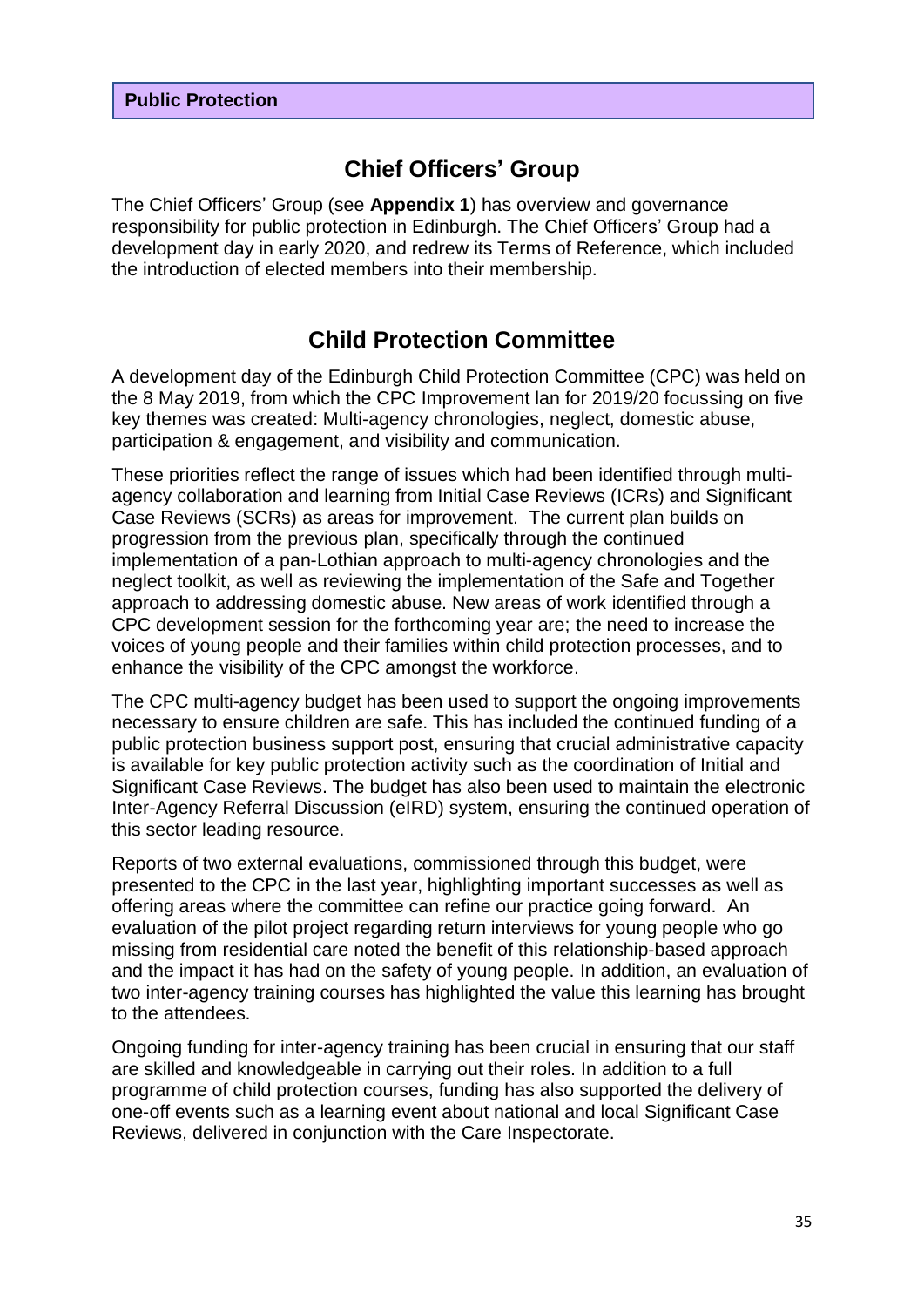In recognition of the range of cross cutting issues in the public protection landscape, from 2020/21 this budget has been rebranded as a Public Protection Budget, with oversight provided by the Chairs of all Public Protection Committees.

# *Data and Performance*

The reduced numbers of children subject to Child Protection Registration has continued throughout 2019/20. During this period, the Quality Assurance Subcommittee has carried out a range of activity in order to provide assurance and scrutiny for the CPC and Chief Officers' Group. This has included a multi-agency audit of children who were considered at a Case Conference but whose names were not placed on the child protection register, as well as following up a selection of cases six months after deregistration to assess if reduced risks, leading to deregistration have been maintained These audits highlighted the robust scrutiny and decision making in operation at key points in the process.

Changes to the way data is collected and analysed has supported quality assurance including how services understand and analyse data going forward; by using the National Minimum Dataset for Child Protection Committees in Scotland from October 2019. Edinburgh has been able to benchmark performance alongside comparator local authorities, as well as utilise the detailed scrutiny which has been built into the framework by CELCIS and the Scottish Government. Supplementing this dataset with meaningful local indicators around referrals and IRDs ensures an understanding of each stage of the child protection system.

The table below reflects the activity levels through multi-agency Initial Referral Discussions (IRDs). These are based on the receipt of Child Concern Referrals from a number of sources which come into Social Care Direct before being assessed by the children and families social work teams across the city. In the main concerns come from various agencies, in principle from Police Scotland, however concerns can also initiate from within the social work service, due to either cumulative issues of concern or the non-compliance of families. The number of IRDs across the years shown have maintained from the first year, with a slight increase in the years 2016/17 and 2017/18.

|                                                                    | <b>Figures for period April to March</b> |       |                         |       |         |
|--------------------------------------------------------------------|------------------------------------------|-------|-------------------------|-------|---------|
| <b>Item</b>                                                        | 2015/16                                  |       | 2016/17 2017/18 2018/19 |       | 2019/20 |
| Child protection Interagency<br><b>Referral Discussions (IRDs)</b> | 1,277                                    | 1,343 | 1,396                   | 1,210 | 1,205   |
| <b>Child Protection Case</b><br>Conferences (Pre-birth & Initial)  | 470                                      | 385   | 325                     | 229   | 194     |
| Case Conferences as a<br>percentage of IRDs                        | 37%                                      | 29%   | 23%                     | 19%   | 16%     |

# **Adult Protection Committee**

The Adult Protection Committee held a development day on 12 September 2019. This session supported the creation of the new Adult Protection Improvement plan, which focusses on prevention, protection and improvement.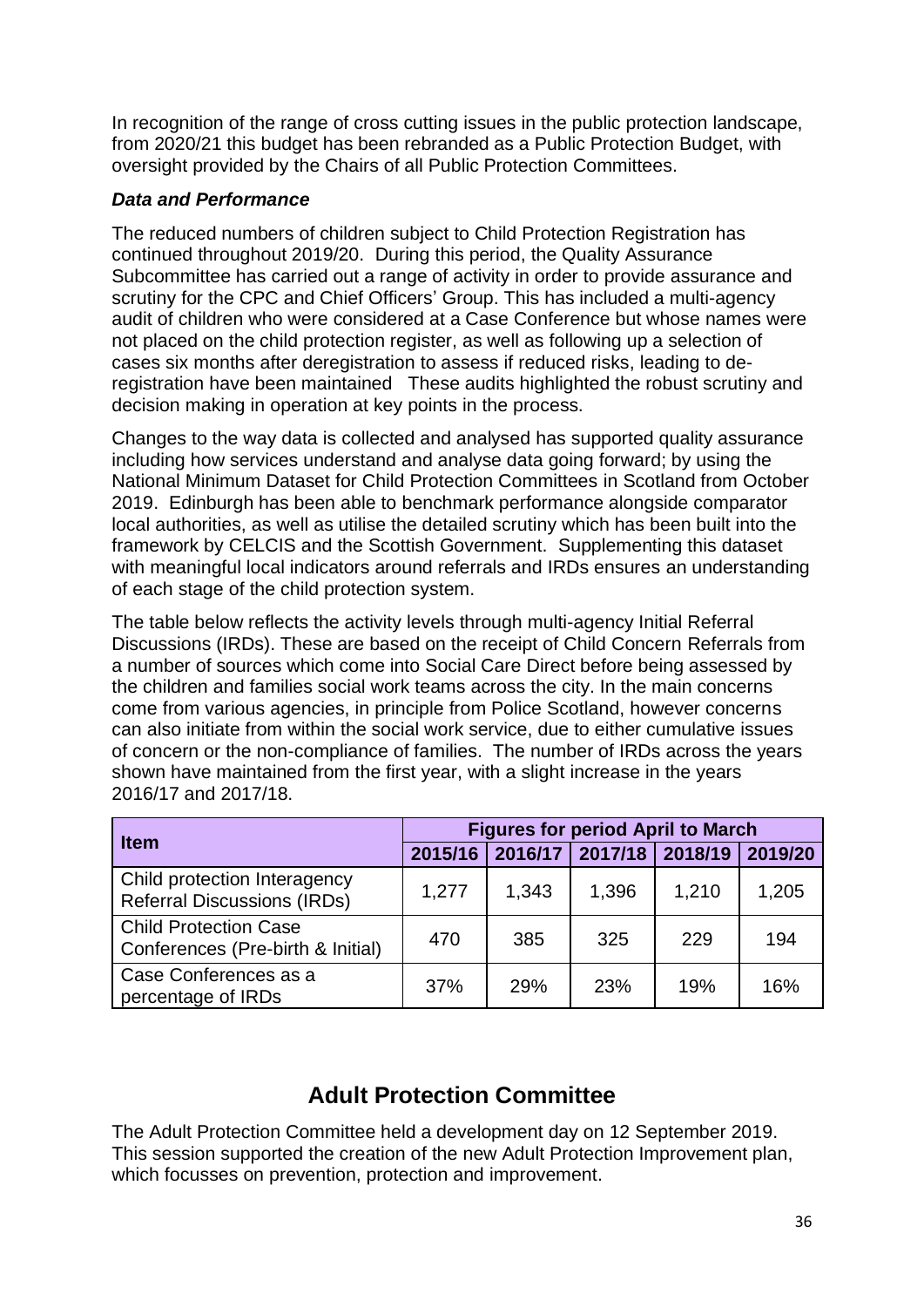Adult protection referrals have slightly reduced in number compared to the previous year but remain higher than the period 2017/18. In the five-year period there is a significant increase in referrals since 2015/16 from 1134 to 1994.

The number of Inter-agency Referral discussions (IRDs) is higher than last year and there has been an overall increase over the five-year period. The conversion rate from referrals to IRD is higher than the previous year having risen from 18.70 % to 21.56 %. This rate has remained consistent for the previous four reporting years.

Numbers of Adult Protection Case Conferences and reviews taking place are significantly higher although this may be due to reporting issues. A procedure has been introduced this year to facilitate an extra check on the figures with the Adult Protection business support team. This has shown an improvement in the recording which could potentially reflect on an increase of the number of conferences recorded, explaining the difference with previous years.

|                                   | 2015/16 | 2016/17 | 2017/18 | 2018/19 | 2019/2020 |
|-----------------------------------|---------|---------|---------|---------|-----------|
| Adult protection referrals        | 1134    | 1726    | 1870    | 2140    | 1994      |
| Inter-agency Referral             |         |         |         |         |           |
| Discussions (IRD)                 | 329     | 425     | 358     | 402     | 430       |
| IRD as a % of referrals           | 29%     | 21.50%  | 19.10%  | 18.70%  | 21.56%    |
| Adult protection initial case     |         |         |         |         |           |
| conference                        | 79      | 99      | 80      | 116     | 167       |
| Initial case conference as a % of |         |         |         |         |           |
| <b>IRD</b>                        | 24%     | 23.30%  | 22.30%  | 28.90%  | 38.84%    |
| Adult protection case             |         |         |         |         |           |
| conference reviews                | 110     | 93      | 113     | 239     | 347       |

# **Equally Safe Committee**

The Equally Safe Committee (ESC), previously known as the Edinburgh Violence Against Women Partnership (EVAWP) held a development day on 6 November 2019. This created the basis for their next development plan, as well as reviewing how to deliver locally against the [Equally](https://www.gov.scot/publications/equally-safe/) Safe agenda.

Through 2019/2020 the ESC has continued to develop and strengthen links with other groups and bodies, underlining the need for the response to violence against women to be integrated effectively with adult and child protection services and community planning. The Executive Group has also increased its membership to include representation from children's charities, charities representing black, minority, ethnic refugee and migrant women and children and representation from higher educational establishments in Edinburgh.

Both Equally Safe and service development in Edinburgh have an emphasis on preventing violence from occurring in the first place, and where it does occur, intervening at the earliest possible stage to minimise the harm caused. Representatives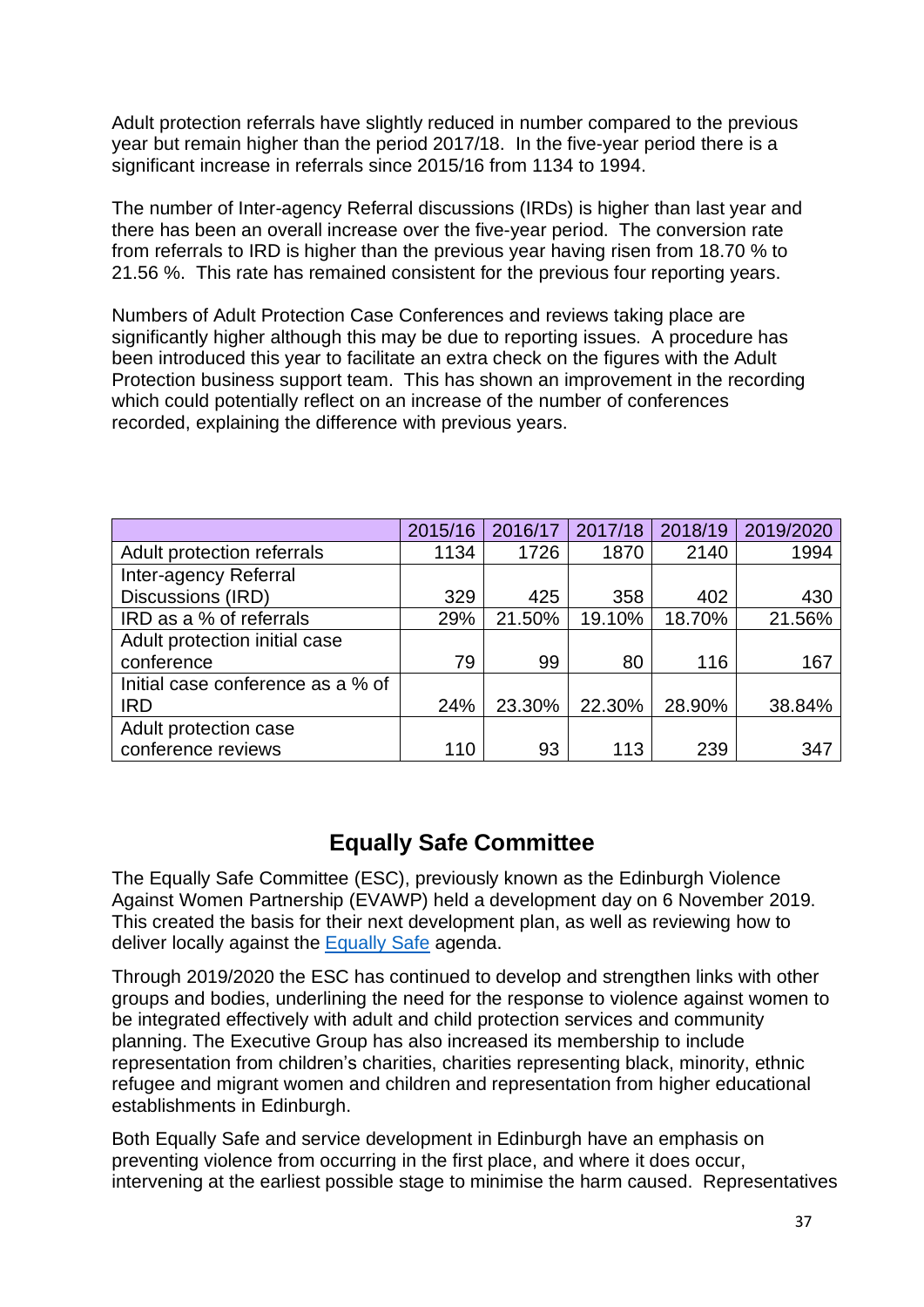from the ESC will continue to work with the National Violence Against Women Network, comprising representatives from VAWPs across Scotland, to ensure consistent delivery of Equally Safe which provides a clear strategic framework across four priority areas:

- Priority 1: Scottish society embraces equality and mutual respect, and rejects all forms of violence against women and girls
- Priority 2 Women and girls thrive as equal citizens: socially, culturally, economically and politically
- Priority 3 Interventions are early and effective, preventing violence and maximising the safety and wellbeing of women and girls
- Priority 4 Men desist from all forms of violence against women and girls and perpetrators of such violence receive a robust and effective response

More than 2,000 women experiencing or at risk of domestic abuse were referred onto specialist support services. Over 800 were referred for specialist advocacy in the Edinburgh Domestic Abuse Court.

Over 600 women received specialist support after rape or sexual violence including the full spectrum of sexual assault. Many of those supported had not reported to the police.

Over 40 women experiencing/having experienced or at risk of female genital mutilation (FGM) received support from a specialist agency, including adult women being supported to recover from FGM experienced in their childhood.

In total 67 men were referred to support to address their abusive behaviour via the Caledonian Project and 11 men were referred to the Respekt service.

Service providers engaged in four-weekly Multi Agency Risk Assessment Conferences (MARAC), Multi Agency Tasking and Co-ordination (MARAC) and Domestic Abuse Disclosure Decision Making Forums, where information is shared to support victims' safety and to hold perpetrators to account.

Edinburgh Rape Crisis Centre, Edinburgh Women's Aid and Shakti Women's Aid shared a joint stall at Edinburgh Pride for the fifth year in succession. Discussion and engagement in supporting LGBT+ communities continues. The ESC engagement in the localities has continued this year with partnership representation in each Edinburgh Locality and ongoing partnership work between Edinburgh Women's Aid and the Council's Family and Household Support Service (FAHSS) to embed domestic abuse specialist staff in local offices.

The work of Fearless Edinburgh continued with involvement of Edinburgh Rape Crisis Centre, NHS Lothian and Edinburgh Women's Aid.

Service providers were involved in the ongoing work of the sexual violence and trauma subgroup of the ESC working alongside a range of health professionals to take forward related strategic plan actions, this work is covered in more detail in the ESC Improvement Plan**.**

# **Offender Management Committee**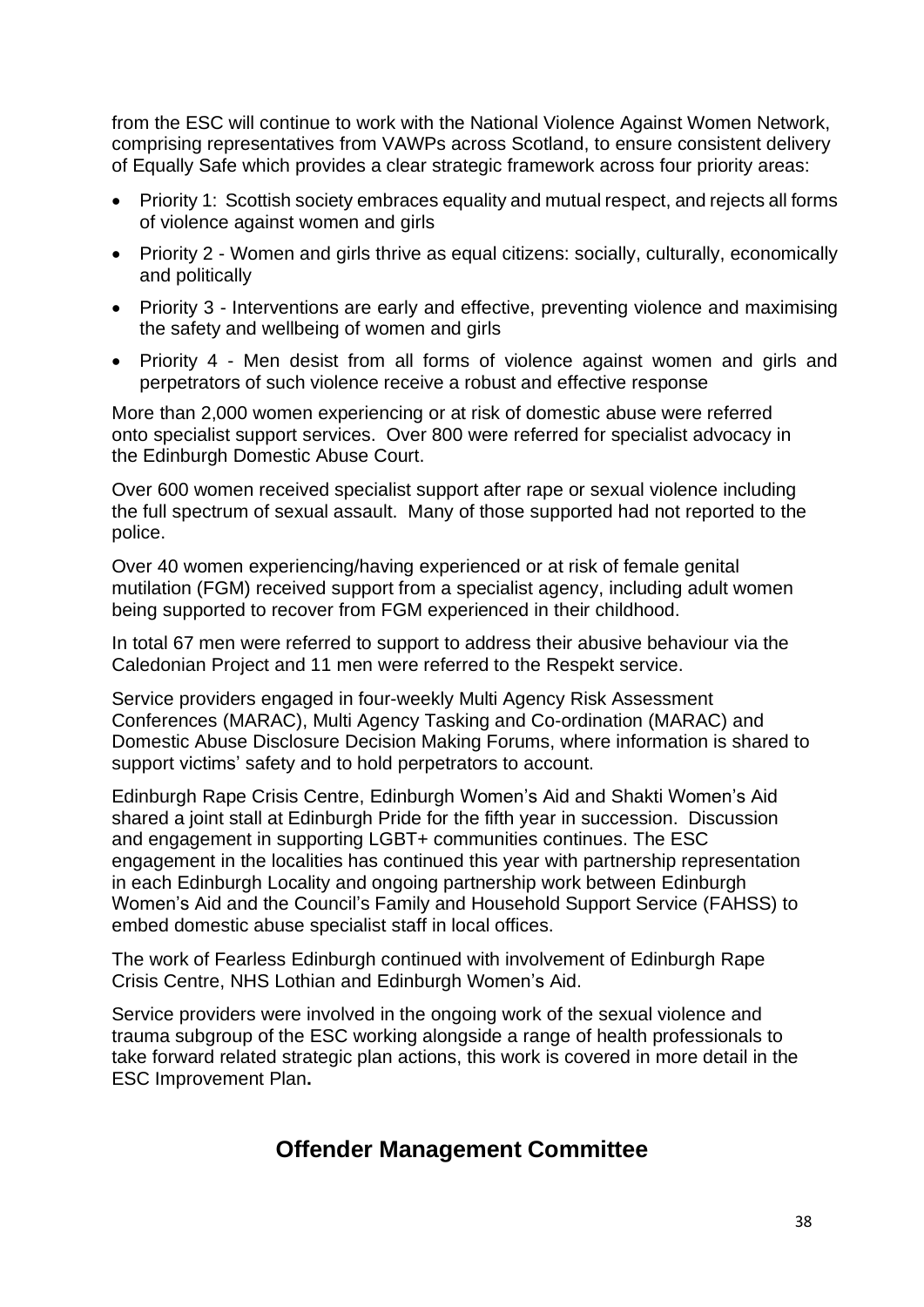The regular performance review has identified a 25% increase in comparison to last year in the complex workload and oversight of cases at MAPPA Level 2. This case load is being monitored but at present this business continues to be managed by all agencies.

A Significant Case Review commissioned in 2018 has concluded and the Executive Summary has been published on the Council's website. All recommendations for partners in Edinburgh have been completed.

The key agencies involved in offender management responded quickly and appropriately to the Covid pandemic ensuring continuity of business and management of risk was prioritised and focused on those individuals assessed as posing the most significant risk of harm to our communities.

# **Drugs and Alcohol Partnership**

Edinburgh Alcohol and Drug Partnership (EADP) is required to submit a strategy and delivery plan to the Scottish Government. This strategy sets out three high level outcomes, which have guided the work of the partnership. These are:

- 1. Children and young people's health and wellbeing are not damaged by alcohol and drugs
- 2. Individuals and communities affected by alcohol and drugs are stronger and safer
- 3. Fewer people develop problem drug/alcohol use and more people (and their families) are in recovery Services for Children and Young People with Alcohol/Drug Problems

A partnership model for delivering these services has been developed for young people with alcohol / drug problems, under the name, Young People's Substance Use Service (YPSUS). This involves NHS Lothian, City of Edinburgh Council and three voluntary organisations. The model ensures that young people across the city have access to the following services to address their problem drug/alcohol use:

- Assertive outreach
- Counselling
- Other one-to-one support
- Family work
- Prescribing other clinical support

Where possible, young people receive support for problem use within their local community through the third sector. However, where the use is more complex and/or likely to require a medical intervention, young people are referred to the Young People's Nurse within the Young People's Service.

# **Reducing alcohol and drug related offending:**

Treatment and Recovery Services in HMP Edinburgh are provided in partnership by NHS Lothian, and three third sector organisations (Edinburgh and Lothians Council on Alcohol, Simpson House and CGL). Scottish Prison Service representatives are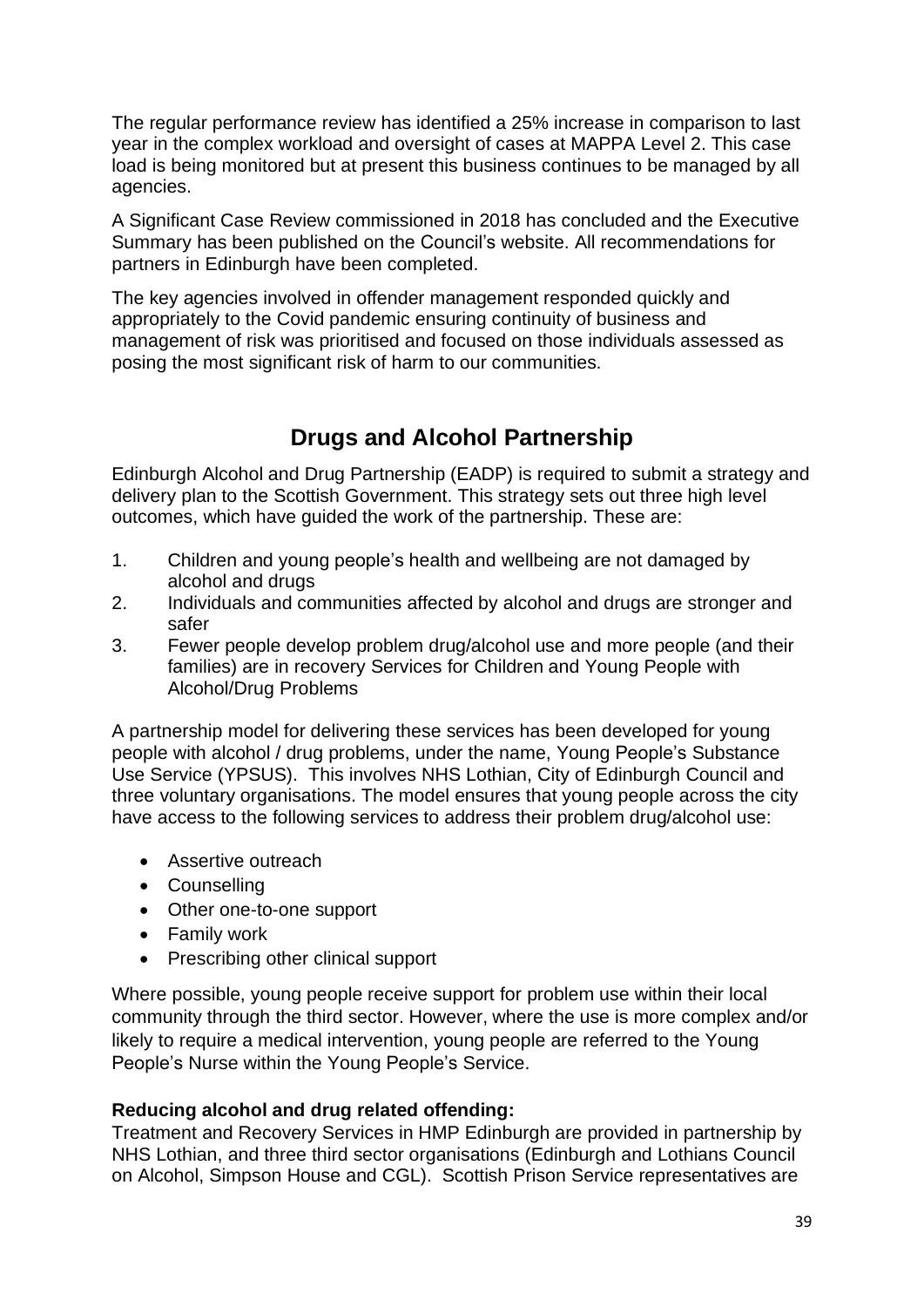key EADP members and have presented a recent overview of substance misuse in prisons.

A dedicated team continues to intervene with those sentenced to Drug Treatment Testing Orders (DTTO) in the community and the Willow Project work with offending women including many who use substances.

The EADP initiated and participated in a NHSL-led review of resources and the Addiction Pathway for Drug & Alcohol Treatment in HMP Edinburgh, which reported in November 2019. This report makes several recommendations for consideration by NHS Lothian and the EADP. It also highlights other areas where improvements could be made that might have a beneficial effect on the prison environment, prisoners and staff in relation to coping with and addressing substance misuse and mental health issues. The recommendations cover the following areas:

- Remand Prisoners
- Safe discharge for all prisoners
- Equitable access for all prisoners to addiction treatment and care services
- Workforce development
- Communication
- Resources

These high-level outcomes have been used as the framework for this annual report for the Chief Officers' Group.

### **Minimising Drug Related Deaths**

Final figures for the number of drug related deaths in 2019-20 have not yet been released. It is expected that Edinburgh will remain very similar to 2018-19 (95). However, over the last few years, the total number of drug related deaths has risen sharply in Edinburgh as is the case elsewhere in Scotland.

The reasons for this increase (nationally and locally) relate to the increasing numbers of older drug users. Many people who became drug dependent over the last three decades (especially then-young men in areas of multiple deprivation) are ageing and continuing to use drugs, making them increasingly vulnerable socially and medically.

The general profile of those who died was as follows:

- White, Scottish Males in their late 30s
- Single and unemployed
- A known history of both alcohol and drug misuse
- Previous contact with secondary care treatment services; not in contact with secondary care at time of death, but may have been in treatment
- Death occurred at home often in the company of friends
- Toxicology report suggested a combination of drugs and alcohol contributed to the death.

Four locality-based Drug Related Deaths Review Groups work to learn lessons from individual drug related deaths. These groups are attended by local professionals who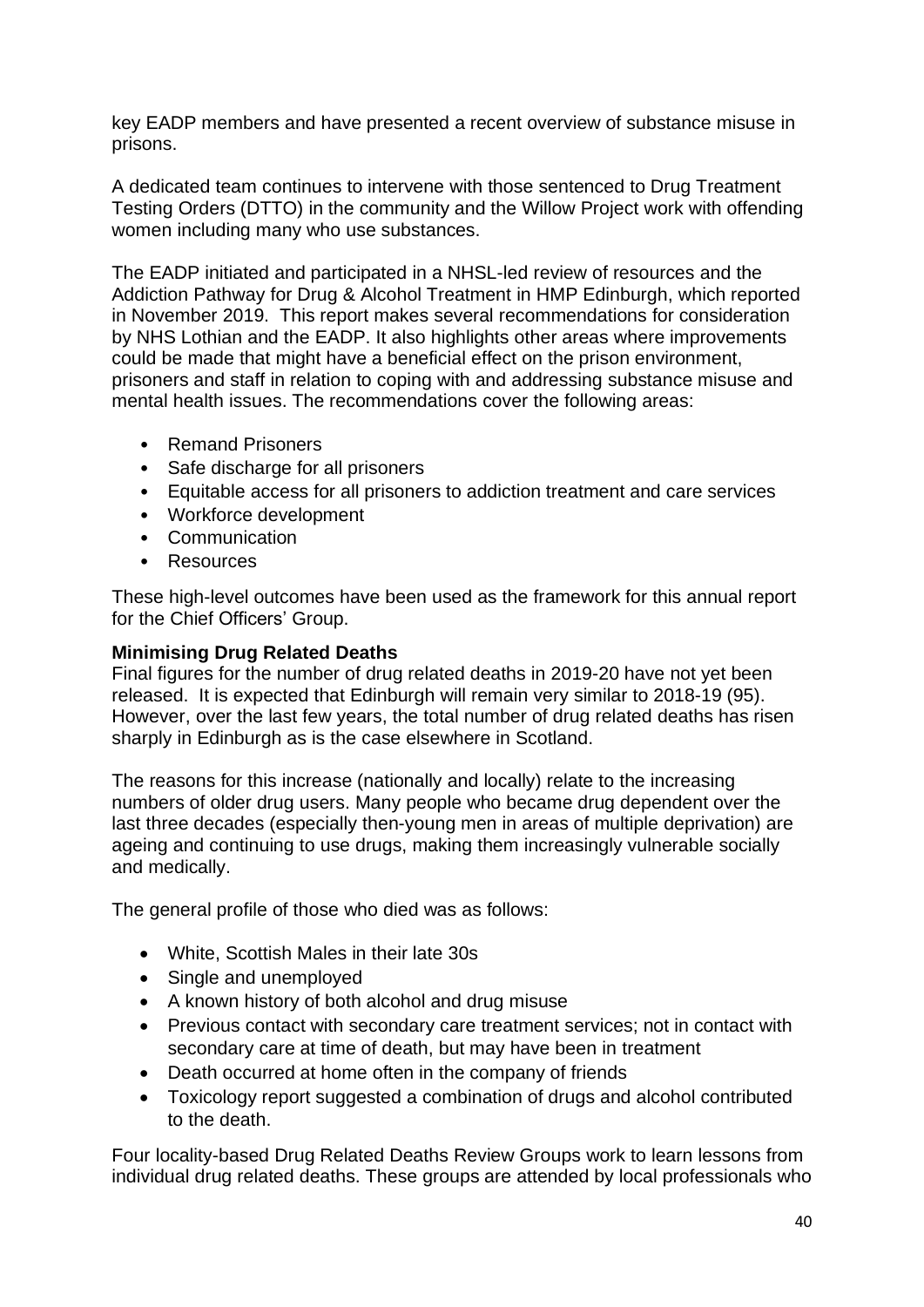are responsible for local service delivery. Key issues and lessons are fed into the Pan Lothian Strategy Group to develop a strategic response across organisations. Some elements of this response are interventions directly targeted at preventing drug related deaths: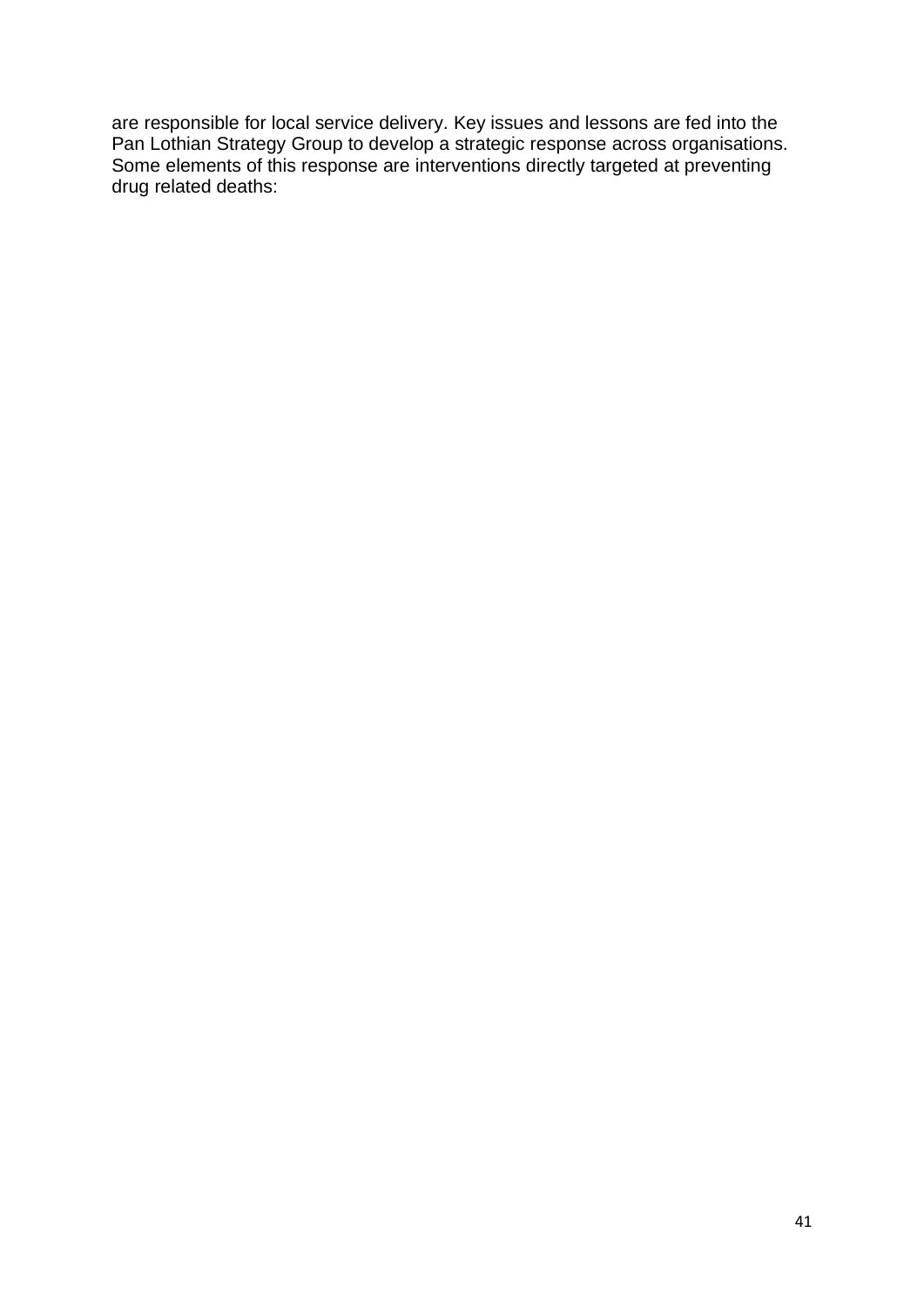#### **Resources**

As in previous years, the Council continues to face significant financial challenges resulting from a combination of increases in service demand, inflationary pressures, legislative reform and heightened citizen expectations. These factors are set against a backdrop of core Government grant income that is not keeping pace with demand.

The chart below shows the gap between projected expenditure demands and available funding, inclusive of planned increases in Council Tax. This gap would, other things being equal, increase if levels of Government funding were lower than anticipated or required demographic provision were higher than currently provided for.



Despite these undoubted challenges, on 20 February 2020, the Council approved a balanced budget for 2020/21 and indicative balanced budgets for the following two years, based on current grant funding and other financial planning assumptions as well as a program of savings. The approved budget for 2020/21 was predicated on the delivery of some £35m of savings, as well as management of all service pressures and delivery of a balanced budget by the EIJB.

Since the budget was set, however, the Council has been severely affected by the impacts of the pandemic, resulting in increased expenditure demands and, in particular, large reductions in income. Loss of the Lothian Buses dividend and reductions in parking income in March 2020 resulted in a provisional 2019/20 overspend of £5.231m, the first-time expenditure has exceeded budgeted levels in thirteen years. A progress update considered by the Policy and Sustainability Committee on 25 June 2020 highlighted a remaining in-year funding gap of almost £30m. The report recommended a further tightening of financial controls, but it is highly likely that identification of mitigating actions will need to go beyond incremental efficiencies and consider more fundamental prioritisation of existing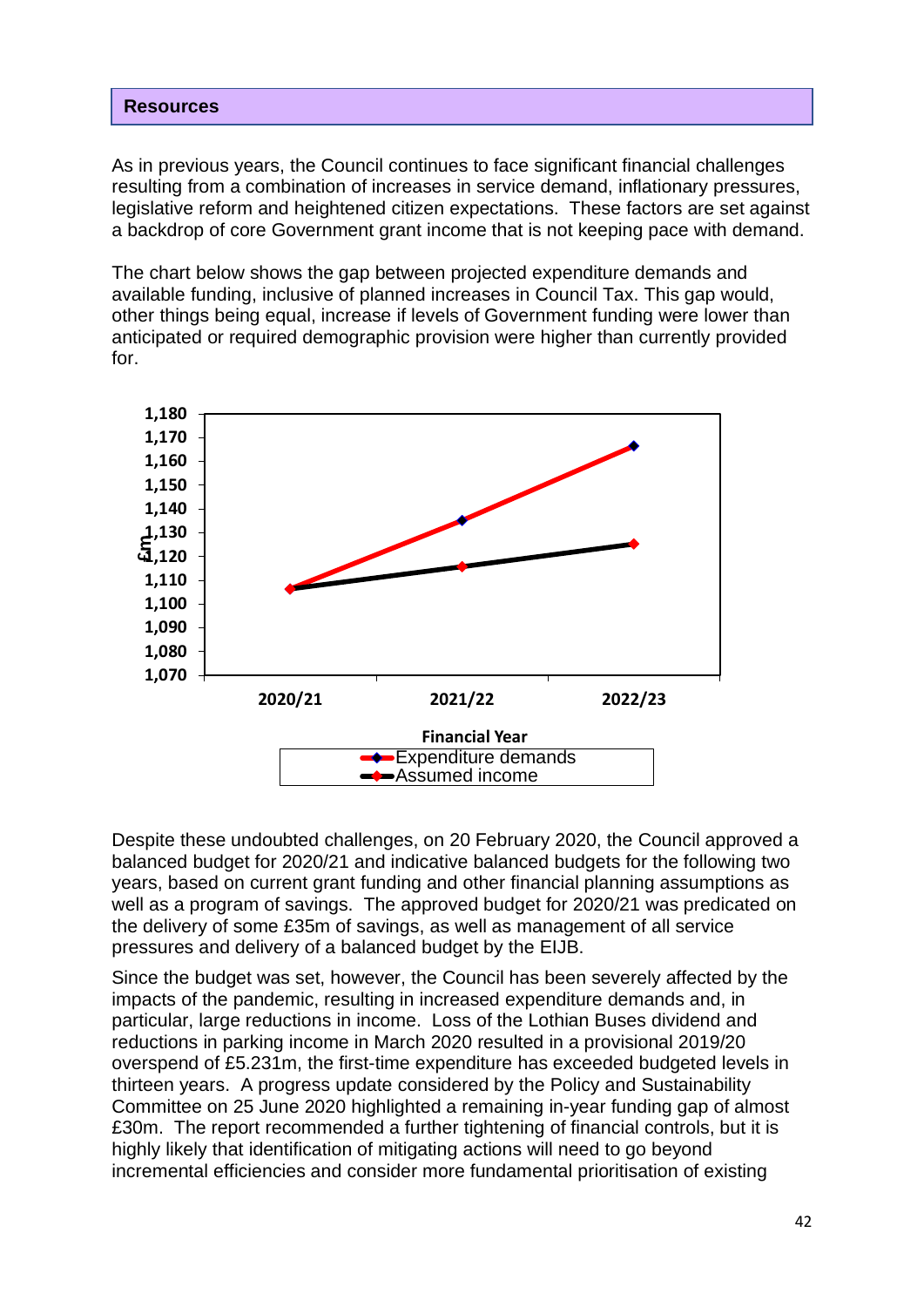services if financial sustainability is to be maintained. Initial assessment of the planning assumptions and savings approved for delivery in 2021/22 and 2022/23 has also identified a number of areas where the delivery now looks to be in doubt, including the assumed levels of increase in Council Tax and other fees and charges and application of a 2% savings target to the EIJB.

### **Demographic investment**

In recent years, budget planning in the Council has provided significant protection to social work services, as well as for other priorities, such as schools. The Council's long-term financial plan continues to provide, through full pass-through of sums received from the Scottish Government, for additional funding to meet the growing needs for care services from the increasing number of older people in the population, particularly those over the age of 85, and increasing numbers of people with learning and physical disabilities due largely to greater longevity.

Funding is also provided for a growing number of children and young people, the level of which is adjusted, as appropriate, for preventative investment in early years activity and by actions intended to reduce the increase in the number of Looked After children.

### **Summary:**

Understandably there exists a real and acute concern about the impact of this budget provision on the delivery of social work service provision within the city and most importantly statutory elements of delivery. In addition, the impact of Covid extends to all the Council's partners, voluntary sector organisations and crucially on our communities. The year ahead is going to be a challenging one financially, just at the time when families and individuals in Edinburgh will be affected by increasing poverty and unemployment.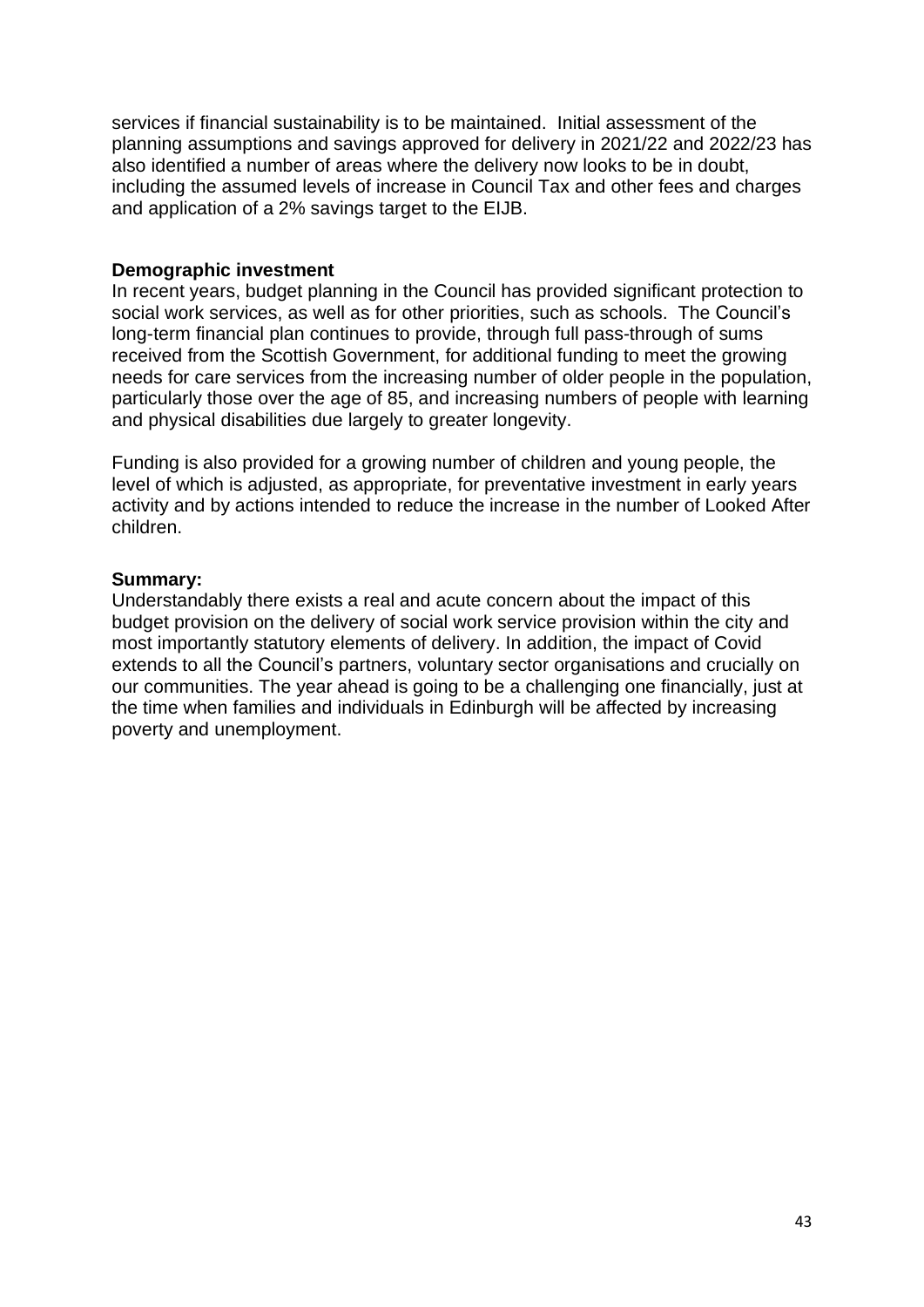# **Workforce**

The City of Edinburgh Council employs over 1000 staff in social work service delivery across the three areas of social work.

Gender split – 71% female, 29% male Average age - 45 Average length of service – 12 years **Ethnicity** 

| Any/other Asian Background | $\overline{4}$ | 0.3%  |
|----------------------------|----------------|-------|
| Any/other Black Background | 6              | 0.5%  |
| Any other ethnic group     |                | 0.09% |
| Any other mixed background | 8              | 0.75% |
| Any other White background | 39             | 3.7%  |
| Black - African            | 14             | 1.3%  |
| Chinese                    |                | 0.09% |
| Indian                     | $\overline{2}$ | 0.18% |
| Prefer not to say          | 8              | 0.75% |
| White – other European     | 26             | 2.45% |
| White - Irish              | 44             | 4.15% |
| White - other British      | 103            | 9.7%  |
| White - Scottish           | 653            | 61.6% |
| Not disclosed              | 149            | 14%   |

### **Learning and Development**

The Council's Learning and Development Team work with directorates and service areas to support essential learning, qualifications, continuous professional development (CPD) and practice learning across social work and social care. This involves the facilitation of in-house learning delivery and work with providers to deliver opportunities to employees.

### **Essential Qualifications**

### **Preparing our front-line social care employees for SSSC registration:**

Scottish Vocational Qualification (SVQ) in Social Services and Health Care: The Learning and Development Team monitor and respond to the qualification and professional registration needs of support workers, practitioners, supervisory managers and registered managers across all settings in the HSCP. In 2019/20 there was a significant focus on the qualification needs of staff working across all SSSC registered services. For the past four years, the SVQ programme has been delivered by a contracted provider.

The outsourced model of assessment can provide some challenges as contact between assessors and candidates is set and relies on candidates keeping the momentum going in terms of self-directed learning between their contact so that they achieve the qualification within agreed timescales.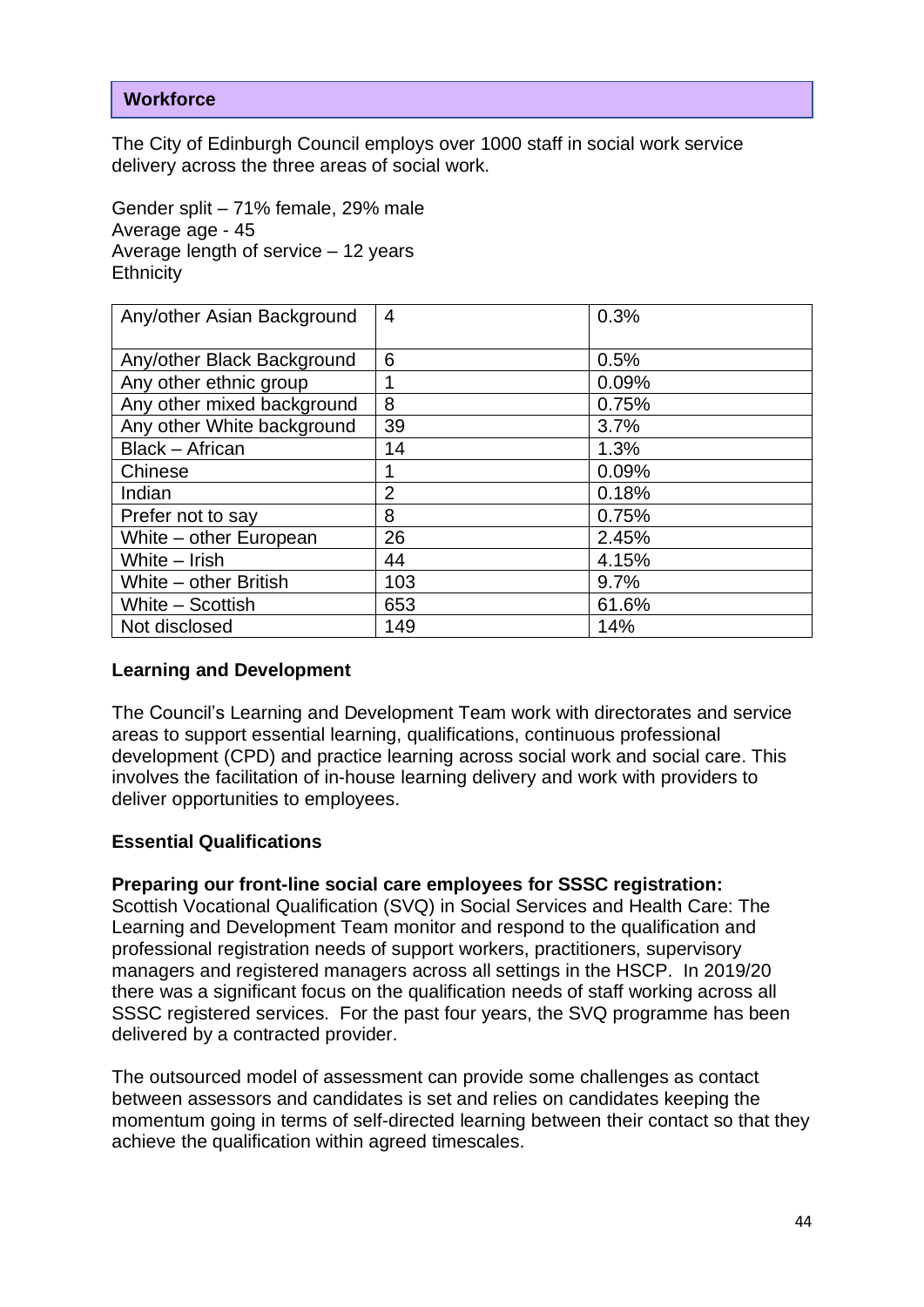These challenges, plus the disruption caused by Covid from March 2020 onwards have impacted on the numbers of staff who have achieved their SVQ during the Financial Year 2019/20.

| <b>SVQ Social Services and Healthcare (SCQF6)</b> |    |  |  |
|---------------------------------------------------|----|--|--|
| Active candidates start April 2019                | 99 |  |  |
| Candidates withdrawn during 2019/20               | 10 |  |  |
| Candidate complete Awards 2019/20                 | 45 |  |  |
| Active candidates May 2020                        | 44 |  |  |

| <b>SVQ Social Services and Healthcare (SCQF7)</b> |    |  |  |
|---------------------------------------------------|----|--|--|
| Active candidates start April 2019                | 21 |  |  |
| Candidates withdrawn during 2019/20               |    |  |  |
| Candidate complete Awards 2019/20                 | 14 |  |  |
| Active candidates May 2020                        | :5 |  |  |

The contract for the provision of the SVQ programme is now due for renewal. The aim will be to commission a supportive and flexible model of assessment delivery for the financial year 2020/21. It is important to say that; the model of delivery is less important than a wholehearted commitment to ensure that candidates are given ongoing support and encouragement from workplace line managers. It cannot be underestimated the challenge that an SVQ can present for individuals who are trying to balance the demands of work, home-life and study.

### **Preparing our Leaders for SSSC registration**

As well as preparing the front-line workers for their registration, work has been undertaken to identify the Supervisory and Registered Managers who need to achieve an SQA accredited qualification to support their professional development and their SSSC registration.

This qualification is primarily undertaken by supervisory managers within the HSCP however in 2019/20 a pilot Personal Development Award (PDA) was undertaken for six Senior Social Workers (SSW) who had identified a need for a more structured introduction to the professional supervisory manager role. The evaluative feedback from the SSWs was favourable. However, only three went on to complete the final assignment and therefore achieve the qualification.

| <b>PDA Supervision in Social Services (SCQF7)</b> |    |  |
|---------------------------------------------------|----|--|
| Cohort 1-4 May 2019 - Feb 2020                    | 31 |  |
| Withdrawn/Fail                                    |    |  |
| Completions                                       | 25 |  |

The SVQ in Management (SCQF9) and the Care Services Leadership and Management Units (SCQF10) continue to be made available to our SSSC Registered Managers. Evaluation feedback on the experience of working with the provider and the assessment team is consistently positive.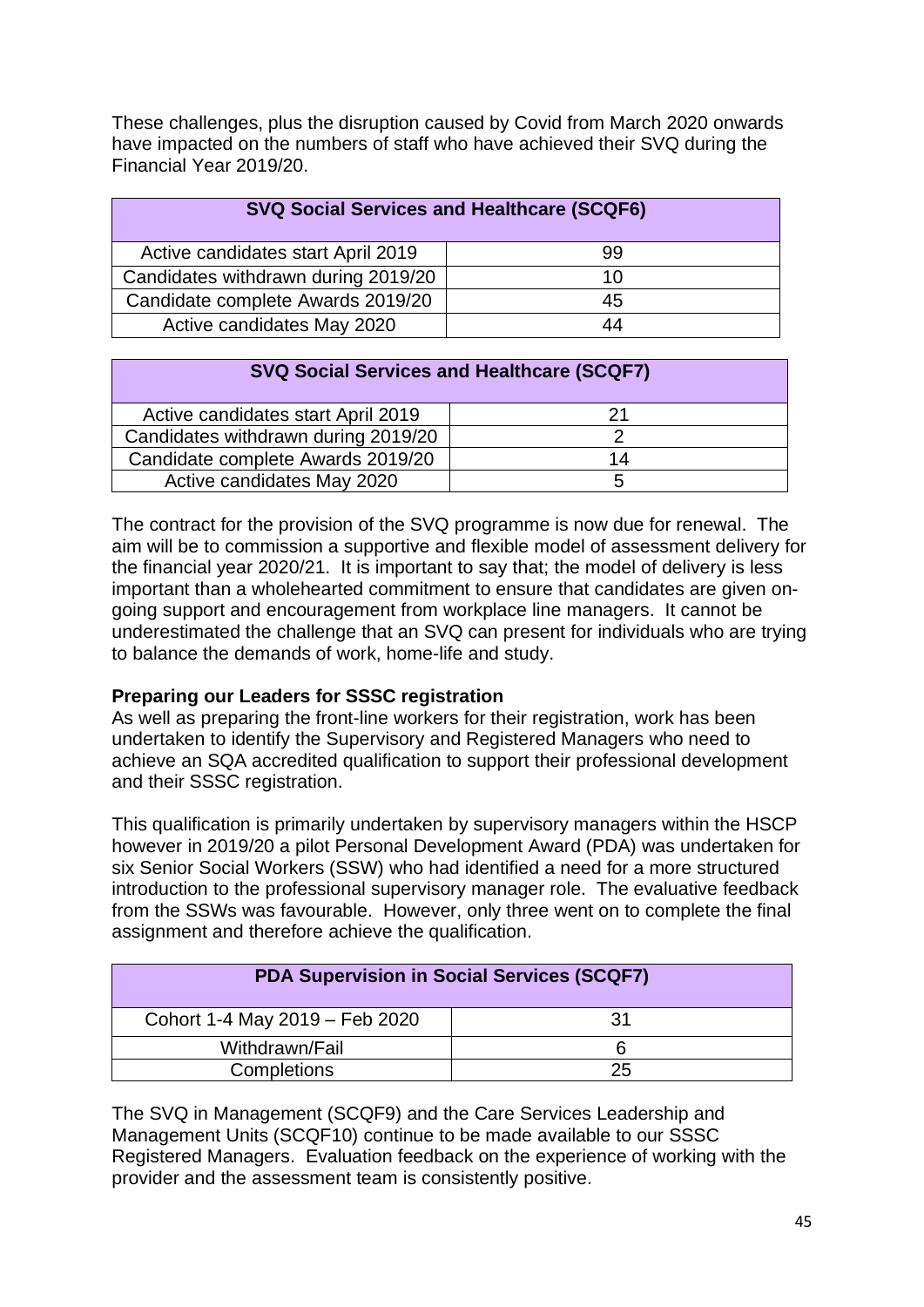# **SVQ Management and 2 x CSLM Units (SCQF 9 & 10)**

| Active candidates start April 2019                                                                           | 10 |
|--------------------------------------------------------------------------------------------------------------|----|
| Candidates withdrawn during 2019/20                                                                          |    |
| Candidate complete CSLM Units Only<br>2019/20                                                                |    |
| Active candidates May 2020<br>(6 who completed the 2 CSLM Units<br>now progressing with Management<br>Units) |    |

### **Mental Health Officer Award**

In 2019/20 six employees came forward from both Communities and Families and Health and Social Care to commence the Mental Health Officer Award (MHO). The programme was due to be completed in June 2020 however due to Covid, the final placements have been postponed. There is a commitment from Edinburgh University and the Council that the placements will commence in late September or early October to allow trainee MHOs to complete their awards successfully.

# **Essential Learning**

# **Essential Learning for Care Programme**

Essential Learning for Care Programme (ELCP) has been developed so that Health and Social Care employees can complete the essential learning requirements for their role relatively soon after their commencement in post. The opportunity to have periods of protected time for learning supports the development of a workforce which is competent, confident and valued.

The year saw a reduced level of recruitment with 32 new front-line employees completing the ELCP. In March 2020, in response to the challenges brought about by the pandemic, Learning and Development (LD) had to quickly move to providing the essential learning using a blended approach for individual services. Consultation with service managers allowed LD to identify role specific essential learning requirements. Face to face training has been reduced to a minimum, therefore, Manual Handling and Management of Medicines courses are the only course delivered in this way. They are delivered following strict social distancing and using recommended infection control measures. The knowledge and theory from several other courses have been translated into a digital format to create Covid Condensed Learning suites of e-learning. To make the learning accessible employees can login to their personal accounts using Council PCs or personal devices. This means that new employees and those who are repurposing to other roles obtain the key skills and competencies required to do their job and ensures the safety of individuals accessing services.

### **Child Protection**

In the last year Learning and Development have continued to deliver child protection via face to face training, as well as increasing the digital presence in order to offer staff learning that they can access as and when they need it.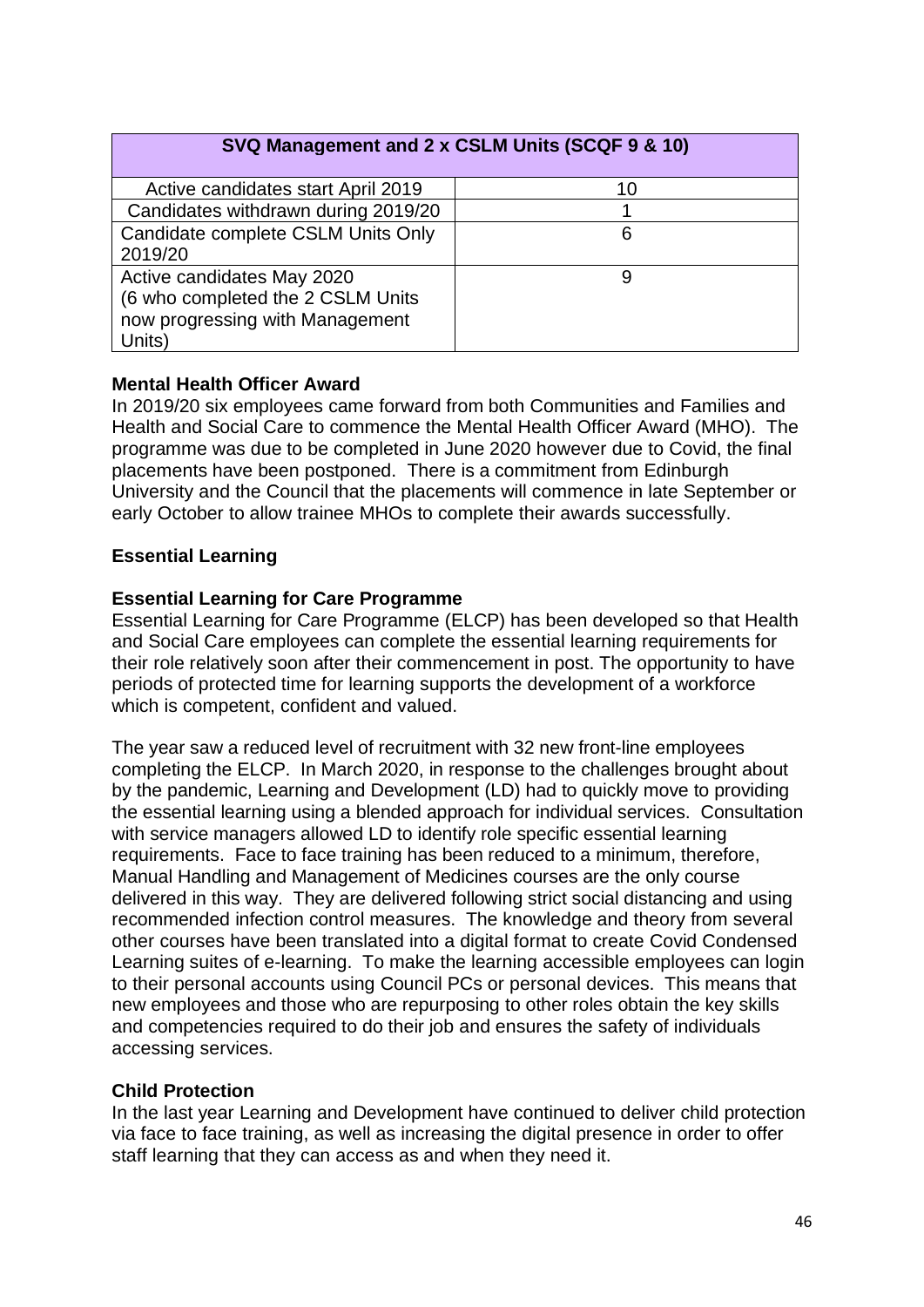There were 70 child protection sessions delivered to staff who needed specific contact workforce training. This is approximately 2500 staff, mainly in education and also including some colleagues from the voluntary sector and health as well as Police Scotland. There has also been an increase in staff attending these sessions who work within housing and / or in family and household support services, many of whom have not previously worked with children. In-depth training to managers continues to be part of the suite of development opportunities offered, again predominantly with take up from education. Around 680 members of staff have received this training in 2019/20.

More in-depth face to face training for staff, and in particular social workers, on a range of topics including; communication tools with children, neglect, domestic abuse, fetal alcohol spectrum disorder, support for practitioners to better observe infants, and keeping children safe online have all been offered. This has been delivered for Council employees as well as through the Interagency training calendar.

Neglect continues to be a national priority and an area of concern for frontline staff, regardless of their role. In response to this, the CPC continue to ensure that neglect is covered across a number of child protection courses, focusing on employee understanding of neglect and considering how to respond in a restorative manner.

In terms of the increased digital presence, colleagues have created a number of modules offering bitesize learning on a range of subjects. This is often through a blended approach and complements face to face learning. This has been particularly helpful during the pandemic, making learning accessible. These digital modules are in the process of being shared with colleagues in the voluntary sector, police and health. These have also been shared with our partner provider nurseries and childminders.

In addition to facilitation of training, the CPC have continued to be involved in conversations with our colleagues in Communities and Families. This has included discussions with colleagues in education around the recording of child protection concerns, digital safety planning as part of the Community Safety Strategy and supporting employees in other areas as they develop learning opportunities for their staff and volunteers.

### **Newly Qualified Social Worker Programme**

The six day Newly Qualified Social Worker programme is continuously updated to include current and relevant learning and is open to Newly Qualified Social Workers from all social work disciplines. The course ran from October to December 2019 and there were 26 people in attendance from both Communities and Families and HSCP and evaluations were positive. This year included an input from the Council's legal department and an input on suicide prevention. Both were evaluated well using the level 3 Kirkpatrick model of evaluation. In answer to the question **'What elements of the programme have you been able to use in practice?'** Responses included:

*Using safe talk in practice (with 2 examples shared); How to access the legal department and finding it helpful to do so after the course; Using tools discussed in communicating with children;*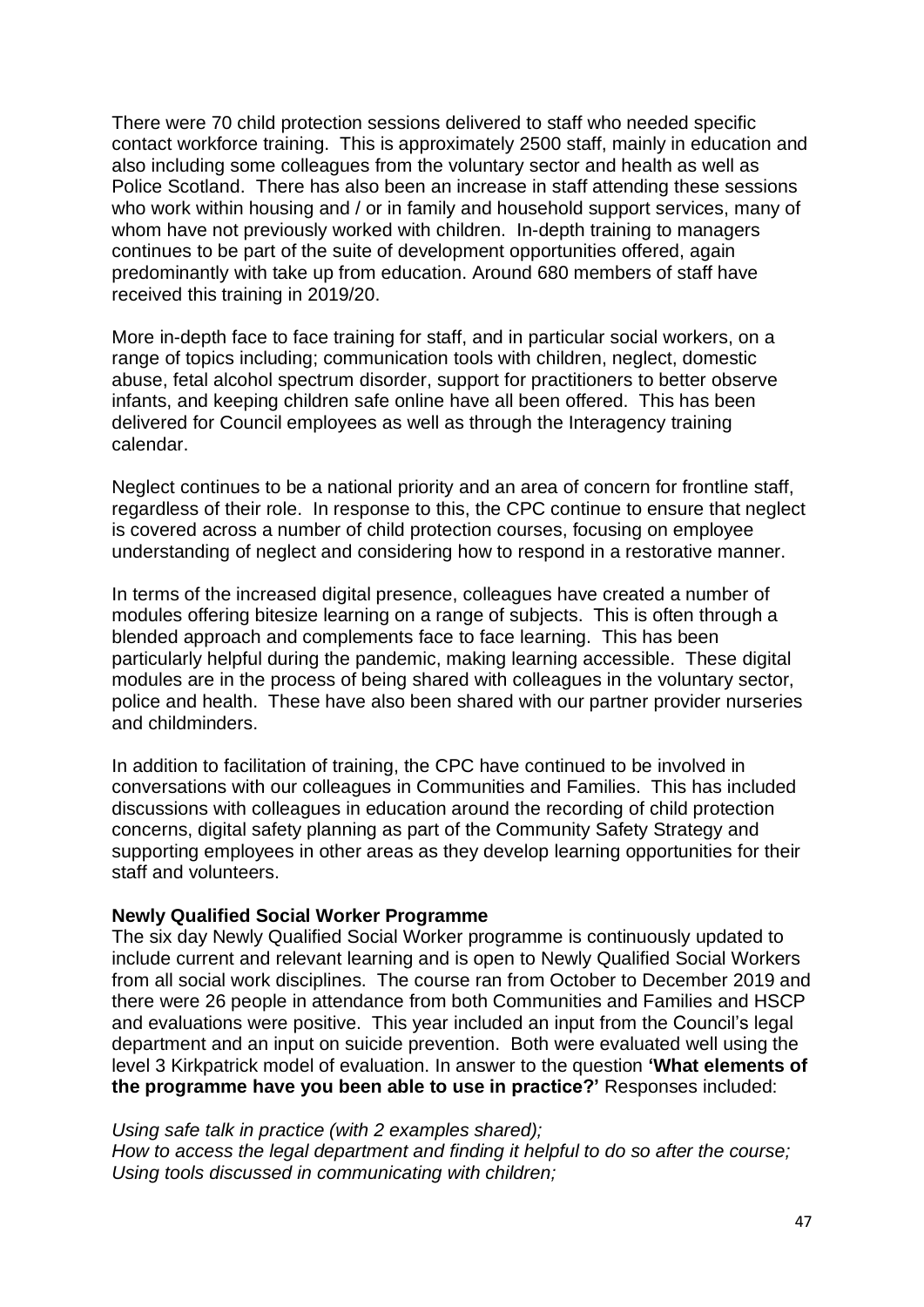*Now know and appreciate the importance of supervision.*

# **Continuous Professional Learning and Development (CPD)**

# **Providing CPD opportunities to the Health and Social Care workforce**

Despite the financial challenges that the Council face, it was agreed that it is important to maintain a commitment to the professional and career development opportunities offered to front-line social care employees. The Higher National Certificate (HNC) in Social Care supports students to explore Social Care Theory, Health, Wellbeing and Safeguarding, Care in Contemporary Society and Lifespan Development. The current provider, delivers the course as an evening class, taught from Waverley Court. Currently there is a year one and a year two group with the aim to have a further intake in November 2020. This course evaluates extremely positively and is always in demand.

| HNC Social Care (intake 2018/2020)                                                                                                                                                   |    |  |
|--------------------------------------------------------------------------------------------------------------------------------------------------------------------------------------|----|--|
| Intake Sept $2018 -$ June 2019                                                                                                                                                       | 18 |  |
| Candidates withdrawn                                                                                                                                                                 | 2  |  |
| Candidate complete HNC Units                                                                                                                                                         | 8  |  |
| Active candidates May 2020                                                                                                                                                           | 8  |  |
| This intake has had numerous extensions for a variety of reasons the final<br>extension was due to end April 2020, but Covid has forced an additional extension<br>until August 2020 |    |  |

| HNC Social Care (intake 2019/20)                                                                    |    |  |  |
|-----------------------------------------------------------------------------------------------------|----|--|--|
| Intake September 2019 - December 2020                                                               | 24 |  |  |
| Candidates withdrawn during 2019/20                                                                 |    |  |  |
| Active candidates May 2020                                                                          | 22 |  |  |
| This intake has been severely disrupted by Covid – hold on teaching since mid-<br><b>March 2020</b> |    |  |  |

# **Preparation for work and for study**

Communication 6 is an SQA qualification delivered to Council staff by an external provider. This course is of interest to staff who lack confidence with their written, spoken, reading and listening skills. It is very popular with staff who wish to apply to do HNC in Social Care, as well as those who have not studied formally for many years. It is delivered over 12 half-day sessions and students can achieve a formal SQA qualification at SCQF 5 or 6. It has proven to be of interest to many staff who speak English as an additional language, the expertise of the tutors can be invaluable in sign-posting staff towards further language development opportunities.

| <b>Communication (SCQF6)</b>      |    |  |
|-----------------------------------|----|--|
| Cohort 1 and 2 September 2019 and | 25 |  |
| January 2020 Intake               |    |  |
| Withdrawn (cohort 1)              |    |  |
| Fail (cohort 1)                   |    |  |
| Completions (cohort 1)            |    |  |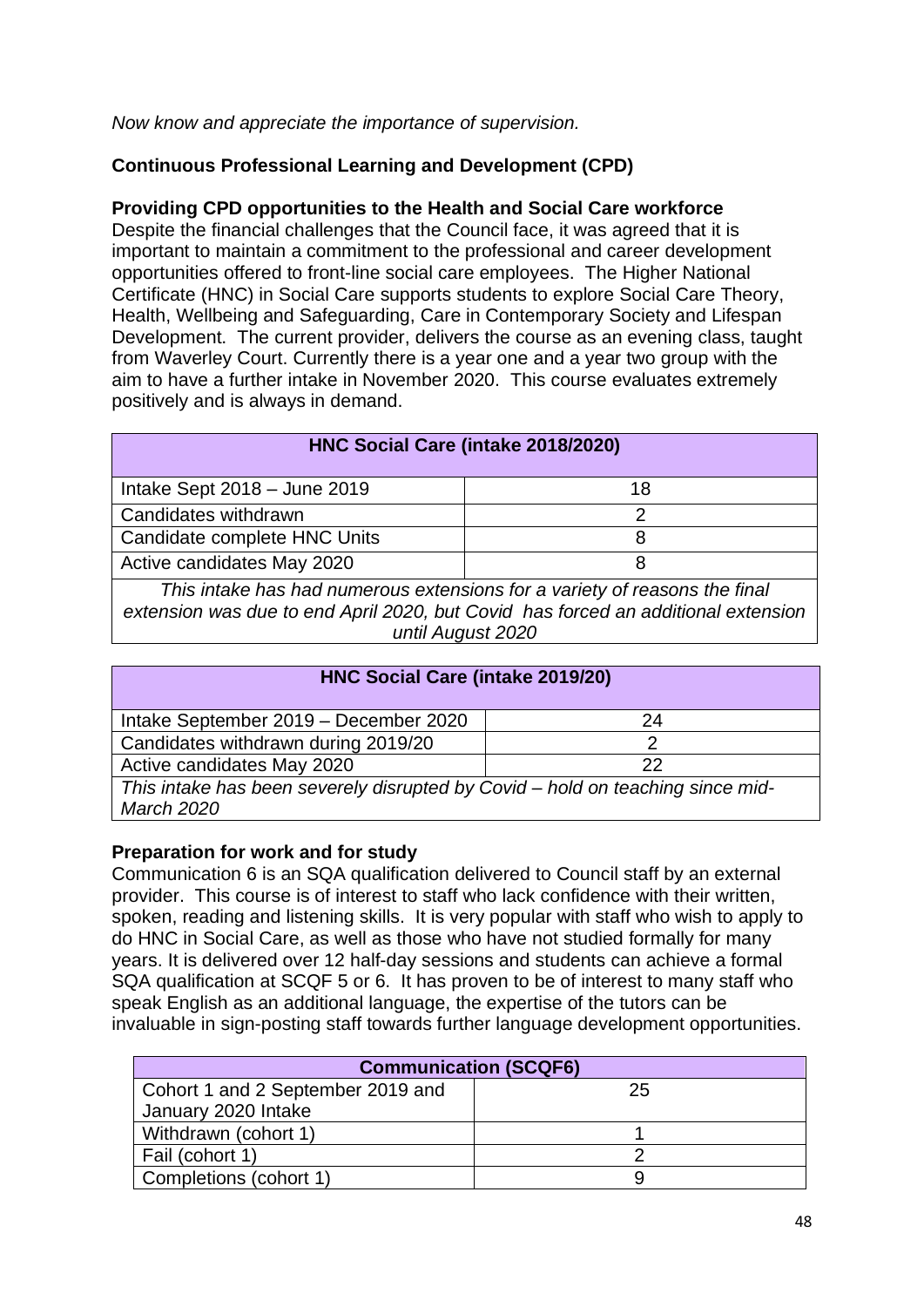| Ongoing (cohort 2)                                                      | 13 |  |  |
|-------------------------------------------------------------------------|----|--|--|
| Cohort 2 was paused in March 2020 due to Covid 19 outbreak and students |    |  |  |
| will be re-enrolled when it is safe to return to classroom-based study. |    |  |  |

# **Certificate in Child Welfare and Protection and Module in Adult Services**

### **Support and Protection**

In 2019/20 Learning and Development have supported social workers to undertake additional learning at SCQF Level 11 in Child and Adult Protection. Twelve social workers were recruited to undertake the Child Welfare and Protection Certificate and eight for the Adult Support and Protection module.

# **Practice Learning**

As of 20 March 2020, all social work placements were stopped due to Covid and associated lockdown. This affected placements which were in their early stages and it has recently been agreed to reinstate these placements, mindful that the arrangements for students will be affected by the Covid related restrictions.

In 2019/20 the Council hosted 23 placements from the following universities; Robert Gordon's, Stirling, Edinburgh and the Open University. The placements included first time and final year students. Placements were facilitated across all social work settings.

Currently there are five employees undertaking the practice learning course with the Tayforth Partnership. Continual investment in our future Practice Educators is vital in ensuring that placements can be facilitated, and a learning culture can be developed. This also supports future recruitment and retention of social workers. The Link Workers course ran in early spring and eight employees attended. The next course is due to run again in October. There have been some changes and developments to the course, but feedback remains positive. Napier University is in the process of designing a new Practice Educators' course and discussions continue to take place to ensure that this will meet the learning requirements.

To support and develop the integrated Health and Social Care placement approach, a working group has been established in South East Locality and an integrated placement pilot is about to be undertaken. This approach could be extended across Edinburgh in the future.

# **Workforce Planning**

In **Communities and Families** Social Work there has been longstanding success at achieving a good level of staff retention in practice teams in which staff report being well managed and supported. This has been borne out by the annual staff survey regarding quality of supervision. The Council is able to recruit sufficient numbers of new social workers to fill vacancies in teams and therefore there is no need to use agency social workers.

The **Edinburgh Health and Social Care Partnership** is required by the Government to produce a full, 3-year workforce plan for the Partnership by the end of March 2021.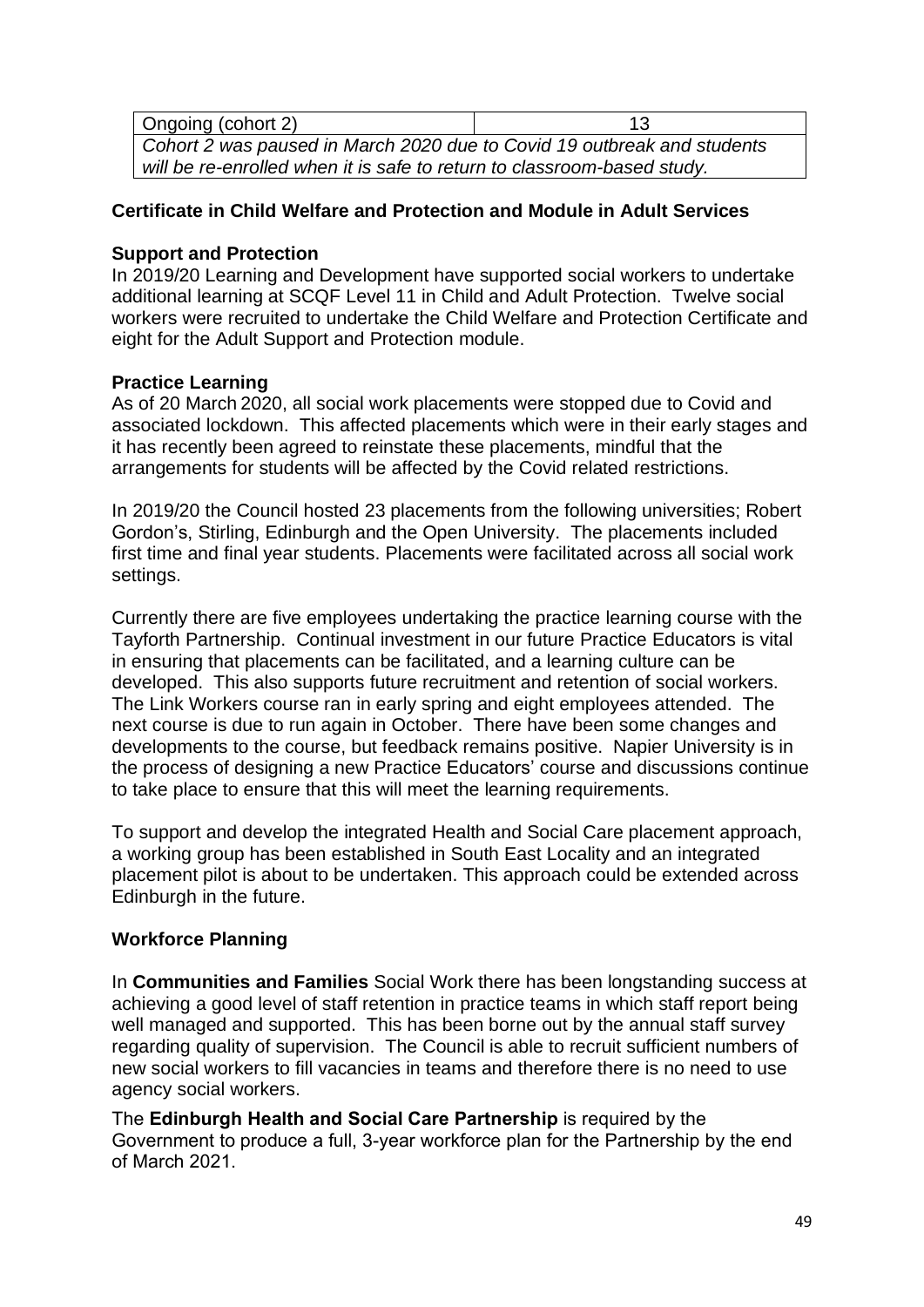The Partnership needs to consider a workforce strategy that acknowledges the wider connections to the likes of recruitment and retention strategies as well as learning and development initiatives. Following the baseline workforce report that was produced in December 2018, the Partnership are now working to compile the final report that will be submitted to the Scottish Government on 31 March 2021, utilising the guidance which they provided in December 2019. Challenges remain around systems, terminology and classification of workforce data across both organisations.

The Council are continuing to assess succession planning, career pathways, talent management and leadership and management development across the Partnership. Looking at how the Council can maximise the skill mix and ensure a joined-up approach to training and development.

Social Care as a vocation has sometimes been viewed as demanding but low paid, and recruitment and retention challenging. The Council face a potential crisis in the provision of care and support services over the coming years, with a growing population of older people and fewer people coming into a labour market that is increasingly competitive and impacted by the high living costs within Edinburgh.

In order to address this, the Partnership worked extensively with the Council Resourcing Team in order to benefit from the National Recruitment Campaign for Adult Social Care in January 2020 through until April 2020. The Partnership have been successful in identifying 30 new staff to join the Adult Social Care teams across Care Homes in the City.

### **Edinburgh Local Practitioner Forum (ELPF)**

The Chief Social Work Officer sponsored Edinburgh Local Practitioner Forum (ELPF) continues to meet 2-3 times per year. This year ELPF have met on two occasions and had also organised an event in celebration of World Social Work Day for 17 March 2020; however, this unfortunately had to be put on hold due to the onset of the pandemic.

The ELPF continues to offer opportunities for front line staff to reflect on their practice, discuss service developments across the city and how these will impact on their day to day work. The ELPF maintains an online presence and encourages participation from voluntary sector workers, front line workers, senior managers and social work students. This year the interest in the ELPF has continued to grow, with increased attendance figures (over 60 professionals registered to attend the meeting in December).

The number of subscribers to the ELPF's website [\(www.elpfonline.org.uk\)](http://www.elpfonline.org.uk/) currently sits at 96. This is used to maintain engagement with practitioners and professionals, and to supplement traditional email and face-to-face contact opportunities. The website includes the dates of upcoming meetings and copies of the agendas and presentations used.

During the period of 2019/20 the ELPF have had two events. The first on 26 June 2019 looked at celebrating success in social work. The Quality Assurance and Compliance Manager also provided an update on the Children's Inspection and the Council's recent supervision survey. The second event took place on 9 December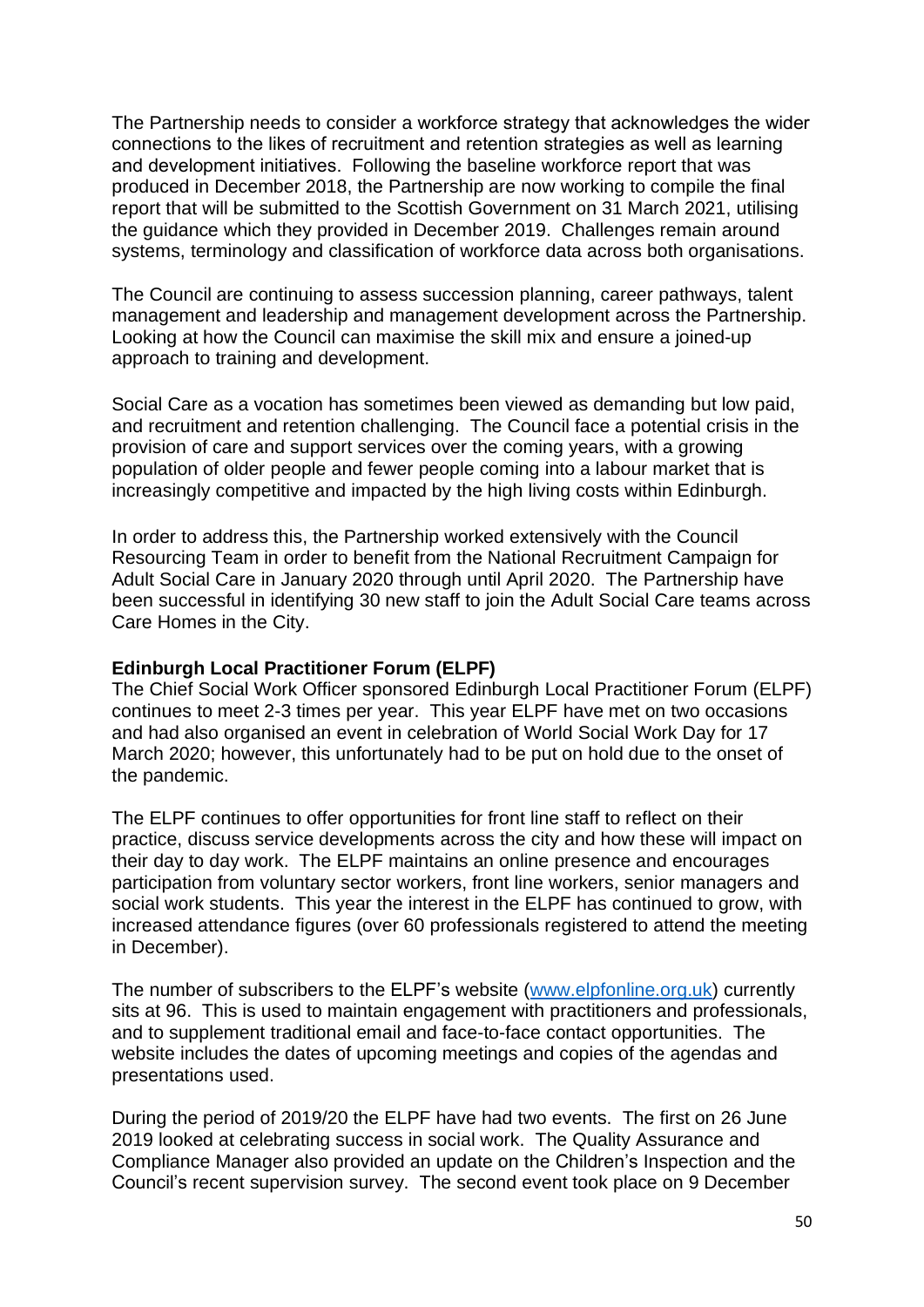2019 and involved an exploration around how to "Poverty Proof" Social Work. There was a discussion around the 1 in 5 approach and a dialogue with social workers about how they can better reflect families lived experiences of poverty in their conversations and assessment to better improve outcomes. The Celebration Event that was scheduled for 17 March 2020, was due to have Mary Glasgow (Children's First) and Darren 'Loki' McGarvey (author of Poverty Safari) as speakers. In addition, some Social Work Practitioners and Students were going to deliver 10 minute TED style talks about why they chose to become social workers. There was also going to be a quiz and networking opportunities. It is hoped that this event will be rescheduled once safe to do so.

The forum are always keen to hear from anyone interested in becoming more involved with the ELPF and any notes of interest can be emailed to [localpractitionerforum@edinburgh.gov.uk.](mailto:localpractitionerforum@edinburgh.gov.uk)

# **Black and Minority Ethnic Equality Workers Forum (BME Equality Workers)**

The Black and Minority Ethnic (BME) Equality Workers have been in place since 1995. The group provide an opportunity for staff to come together to discuss and address pertinent issues and hold annual city-wide events, looking at particular aspects of practice and development. The forum regularly meets to discuss common issues that affect all minority ethnic employees and their communities.

The aim of the group is to:

- facilitate support between members and network with one another
- work alongside managers and equality officers to promote policy and practices on equality issues
- assist in challenging racism and discrimination
- work towards ensuring there are no discriminatory practices in recruitment, training and practice
- share information and experience
- support the development of good practice on race equality and diversity matters.

They do this by:

- offering support and advice to colleagues
- participate and consult on Council strategies
- support the implementation of legislation, policies and good practices
- occasionally deliver training and information sessions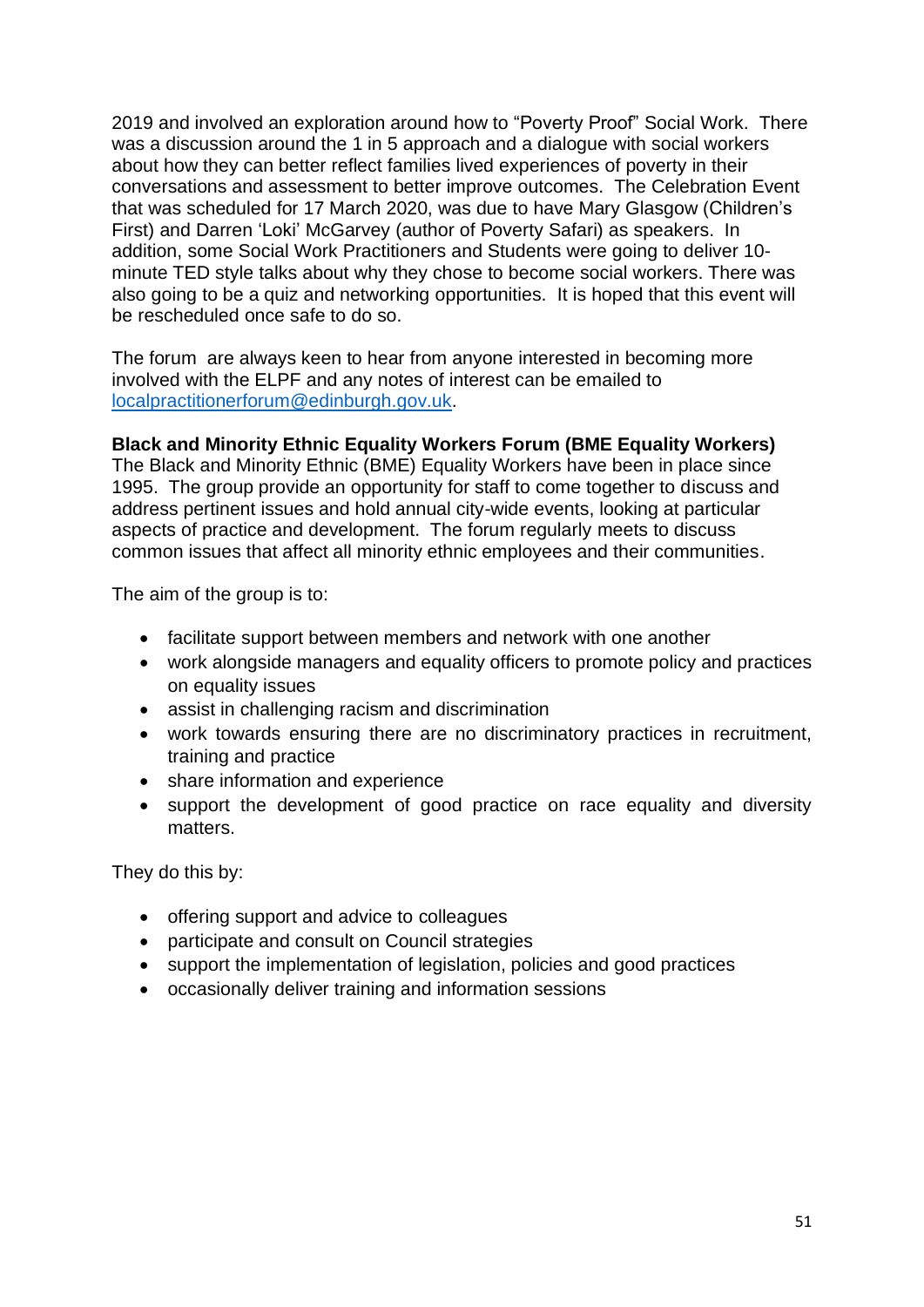# **COVID - 19 COVID-19**

Throughout the initial lockdown, services in Edinburgh continued to deliver good quality social work and social care to those in need. Services in Edinburgh responded well to the Covid-19 pandemic's challenge to ensure that those most vulnerable and at risk from Covid and the impact of lockdown, were well supported and wherever possible, disruption to care and support was kept to a minimum.

Overwhelmingly, services and staff across social work and social care, along with their partners, continued to provide much needed support to vulnerable people in the City. This was constrained understandably by the Covid related restrictions and lockdown and therefore best use was made of technology and keeping in touch with individuals and families remotely and by telephone. Personal Protective Equipment (PPE) was, after some struggles to get supply flowing, used to full effect and some front-line face to face services continued as required due to their statutory nature and the needs of citizens. Some services due to Government guidance, and their use of group work, needed to alter to a more remote and personalised approach.

This is a situation that we had not foreseen in its entirety before, and we need to acknowledge the hard work and commitment of staff across the Council and Partnership, as well as the reliance on our strong working partnerships, which stood us well in this crisis and continue to do so.

Overall, although shielding affected staffing of some key services, Edinburgh did not experience significant challenges with staff absence due to Covid.

As a response to the pandemic, the Council established a Recovery, Adaptation and Renewal programme to take on the challenges that the pandemic brought and look to the current and future delivery of services. The following are key areas for this important work that will take Edinburgh from its initial reaction to a planned approach:

- Public Health Advisory Board ensuring the effective communication and implementation of national public health advice
- Service Operations looking at how to re-introduce essential services that need to be adapted for social distancing and/or digital delivery
- Change, People and Finance understanding the financial consequences on the Council, our Budget forecasts and assessing the current strategies and deliverables in place
- Sustainable Economic Recovery engaging with businesses, stakeholders and sectors to inform the economic recovery plan
- Life Changes developing the Council's short and long-term responses in tackling poverty across Edinburgh

Work on these important areas of development are well underway and will assist the Council to review its ability to go forward in what appears to be a very uncertain time due to the pandemic and its enduring impact on society. The significant impact that Covid has had on the financial context of the Council and its partners cannot be underestimated.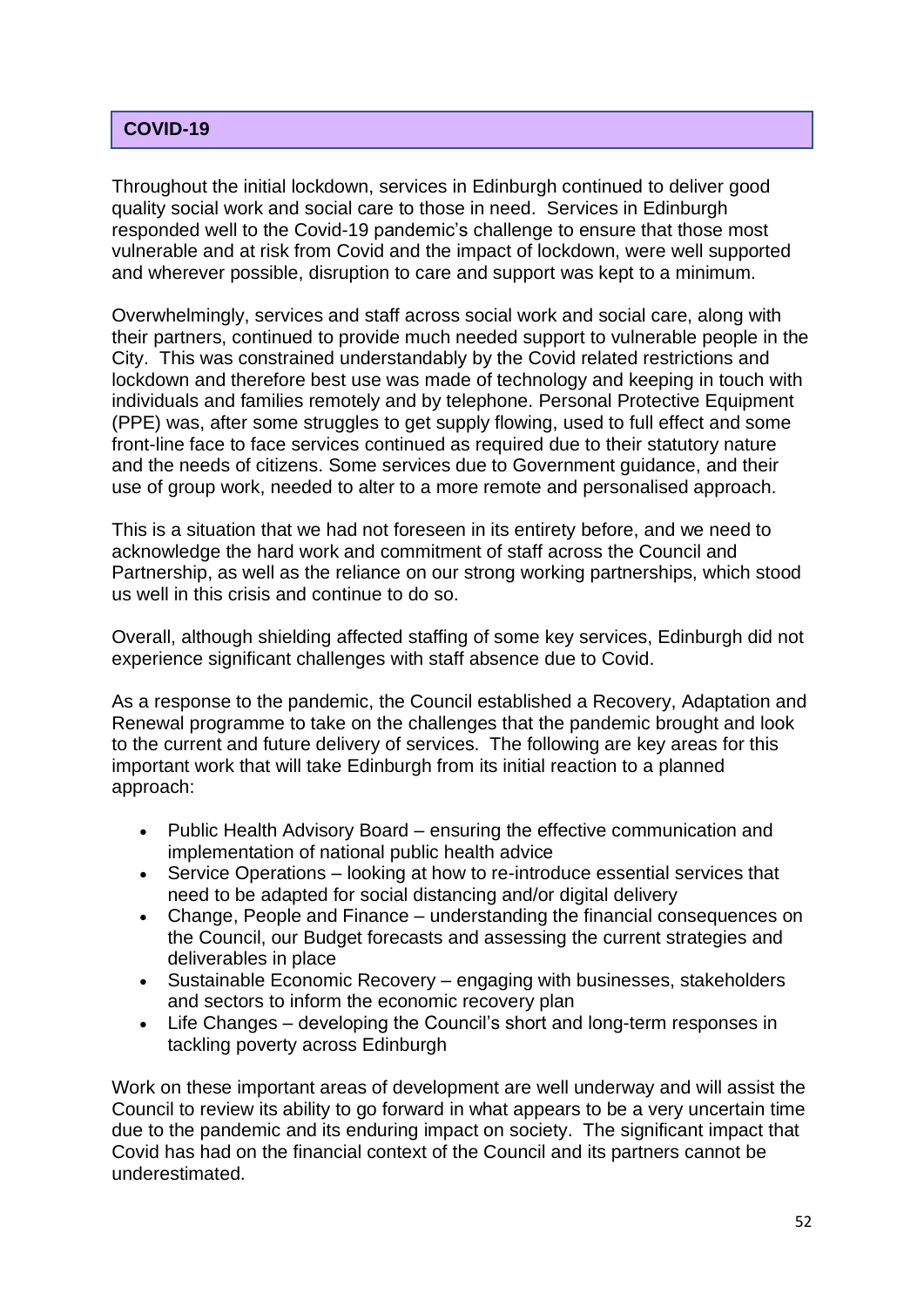# **Appendix 1 – Public Protection Strategic Partnerships and Monitoring**

# **Diagram 1 – Strategy and planning groups**



**Range of sub-groups and short life working groups**

**Diagram 2 – Public protection groups**

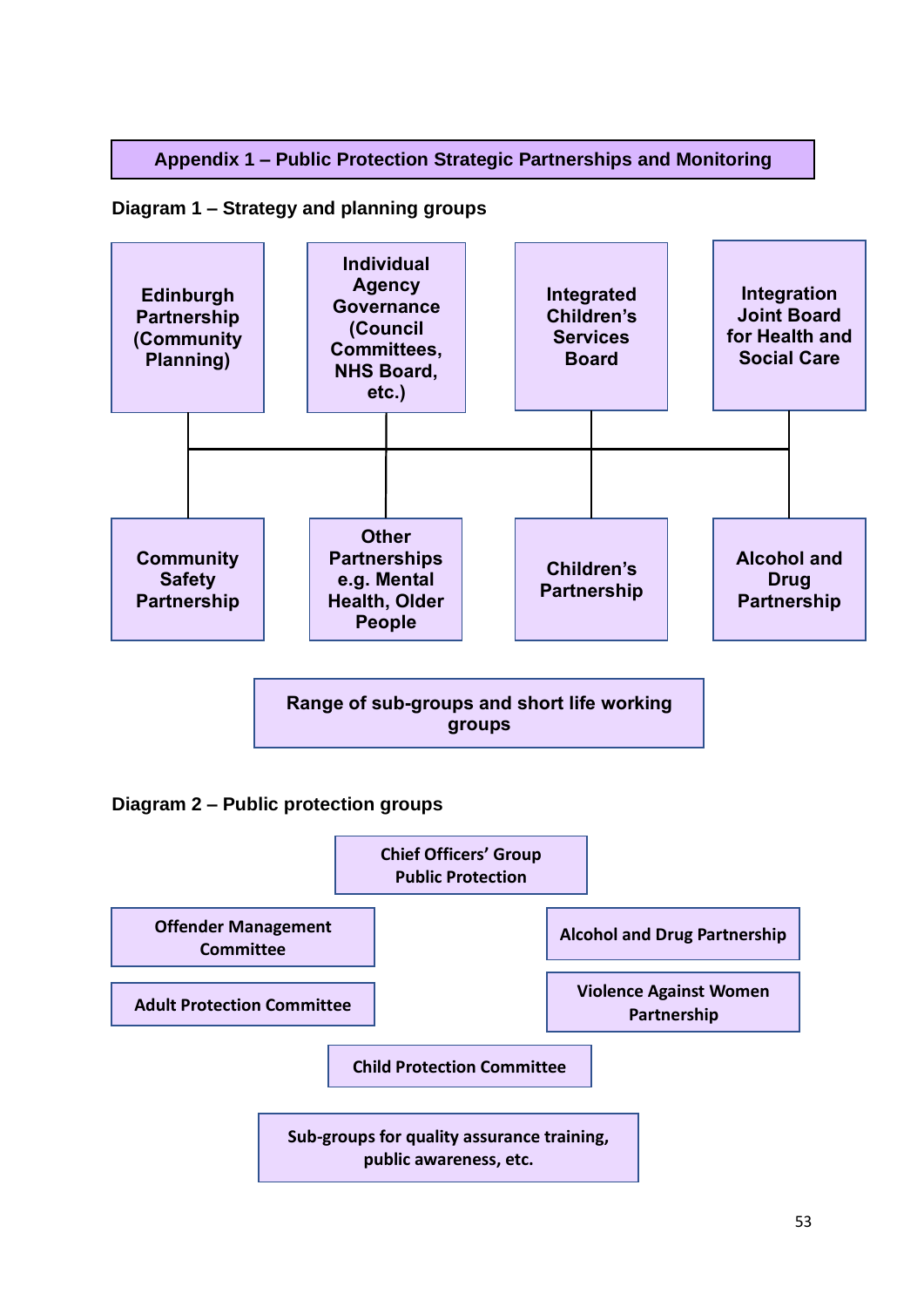# **Appendix 2 – Statutory Complaints Analysis**

The City of Edinburgh Council is required to report annually on complaints received from anyone who receives, requests or is affected by a social work service.

The Council is committed to improving social work services for the people of Edinburgh and recognises that complaints are an important source of customer feedback. The following table sets out the number of social work complaints over the last three years dealt with as frontline resolutions (stage one); the number of complaints that required formal investigation (stage two); the number of complaints referred to a Complaints Review Committee; and the number of complaints referred to the Scottish Public Services Ombudsman (SPSO).

Along with responding to complaints the Council also respond to enquiries made by the public, and by elected members (MPs, MSPs and Councillors) on behalf of their constituents.

|                                                     | 2017/18        | 2018/19        | 2019/20        |
|-----------------------------------------------------|----------------|----------------|----------------|
| <b>Stage One Frontline Resolution</b>               |                |                |                |
| Edinburgh Health and Social Care Partnership        | 74             | 111            | 76             |
| <b>Communities and Families</b><br>$\bullet$        | 42             | 35             | 46             |
| <b>Community Justice</b><br>$\bullet$               | 5              | 16             | 7              |
| <b>Stage Two Investigation</b>                      |                |                |                |
| <b>Edinburgh Health and Social Care Partnership</b> | 79             | 72             | 37             |
| <b>Communities and Families</b>                     | 20             | 45             | 23             |
| <b>Community Justice</b>                            | 0              | 4              | $\overline{2}$ |
| <b>Complaint Review Committee**</b>                 |                |                |                |
| Edinburgh Health and Social Care Partnership        | 9              | $\overline{2}$ | 0              |
| <b>Communities and Families</b>                     | 1              | 0              | 0              |
| <b>Community Justice</b><br>$\bullet$               | $\overline{0}$ | 0              | 0              |
| <b>Scottish Public Service Ombudsman</b>            |                |                |                |
| <b>Edinburgh Health and Social Care Partnership</b> | $\overline{0}$ | 0              |                |
| <b>Communities and Families</b>                     | 0              | $\overline{2}$ | O              |
| <b>Community Justice</b>                            | 0              | 0              | 0              |
| <b>Enquiries</b>                                    |                |                |                |
| Edinburgh Health and Social Care Partnership        | 65             | 143            | 95             |
| <b>Communities and Families</b>                     | 23             | 34             | 8              |
| <b>Community Justice</b>                            | $\overline{2}$ |                | 0              |

\*\**Changes to legislation on 1 April 2017 saw the end of the Statutory Social Work Complaints procedure and the Complaints Review Committees. Social work complaints now use the Council's Corporate Complaints procedure which enables complainants to escalate their complaint to the Scottish Public Services Ombudsman if they remain dissatisfied with the Council's stage 2 investigation response. As there remains no outstanding complaints received prior to 1 April 2017 that still qualify for an independent review by a CRC this will be the last year that this data is provided within the CSWO's annual report.*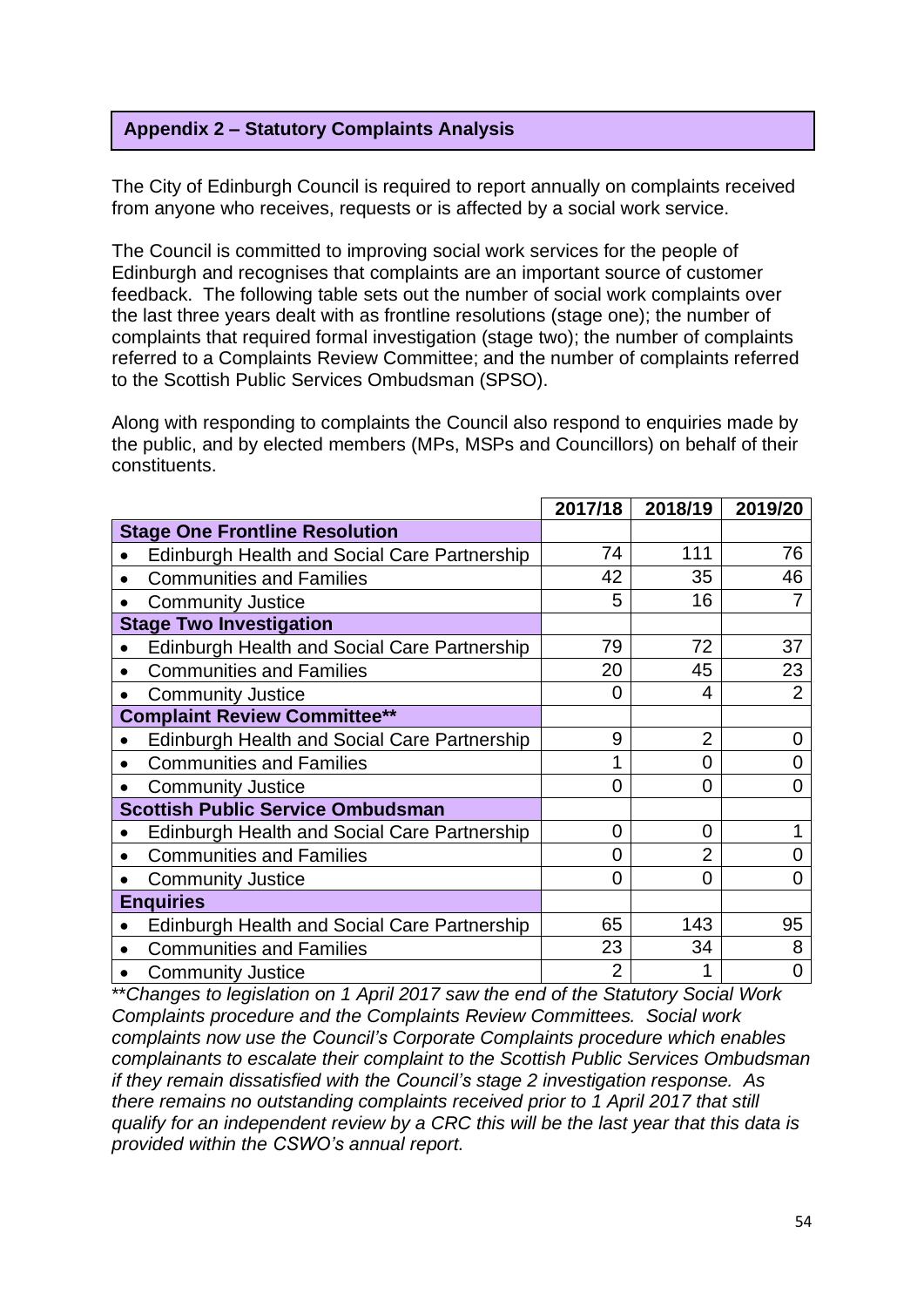Data is also recorded by the Edinburgh Health and Social Care Partnership regarding positive comments made by the public.

|                                              | 2017/18 2018/19 2019/20 |  |
|----------------------------------------------|-------------------------|--|
| <b>Positive Comments</b>                     |                         |  |
| Edinburgh Health and Social Care Partnership |                         |  |

# **Edinburgh Health and Social Care Partnership (HSCP)**

Within the HSCP there is now an established integrated complaints team. This team provides a joint approach to the management of complaints for all services within the partnership. For the purposes of this report the following information is based on social care complaints only.

During 2019/20, the number of social care complaints managed as a Stage Two in the partnership was 37. This represents a decrease of 48% on the previous year. In addition, 76 complaints were completed at Stage One (frontline resolution); one complaint was referred to the SPSO but was not upheld; 95 enquiries were resolved; and 25 compliments were recorded.

The level of complaints received is set against a background of service provision volume in the following key areas:

#### **Social Care Direct:**

In total there were almost 59,000 (58,894) contacts received during 2019/20. This reflects a 9% reduction on last year when 65,000 contacts were received.

### **Practice Team, Sector Based Social Work Services:**

5,013 assessments were carried out by practice teams (Locality Teams, Residential Review Team) in 2019/20, lower than the 5,910 carried out the previous year, however, this excludes any conversations carried out in the Three Conversations pilot sites which saw 1,457 conversations completed. There were 2,761 reviews completed by these teams in the same period, a 54% reduction on the previous year when 5,946 reviews were completed.

#### **Home Care Service:**

4,998 people received 103,546 hours home care service in March 2020, either from the Council's Home Care and Support Service or purchased by the Council from the independent sector, however, this is reduced by restrictions placed on the service due to Covid. At the end of February, 5,175 people received 104,340 hours. This compares with provision in March 2019 when 4,890 people received 97,141 hours. It should be noted that there are also an increasing number of people opting to arrange their support via a direct payment or individual service fund.

### **Residential Care Homes:**

- 319 adults aged under 65 years were supported in permanent care home places during the year (all service user groups), just an increase of 26 on last year.
- 3,564 adults aged 65 and over were supported in long term care home placements, which is an increase of 6.5% on last year. Of these 3,564 adults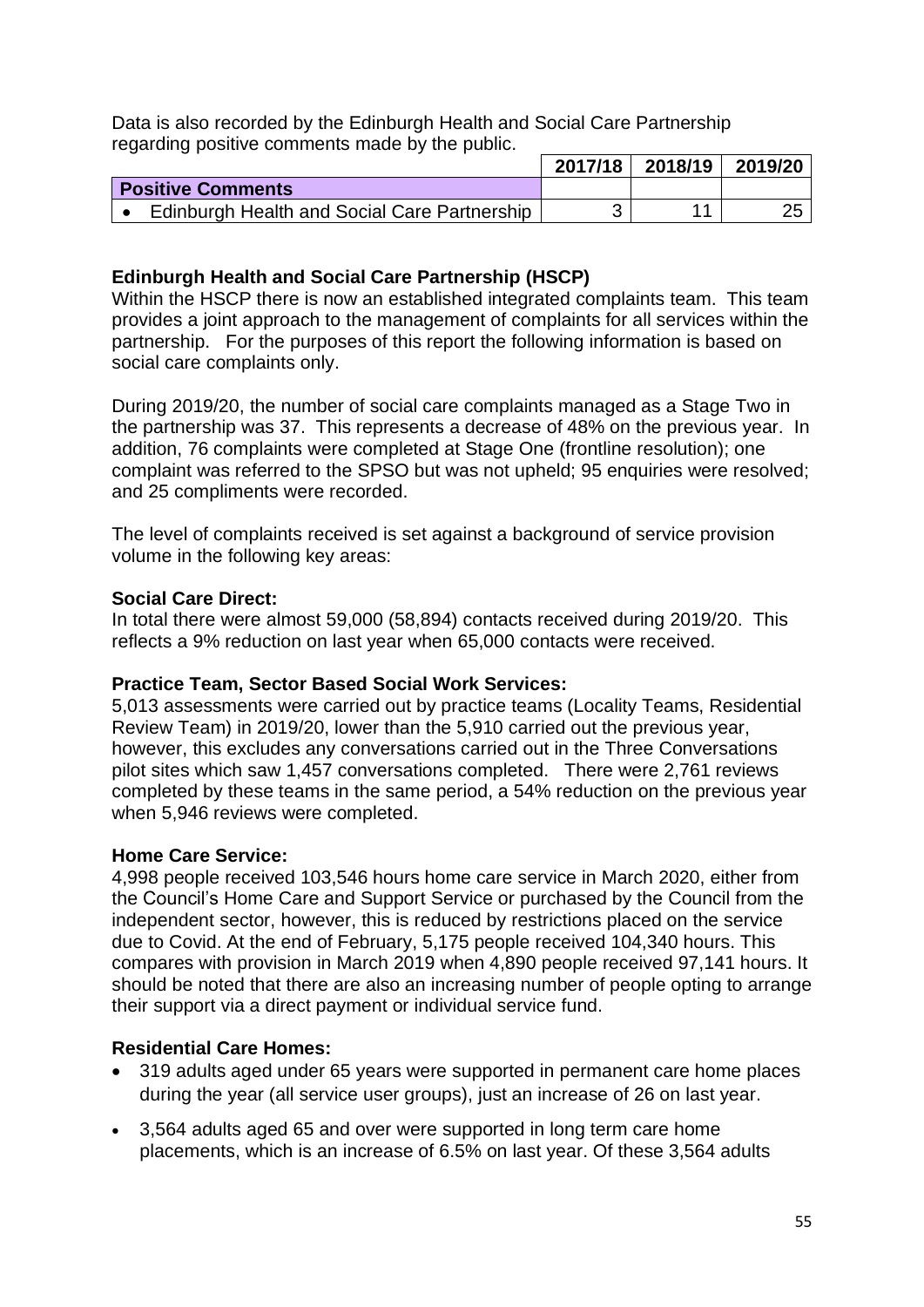aged 65 and over, 620 had a placement in a Council run care home at some point in the year which is an increase on last year.

# **Direct Payments and Individual Service Funds:**

At the end of March 2020 over a quarter of adults (28.9%) were choosing to receive their support with a direct payment or individual service fund providing greater opportunity to specifically tailor their support to meet their outcomes in a way they want.

### **Timescales for Stage Two Complaint Investigations:**

In 2019/20, HSCP formally responded to 37 Stage Two complaints. Eight (21%) were responded to within the 20-working day target; 22 (60%) did not meet the target of 20 working days; three (8%) had agreed extensions and four (11%) were withdrawn prior to the completion of the investigation.

# **Outcomes:**

Of the complaints investigated at Stage Two, eight (21%) were upheld: 15 (41%) were partially upheld; 10 (27%) were not upheld and four (11%) were withdrawn prior to the completion of the investigation.

# **Complaint Trends:**

Of the 37 Stage Two complaints, 23 were either upheld or partially upheld. Twentytwo were reported in locality teams:

- North East: 2
- North West: 4
- South East: 10
- South West: 6

One Stage two complaint was reported across miscellaneous services.

### **The top four themes around upheld or partially upheld complaints were:**

- Lack of communication (52%)
- Staff incompetence/negligence; attitude/behaviour (30%)
- Decision making (17%)
- Delayed packages of care (17%)

It should be noted that many complaints have several themes, hence the reason the percentages add up to more than 100%.

### **Service Improvements:**

All stage two complaints with an outcome of upheld or partially upheld now have an accompanying improvement plan. The improvement plans are the responsibility of the locality or service to ensure identified actions are implemented and learning from complaints is shared with the relevant teams.

For the period 2019/20 communication has been identified as a recurrent area for improvement across the services. An example of this has been where the language used within an assessment document has been ambiguous and interpreted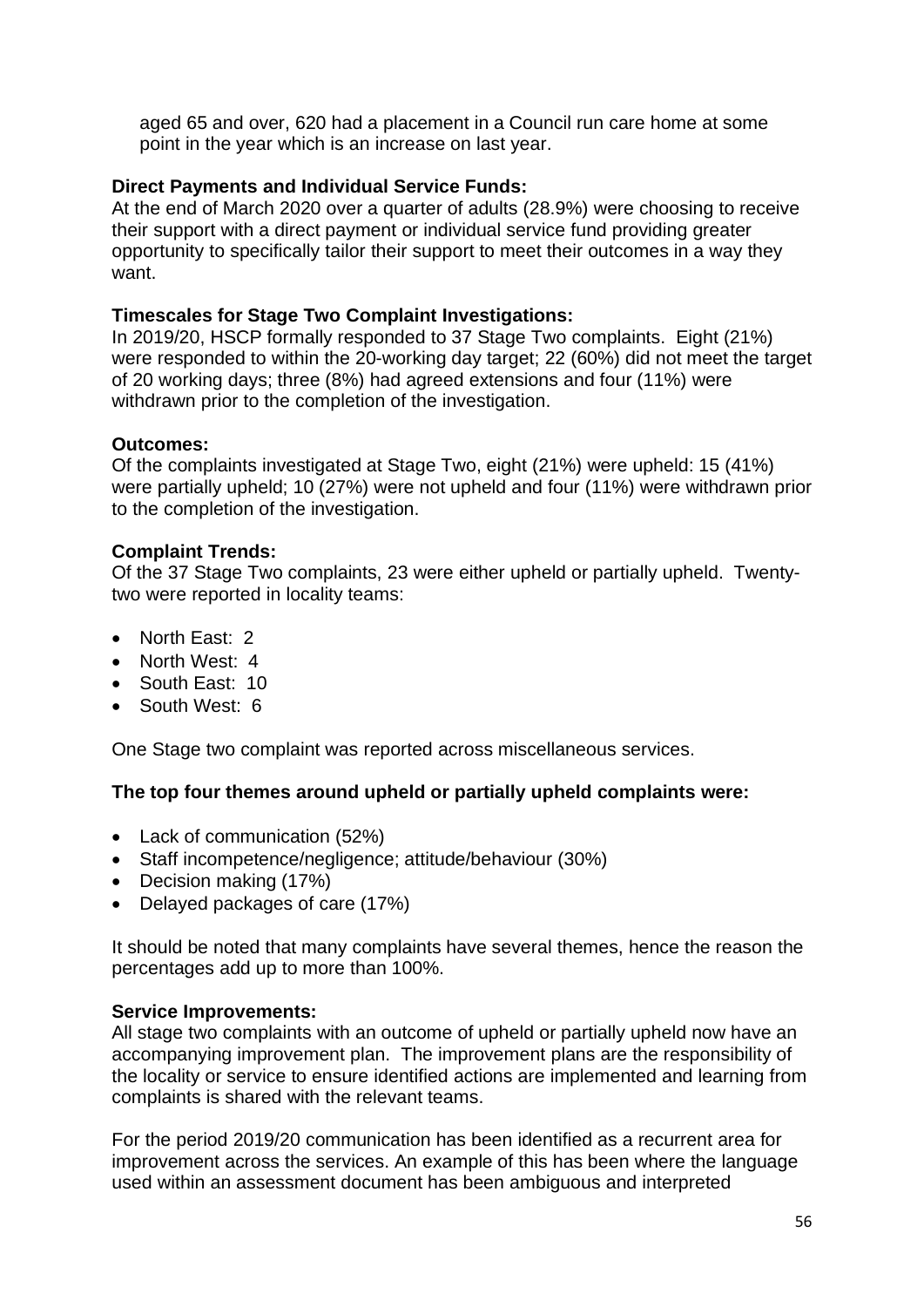differently by the family in comparison with what was intended by the worker. Using clear and concise language was identified as an area of improvement both on an individual level but also raised on a wider level during formal training on assessments.

A further example relates to the wording on a screening document used by the Mental Health and Substance Misuse forms; it was identified that the form could be better developed as an aid to ensure that accurate and relevant information was recorded which would better support the subsequent screening of any referrals.

# **Communities and Families**

During the period April 2019 to March 2020, Communities and Families (Children's Services Social Work Complaints) completed 23 formal stage two complaint investigations. This represents a 49% decrease on the previous year. In addition, 46 complaints (an increase of 31% on the previous year) were completed as stage one frontline resolutions and eight enquiries and elected member enquiries (a decrease of 76% on the previous year) were responded to.

Children's Services Social Work Complaints have a duty to investigate complaints which have been raised regarding the following departments/sections:

- Central Services, including:
- Multi Systemic Therapy / Throughcare and Aftercare / Young People's Service
- Child and Family Centres
- Children and Young People Review Team
- Disabilities Services
- Emergency Social Work Services
- Family Based Care
- Kinship Care Support Team
- Practice Team Sector Based
- Residential services, including:
- Young People's Centres / Close Support/ Residential School / Secure Services
- Social Work Centres

### **Timescales for Stage Two Complaint Investigations:**

In 2019/20, Communities and Families formally responded to twelve formal stage two complaints (52%) within 20 working days or within agreed extensions; ten complaints (43%) were not completed within the targeted timescale. One complaint (3%) was withdrawn.

### **Outcomes:**

Of the stage two complaint investigations completed, eleven (48%) were not upheld, nine (39%) were partially upheld, two (9%) were upheld, and one (4%) was withdrawn.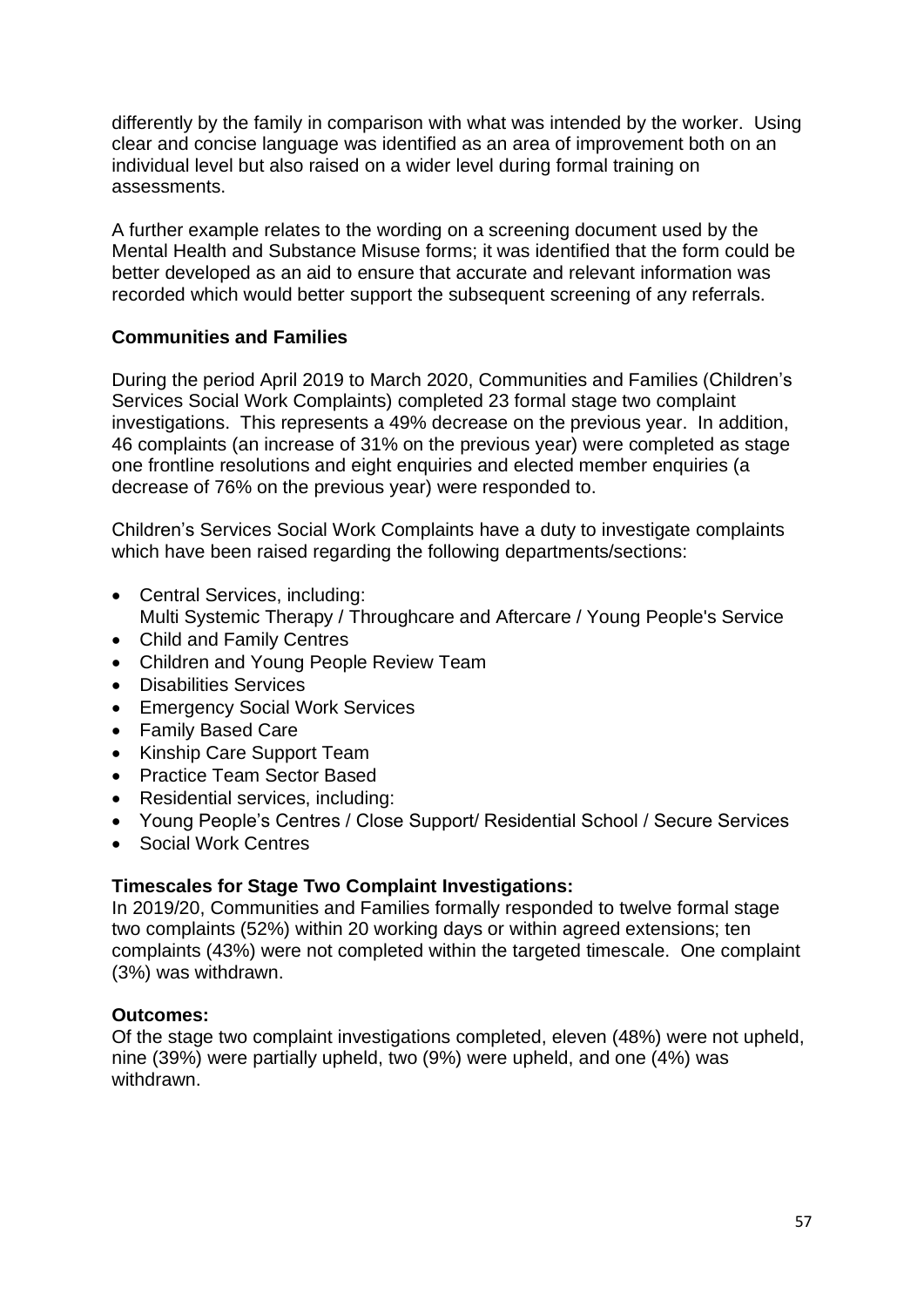# **Timescales for Stage One Frontline Resolutions:**

Twenty-five stage one frontline resolutions were responded to within timescales or agreed extensions (55%). Timescales were not met on twenty occasions (43%), and one (2%) was withdrawn

### **Outcomes:**

Of the stage one frontline resolutions completed, four (9%) were upheld, thirteen (28%) were partially upheld, twenty-eight (61%) were not upheld and one (2%) was withdrawn.

### **Complaint Trends:**

There were fifteen stage two complaint investigations completed regarding social work practice teams in the year 2019/20. This is a 69% decrease from 2018/19. There was a broad range of reasons for the complaints lodged regarding practice teams, the highest incidences being about decisions made by practice teams (seven) and where there were multiple issues (three).

No other section/department covered by Children and Families Social Work Complaints received more than one stage two complaint during the reporting period.

### **Service Improvements:**

As with all other Council departments, there is a relationship between complaints received and the continuous improvement of services, and this provides a mechanism for service users to contribute to the development of services. In the reporting year, 1 April 2019 to 31 March 2020, there were no specific service improvements noted. This is in comparison with five service improvements having been identified the previous year.

### **Scottish Public Services Ombudsman (SPSO):**

There were no investigations by the SPSO in relation to Children's Services Social Work Complaints in the year April 2019 to March 2020, compared with two the previous year. There was one enquiry, but this was not progressed to an investigation by the SPSO.

### **Criminal Justice**

During 2019/20, Criminal Justice Social Work received three stage two complaints. This represents a decrease of 25% from the previous year. Criminal Justice completed two stage two complaint investigations (the third complaint was concluded in 2020/21 period and will be reported on next year). Seven complaints were resolved as frontline resolutions (representing a 44% decrease from previous year; one enquiry was suspended due to an ongoing Court case; and no positive comments were received.

The level of complaints received is set against a background of the following service provision volume:

• 2,682 people were supported through open community orders by the Criminal Justice Social Work Service. This represents a 0.9% increase from support given during 2018-19.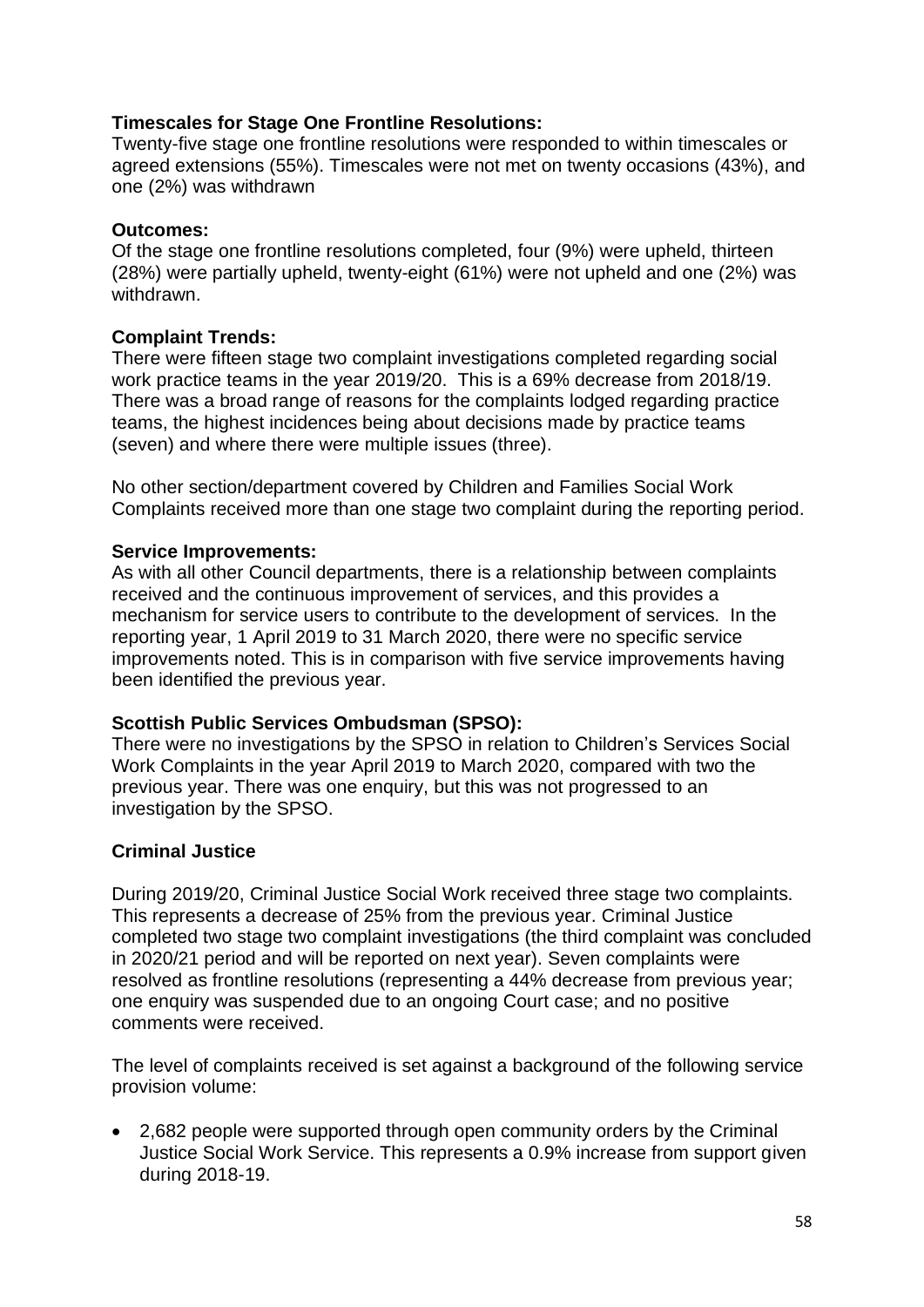• Criminal Justice staff completed 2,547 social work reports to support decision making by the courts, representing a 0.7% increase with 2018-19.

### **Timescales for Stage Two Complaint Investigations:**

In 2019/20 Criminal Justice Services responded to one complaint within 28 days (50%) and one within the agreed extension period (50%). The third complaint was concluded in 2020/21 period and will be reported on next year.

### **Outcomes:**

Of the complaints completed one (50%) was partially upheld and one not upheld (50%). The third complaint was concluded in 2020/21 period and will be reported on next year.

# **Complaint Trends:**

There were two complaint investigations completed by Criminal Justice Services in 2019/20. The reason for both complaints related to a decision made by a practice team. One complaint investigation was by Community Intervention Team and one complaint investigation was by Resettlement Team.

### **Service Improvements:**

No service improvements to report.

# **Revised Complaints Handling Procedure (CHP)**

Earlier in the year, the SPSO launched a revised Model Complaints Handling Procedure (MCHP) which all local authorities are expected to adopt by April 2021. While broadly similar to the existing CHP, the revised MCHP introduces and refines some new practices which will require adoption across all Council services. This most significant change to the procedure is the introduction of "resolving complaints" whereby agreement can be sought with the complainant on what action to take without requiring to make a decision on whether the complaint should be upheld or not. This means that complaints can be resolved at any stage of the complaint's procedure.

The Council's Information Governance Unit will co-ordinate the implementation of the revised CHP with support from representatives within the Corporate Complaints Management Group (CCMG). The membership of the CCMG includes four representatives from social work (two from Edinburgh Health and Social Care Partnership and two from Children's Social Work Service).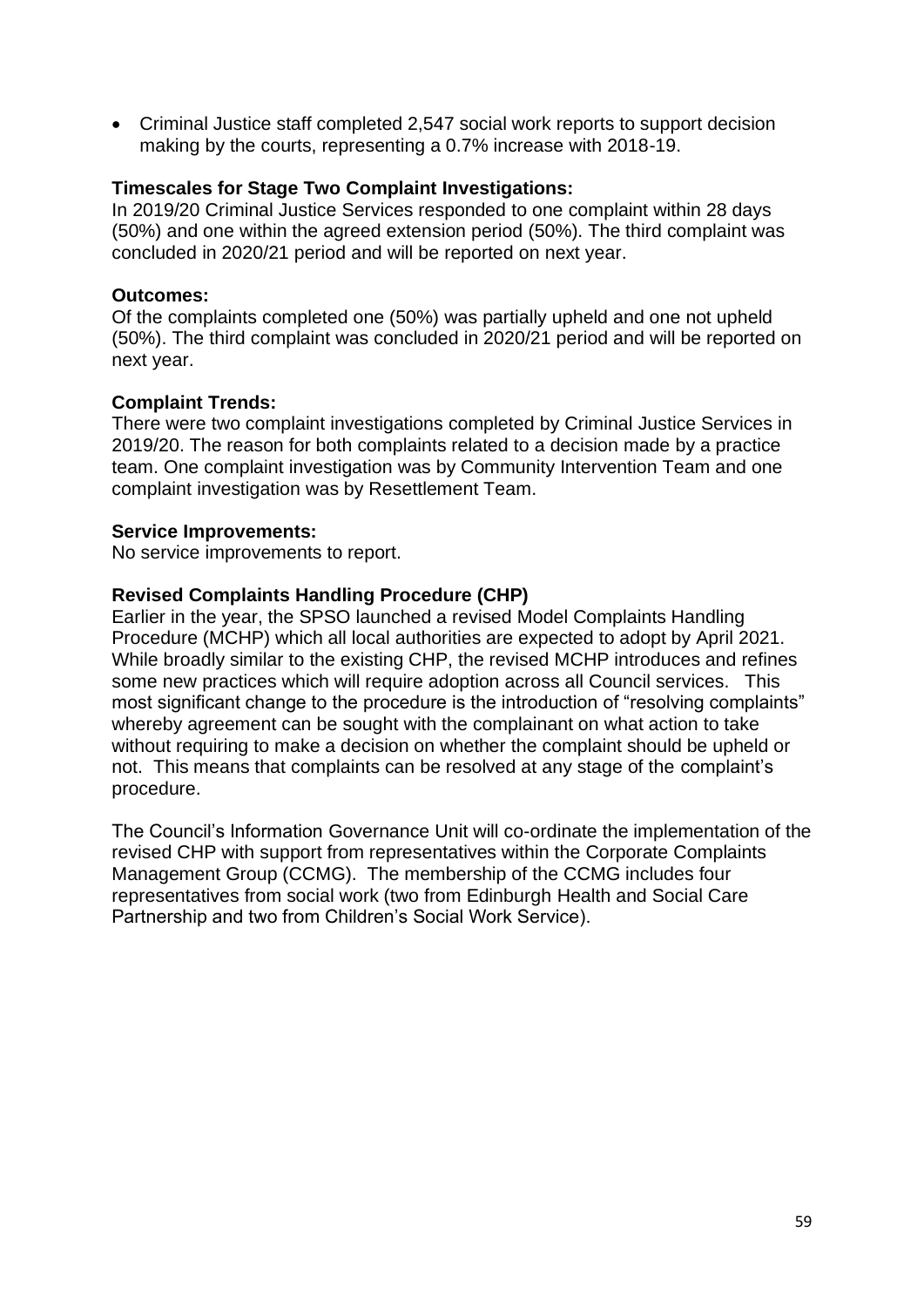|  |  |  |  | Appendix 3 – Regulated Care Services Gradings by Care Inspectorate |
|--|--|--|--|--------------------------------------------------------------------|
|--|--|--|--|--------------------------------------------------------------------|

| <b>Case Number</b><br><b>Manager</b>       | <b>Previous Grading</b>                                               | <b>Current Grading</b>                                                  |
|--------------------------------------------|-----------------------------------------------------------------------|-------------------------------------------------------------------------|
| <b>Home Care and RE</b><br><b>Ablement</b> |                                                                       |                                                                         |
| CS2010275546                               | <b>Inspection Date</b><br>9 May 2018                                  | <b>Inspection Date</b><br>26 February 2020                              |
| <b>Overnight Home Care</b>                 |                                                                       |                                                                         |
| <b>Service</b>                             | 5 - Care and Support<br>5 - Staffing<br>3 – Management and Leadership | 5 - Care and Support<br>4 - Staffing<br>4 - Management and Leadership   |
| CS2004069903                               | <b>Inspection Date</b><br>6 March 2019                                | <b>Inspection Date</b><br>25 February 2020                              |
| <b>South West Home Care</b>                |                                                                       |                                                                         |
| <b>Service Canal</b>                       | 4 - Care and Support                                                  | 5 - Care and Support                                                    |
|                                            | 4 - Staffing                                                          | 4 - Staffing                                                            |
|                                            | 3 - Management and Leadership                                         | 5 - Management and Leadership                                           |
| CS2017356652                               | <b>Inspection Date</b><br>26 March 2019                               | <b>Inspection Date</b><br>10 February 2020                              |
| <b>SE Home Care Service</b>                |                                                                       |                                                                         |
| Cluster <sub>2</sub>                       | 4 - Care and Support<br>4 - Staffing<br>4 - Management and Leadership | 4 - Care and Support<br>4 - Staffing<br>n/a - Management and Leadership |
| CS2017356651                               | <b>Inspection Date</b><br>19 March 2019                               | <b>Inspection Date</b><br>4 February 2020                               |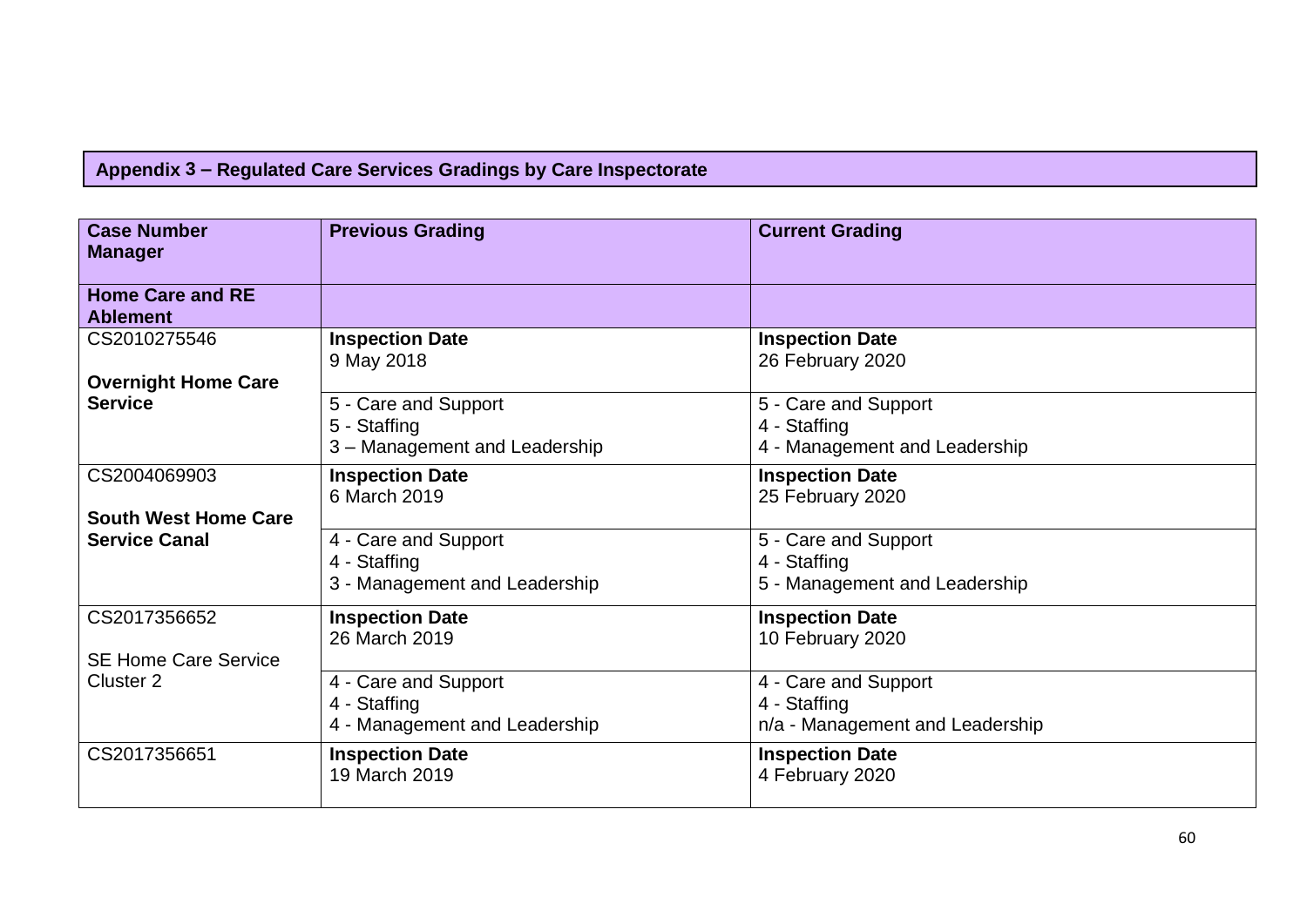| SW Hub Re Ablement<br><b>Service</b>             | 5 - Care & Support<br>5 - Staffing              | 5 - Care & Support<br>$n/a$ - Staffing                                    |
|--------------------------------------------------|-------------------------------------------------|---------------------------------------------------------------------------|
|                                                  | 4 - Management and Leadership                   | 5 - Management and Leadership                                             |
| CS2009231045                                     | <b>Inspection Date</b><br>4 March 2019          | <b>Inspection Date</b>                                                    |
| South East Hub Services                          |                                                 | 30 January 2020                                                           |
|                                                  | 5 - Care and Support<br>4 - Staffing            | 4 - Care and Support<br>4 - Staffing                                      |
|                                                  | n/a - Management and Leadership                 | n/a - Management and Leadership<br>(last assessed during 2015 inspection) |
| CS2004069214                                     | <b>Inspection Date</b><br>19 February 2019      | <b>Inspection Date</b><br>3 December 2019                                 |
| North West Home Care<br><b>Service Cluster 1</b> |                                                 |                                                                           |
|                                                  | 4 - Care & Support<br>5 - Staffing              | 4 - Care and Support<br>$n/a$ - Staffing                                  |
|                                                  | n/a - Management and Leadership                 | 4 - Management and Leadership                                             |
| CS2004069231                                     | <b>Inspection Date</b>                          | <b>Inspection Date</b>                                                    |
| South West Home Care                             | 8 March 2019                                    | 26 November 2019                                                          |
| <b>Service Pentlands</b>                         | 4 - Care and Support                            | 4 - Care and Support                                                      |
|                                                  | n/a - Staffing<br>4 - Management and Leadership | 4 - Staffing<br>n/a - Management and Leadership                           |
| CS2009216955                                     | <b>Inspection Date</b>                          | <b>Inspection Date</b>                                                    |
| North West Home Care<br><b>Service Cluster 2</b> | 25 September 2018                               | 27 September 2019                                                         |
|                                                  | 4 - Care and Support                            | 4 - Care and Support                                                      |
|                                                  | 5 - Staffing                                    | $n/a$ - Staffing                                                          |
|                                                  | n/a - Management and Leadership                 | 4 - Management and Leadership                                             |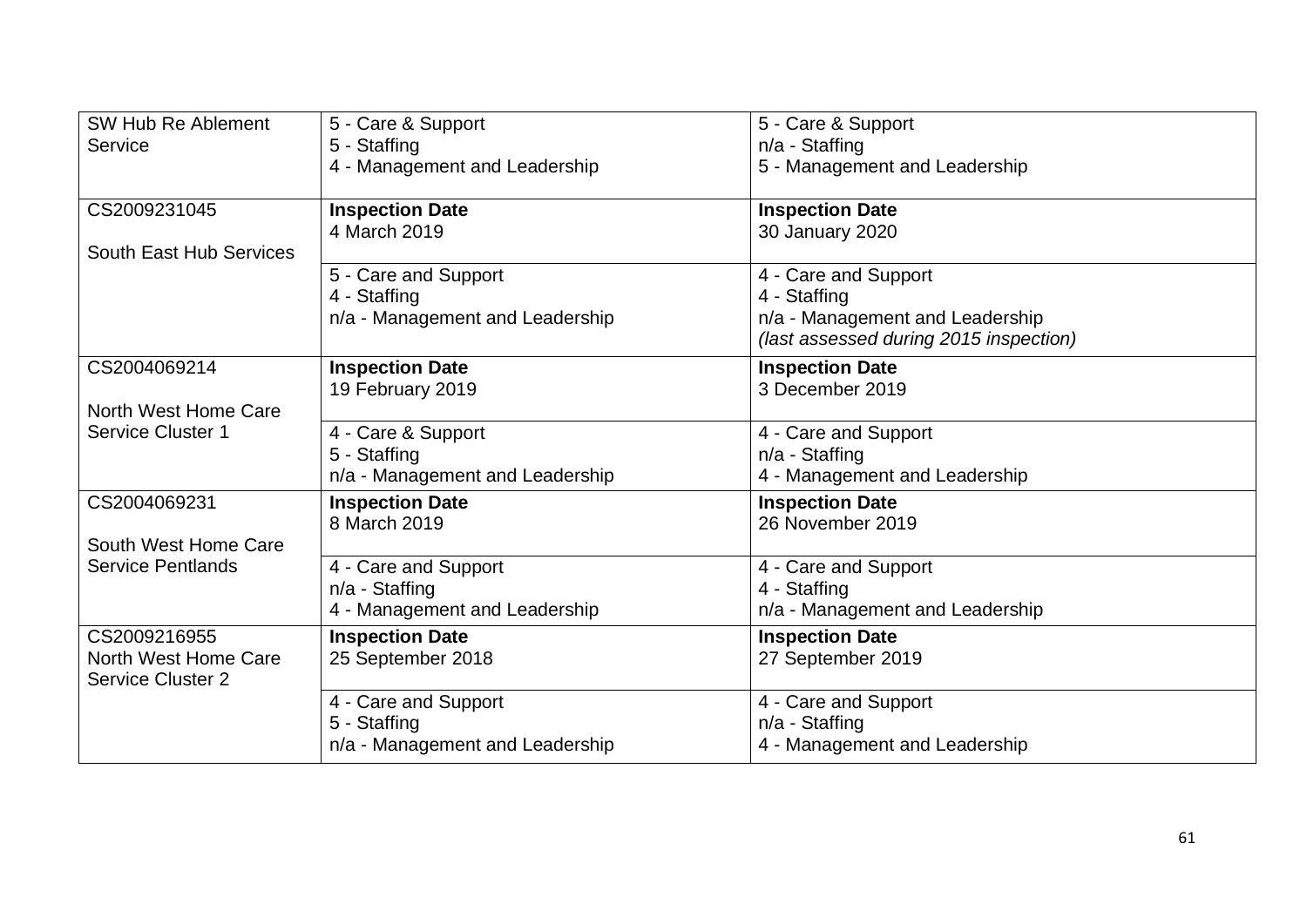| CS2004069907                   | <b>Inspection Date</b>          | <b>Inspection Date</b>          |
|--------------------------------|---------------------------------|---------------------------------|
|                                | 24 October 2018                 | 12 September 2019               |
| North East Home Care           |                                 |                                 |
| <b>Service East</b>            | 5 - Care and Support            | 5 - Care & Support              |
|                                | 4 - Staffing                    | $n/a$ - Staffing                |
|                                | n/a - Management and Leadership | 4 - Management and Leadership   |
| CS2017356649                   | <b>Inspection Date</b>          | <b>Inspection Date</b>          |
|                                | 3 October 2018                  | 24 July 2019                    |
| NE Hub - Re-ablement           |                                 |                                 |
| Service                        | 4 - Care and Support            | 4 - Care & Support              |
|                                | 4 - Staffing                    | 4 - Staffing                    |
|                                | 4 - Management and Leadership   | n/a - Management and Leadership |
| CS2017356650                   | <b>Inspection Date</b>          | <b>Inspection Date</b>          |
|                                | 3 May 2018                      | 5 July 2019                     |
| <b>NE Home Care Service</b>    |                                 |                                 |
| Leith                          | 4 - Care and Support            | 4 - Care & Support              |
| <b>Housing Support Service</b> | 4 - Staffing                    | 4 - Staffing                    |
|                                | 4 - Management and Leadership   | n/a - Management and Leadership |
| <b>Adult Services</b>          |                                 |                                 |
| CS2003010947                   | <b>Inspection Date</b>          | <b>Inspection Date</b>          |
|                                | 17 January 2019                 | 25 February 2020                |
| <b>Firrhill Short Breaks</b>   |                                 |                                 |
| Service                        | 5 - Care and Support            | 6 - Care and Support            |
|                                | n/a - Environment               | 4 - Environment                 |
|                                | 5 - Staffing                    | 6 - Staffing                    |
|                                | 4 - Management and Leadership   | 5 - Management and Leadership   |
| CS2004069187                   | <b>Inspection Date</b>          | <b>Inspection Date</b>          |
|                                | 27 Mar 2019                     | 3 February 2020                 |
|                                |                                 |                                 |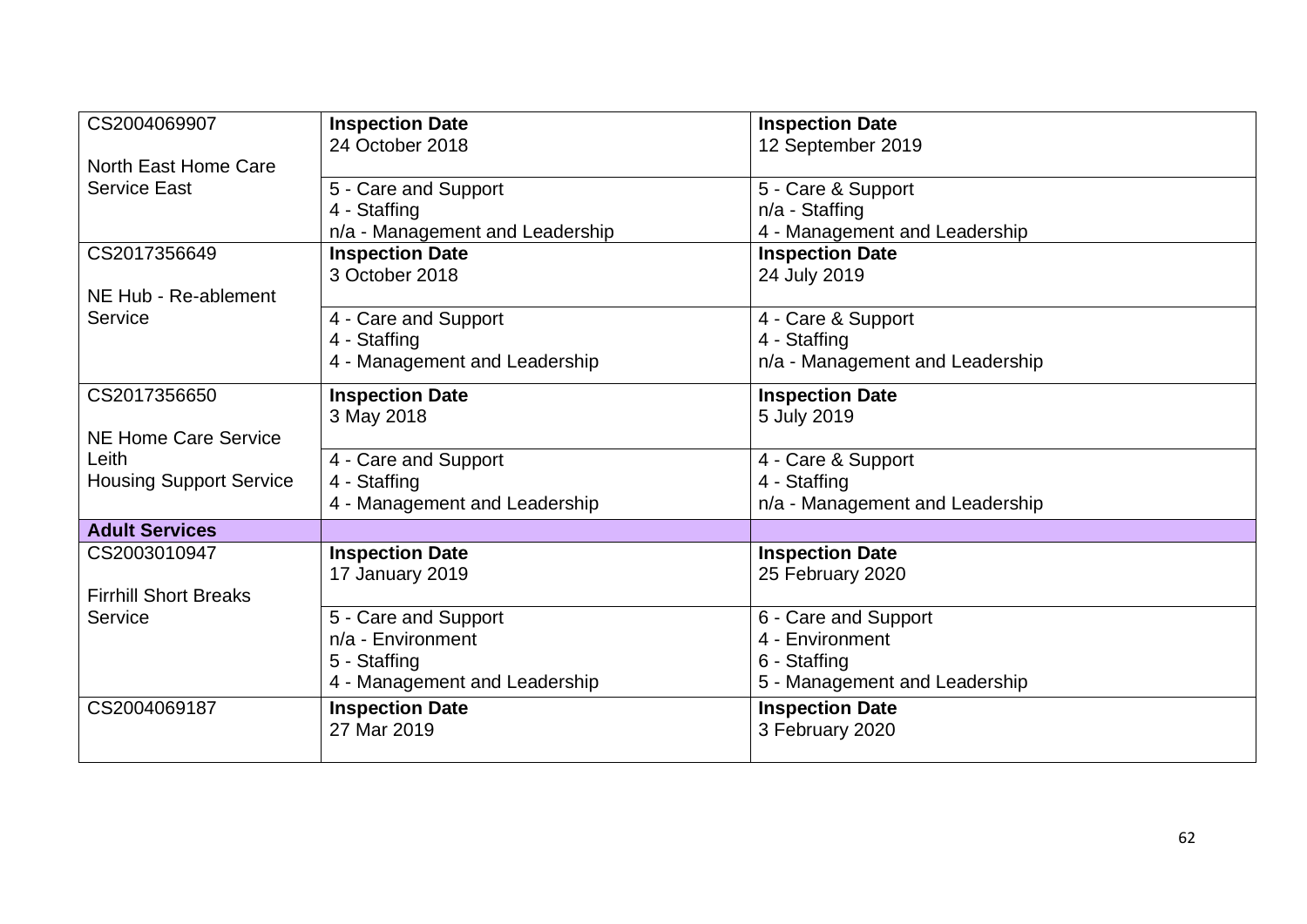| <b>Disability Family Support</b><br>Service | 5 - Care and Support<br>5 - Staffing<br>n/a - Management and Leadership | 5 - Care and Support<br>$n/a$ - Staffing<br>3 - Management and Leadership |
|---------------------------------------------|-------------------------------------------------------------------------|---------------------------------------------------------------------------|
| CS2004069196                                | <b>Inspection Date</b>                                                  | <b>Inspection Date</b>                                                    |
| <b>Support Works</b>                        | 13 December 2018                                                        | 24 January 2020                                                           |
|                                             | 6 - Care and Support<br>5 - Staffing<br>n/a - Management and Leadership | 5 - Care and Support<br>$n/a$ - Staffing<br>5 - Management and Leadership |
| CS2017360345                                | <b>Inspection Date</b>                                                  | <b>Inspection Date</b><br>4 September 2019                                |
| Castle Crags - Housing                      |                                                                         |                                                                           |
| Support                                     |                                                                         | 5 - Care & Support                                                        |
|                                             |                                                                         | 5 - Staffing<br>5 - Management and Leadership                             |
| CS2003010954                                | <b>Inspection Date</b>                                                  | <b>Inspection Date</b>                                                    |
|                                             | 30 October 2018                                                         | 18 December 2019                                                          |
| Castle Crags (Short<br>Breaks)              | 5 - Care and Support                                                    |                                                                           |
|                                             | n/a - Environment                                                       | 4 - Care & Support<br>4 - Environment                                     |
|                                             | 4 - Staffing                                                            | $n/a$ - Staffing                                                          |
|                                             | 4 - Management and Leadership                                           | n/a - Management and Leadership                                           |
| <b>Care Homes Older</b><br><b>People</b>    |                                                                         |                                                                           |
| CS2003010934                                | <b>Inspection Date</b><br>28 November 2019                              | <b>Inspection Date</b>                                                    |
| <b>Clovenstone House</b>                    |                                                                         | 25 February 2020                                                          |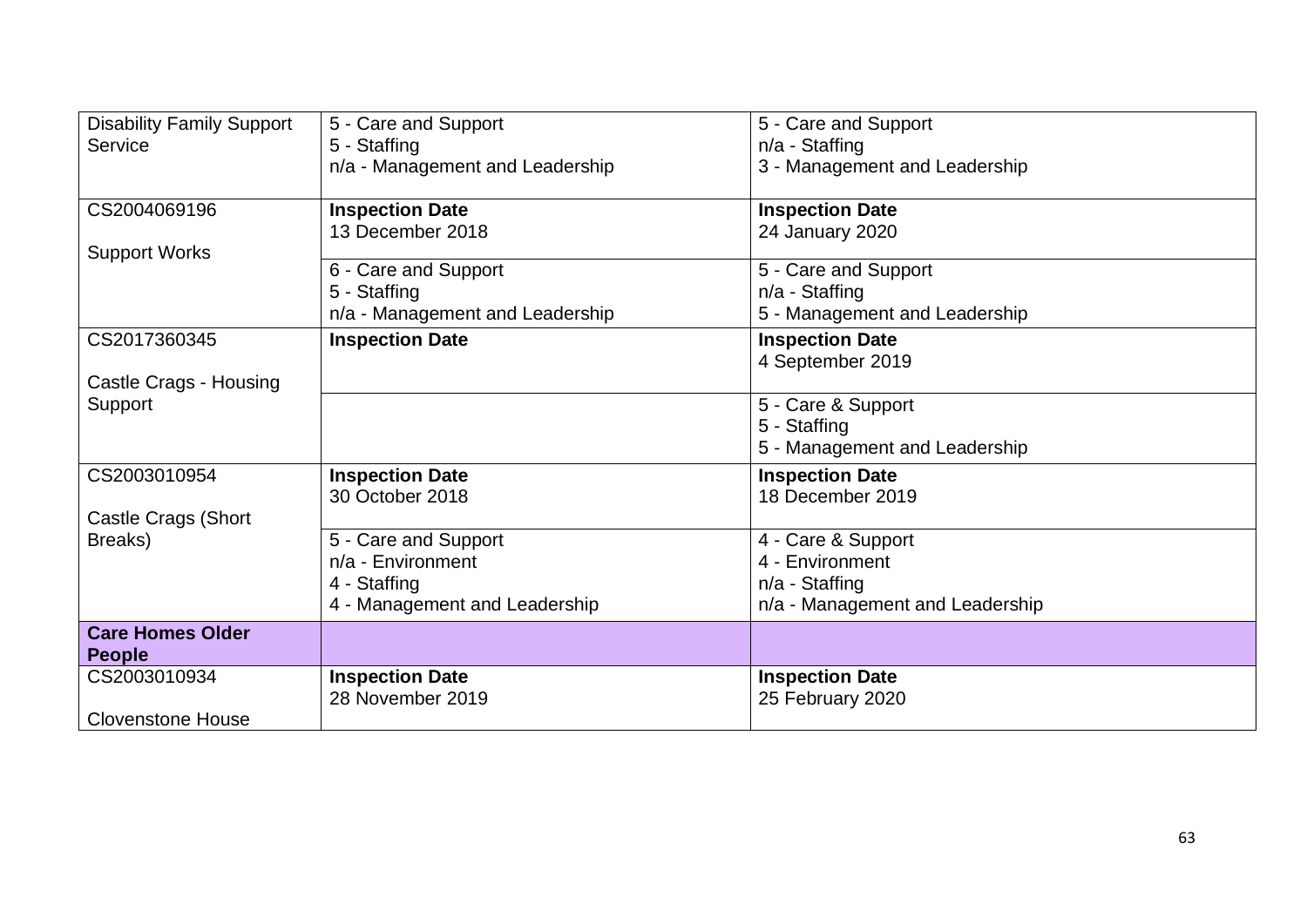|                             | 5 - Wellbeing          | 4 - Wellbeing          |
|-----------------------------|------------------------|------------------------|
|                             | n/a - Leadership       | n/a - Leadership       |
|                             | $n/a$ - Staffing       | $n/a$ - Staffing       |
|                             | $n/a$ - Setting        | n/a - Setting          |
|                             | 5 - Care and Support   | 4 - Care and Support   |
| CS2009233011                | <b>Inspection Date</b> | <b>Inspection Date</b> |
|                             | 27 March 2019          | 18 February 2020       |
| Inch View Care Home         |                        |                        |
|                             | 4 - Wellbeing          | 4 - Wellbeing          |
|                             | n/a - Leadership       | n/a - Leadership       |
|                             | $n/a$ - Staffing       | $n/a$ - Staffing       |
|                             | n/a - Setting          | $n/a$ - Setting        |
|                             | 4 - Care and Support   | 4 - Care and Support   |
| CS2003010938                | <b>Inspection Date</b> | <b>Inspection Date</b> |
|                             | 8 March 2019           | 18 February 2020       |
| <b>Cherry Oak Care Home</b> |                        |                        |
|                             | 3 - Wellbeing          | 3 - Wellbeing          |
|                             | n/a - Leadership       | n/a - Leadership       |
|                             | $n/a$ - Staffing       | $n/a$ - Staffing       |
|                             | 3 - Setting            | 3 - Setting            |
|                             | 3 - Care and Support   | 3 - Care and Support   |
| CS2003010931                | <b>Inspection Date</b> | <b>Inspection Date</b> |
|                             | 19 February 2019       | 7 February 2020        |
| Fords Road Home for         |                        |                        |
| <b>Older People</b>         | 3 - Wellbeing          | 4 - Wellbeing          |
|                             | n/a - Leadership       | n/a - Leadership       |
|                             | $n/a$ - Staffing       | $n/a$ - Staffing       |
|                             | $n/a -$ Setting        | n/a - Setting          |
|                             | n/a - Care and Support | 4 - Care and Support   |
|                             |                        |                        |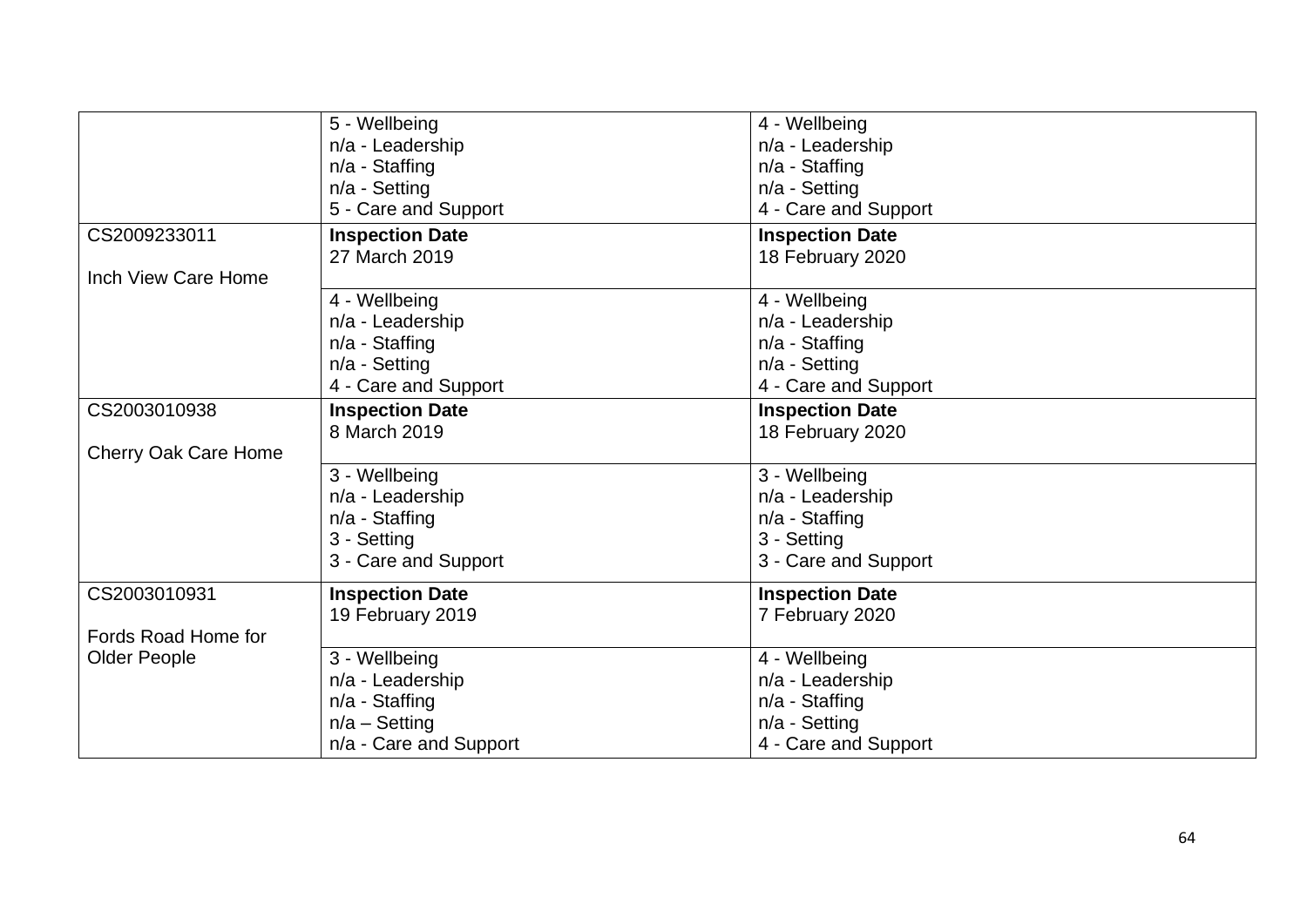| CS2016345165                   | <b>Inspection Date</b> | <b>Inspection Date</b>      |
|--------------------------------|------------------------|-----------------------------|
|                                |                        |                             |
|                                | 17 December 2018       | 3 February 2020             |
| <b>Royston Court Care Home</b> |                        |                             |
|                                | 3 - Wellbeing          | 2 - Wellbeing               |
|                                | 3 - Leadership         | 2 - Leadership              |
|                                | 3 - Staffing           | 3 - Staffing                |
|                                | 4 - Setting            | 4 - Setting                 |
|                                | 2 - Care and Support   | 2 - Care and Support        |
| CS2007145240                   | <b>Inspection Date</b> | <b>Inspection Date</b>      |
|                                | 21 February 2019       | 24 January 2020             |
| <b>Marionville Court</b>       | 4 - Wellbeing          | 4 - Wellbeing               |
|                                | 4 - Leadership         | 5 - Leadership              |
|                                | 4 - Staff              | 5 - Staff                   |
|                                | 4 - Environment        | 4 - Environment             |
|                                | 3 - Care and Support   | 3 - Care and Support        |
|                                |                        |                             |
| CS2012311175                   | <b>Inspection Date</b> | <b>Inspection Date</b>      |
|                                | <b>July 2018</b>       | 23 December 2010            |
| Drumbrae Care Home             |                        |                             |
|                                | 2 - Care and Support   | 2 - Wellbeing               |
|                                | 4 - Environment        | 1 - Staffing                |
|                                | 2 - Staffing           | 1 - Leadership              |
|                                | 2 - Leadership         | 3 - Setting                 |
|                                |                        | 1 - Care & Support Planning |
|                                |                        |                             |
| <b>Young Peoples Centre</b>    |                        |                             |
| CS2003010929                   | <b>Inspection Date</b> | <b>Inspection Date</b>      |
|                                | 19 July 2018           | 21 January 2020             |
| Seaview                        |                        |                             |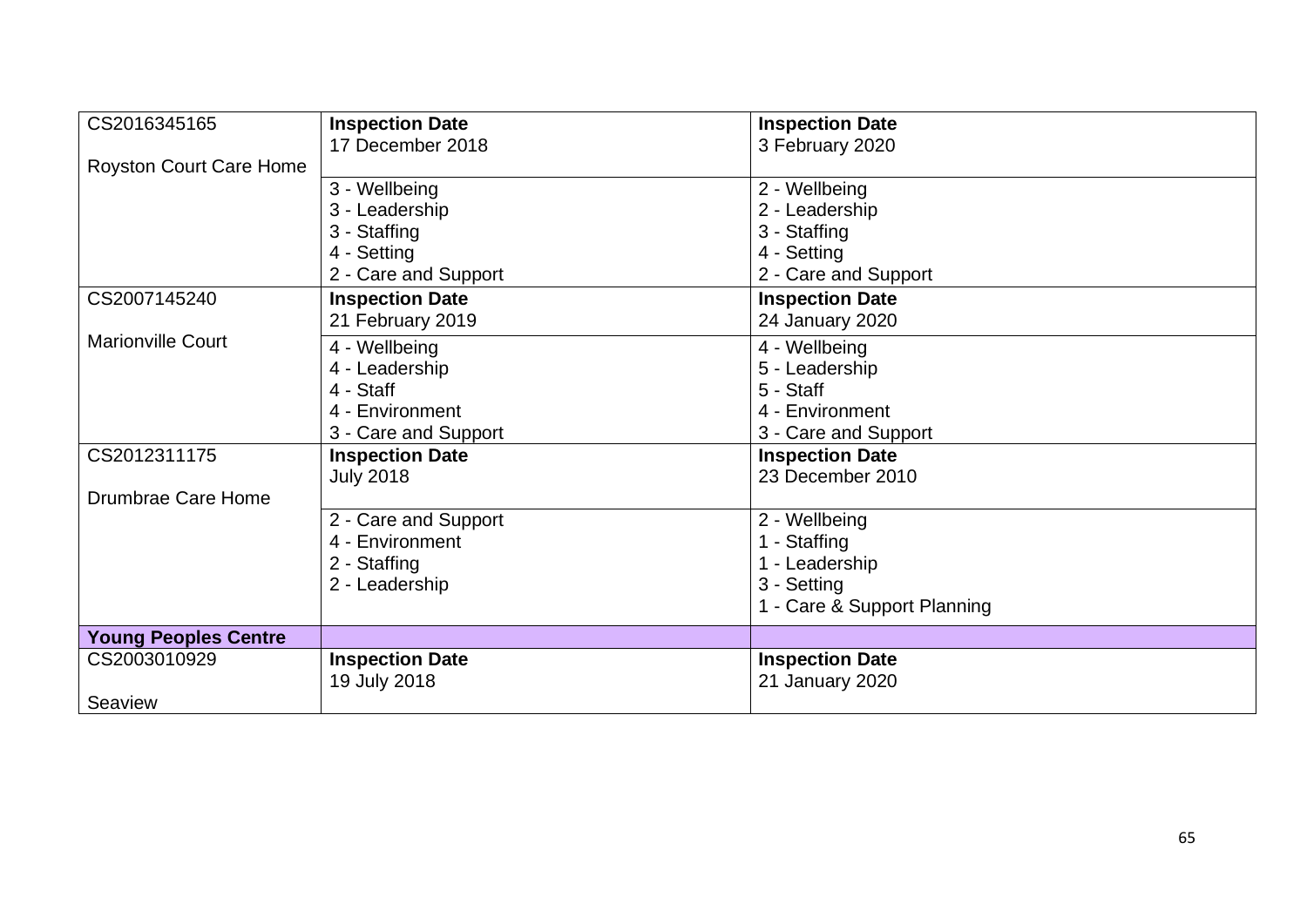|                                 | 5 - Care & Support     | 5 - Care and Support   |
|---------------------------------|------------------------|------------------------|
|                                 | n/a - Environment      | 5 - Environment        |
|                                 | 4 - Staffing           | 5 - Staffing           |
|                                 | 3 - Leadership         | 5 - Wellbeing          |
|                                 |                        | 3 - Leadership         |
|                                 |                        | 5 - Wellbeing          |
| CS2003010930                    | <b>Inspection Date</b> | <b>Inspection Date</b> |
|                                 | 23 October 2018        | 12 December 2019       |
| Heathervale                     |                        |                        |
|                                 | 5 - Care & Support     | 3 - Care and Support   |
|                                 | 4 - Environment        | $n/a$ – Environment    |
|                                 | 5 - Staffing           | $n/a -$ Staffing       |
|                                 | 4 - Leadership         | $n/a$ – Leadership     |
|                                 |                        | 3 - Wellbeing          |
| CS2005099728                    |                        |                        |
|                                 | <b>Inspection Date</b> | <b>Inspection Date</b> |
|                                 | 19 September 2018      | 22 October 2019        |
| <b>Edinburgh Secure</b>         |                        |                        |
| <b>Services Close Support</b>   | 5 - Care and Support   | 4 - Care and Support   |
| Unit                            | n/a - Setting          | n/a Setting            |
|                                 | n/a - Staffing         | n/a Staffing           |
|                                 | 5 - Leadership         | n/a Leadership         |
|                                 |                        | 4 - Wellbeing          |
| CS2003010921                    | <b>Inspection Date</b> | <b>Inspection Date</b> |
|                                 | 19 September 2018      | 25 September 2019      |
| <b>Edinburgh Secure Service</b> |                        |                        |
|                                 | 5 - Care and Support   | 3 - Care and Support   |
|                                 | $5 -$ Environment      | 5 - Environment        |
|                                 | $5 -$ Staffing         | 3 - Staffing           |
|                                 | 5 - Leadership         | 5 - Leadership         |
|                                 |                        |                        |
| CS2003010923                    | <b>Inspection Date</b> | <b>Inspection Date</b> |
|                                 | 18 October 2018        | 12 September 2019      |
|                                 |                        |                        |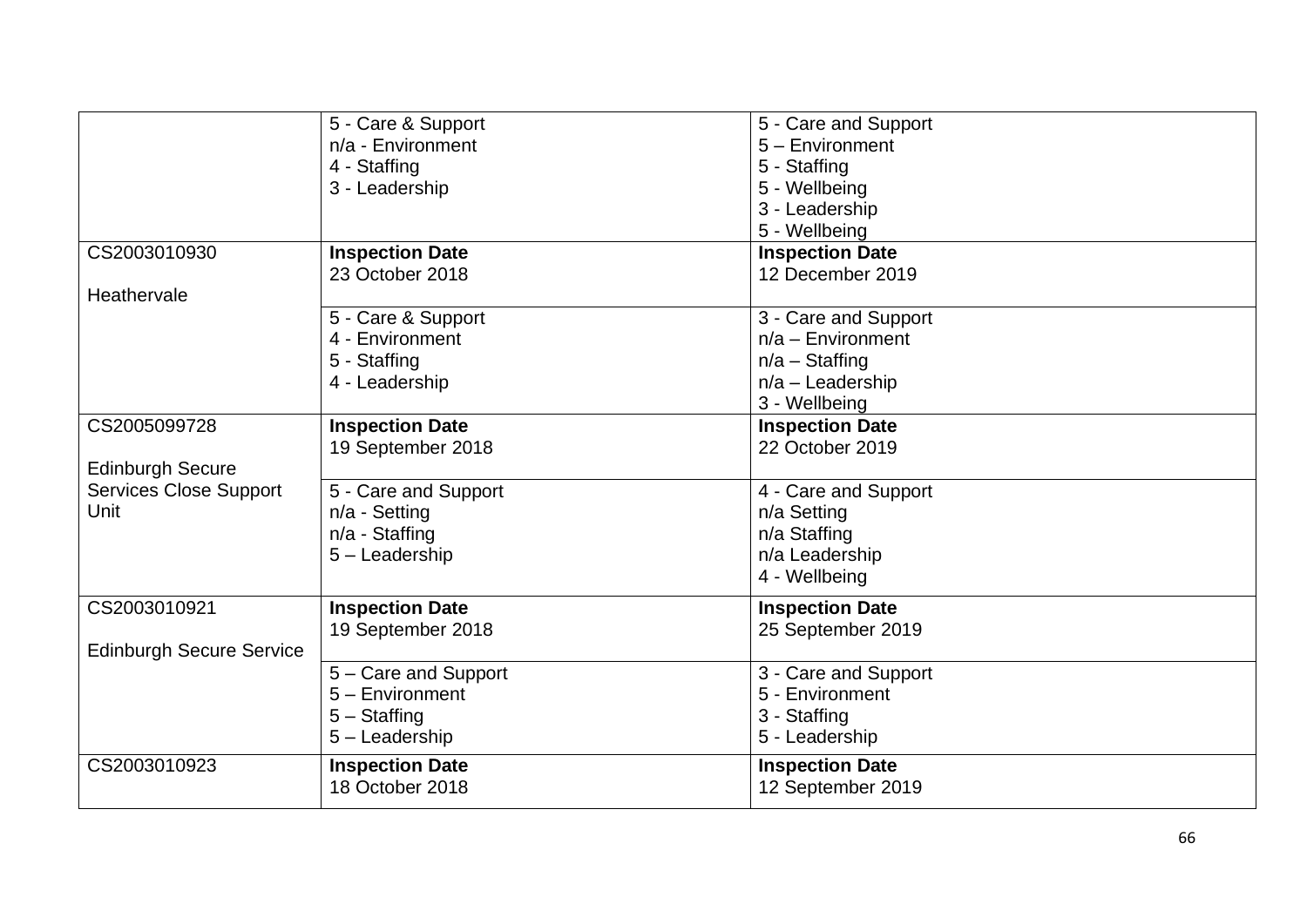| Northfield Young Peoples<br>Centre |                        |                                      |
|------------------------------------|------------------------|--------------------------------------|
|                                    |                        |                                      |
|                                    | 5 - Environment        | 3 - Wellbeing<br>$n/a$ – Environment |
|                                    | 4 - Staffing           |                                      |
|                                    | 5 - Leadership         | $n/a -$ Staffing                     |
|                                    | 5 - Care and Support   | $n/a$ – Leadership                   |
|                                    |                        | 3 – Care and Support                 |
| CS2003010927                       | <b>Inspection Date</b> | <b>Inspection Date</b>               |
|                                    | 19 October 2018        | 21 June 2019                         |
| <b>Drylaw Young Peoples</b>        |                        |                                      |
| Centre                             |                        |                                      |
|                                    |                        |                                      |
|                                    | 5 - Care and Support   | 3 - Care and Support                 |
|                                    | $4 -$ Environment      | $3 -$ Environment                    |
|                                    | $5 -$ Staffing         | $3 -$ Staffing                       |
|                                    | 5 - Leadership         | 3 - Leadership                       |
| CS2003011119                       | <b>Inspection Date</b> | <b>Inspection Date</b>               |
| Southhouse Close Support           | 5 April 2018           | 18 June 2019                         |
| Unit                               |                        |                                      |
|                                    | 5 - Care and Support   | 4 - Care and Support                 |
|                                    | n/a - Environment      | $n/a$ – Environment                  |
|                                    | $n/a -$ Staffing       | n/a - Staffing                       |
|                                    | 5 - Leadership         | 5 - Leadership                       |
|                                    |                        |                                      |
|                                    |                        |                                      |
| <b>Safer and Stronger</b>          |                        |                                      |
| <b>Communities</b>                 |                        |                                      |
| CS2003010953                       | <b>Inspection Date</b> | <b>Inspection Date</b>               |
|                                    | 21 November 2018       | 17 January 2020                      |
| <b>Crane Services</b>              |                        |                                      |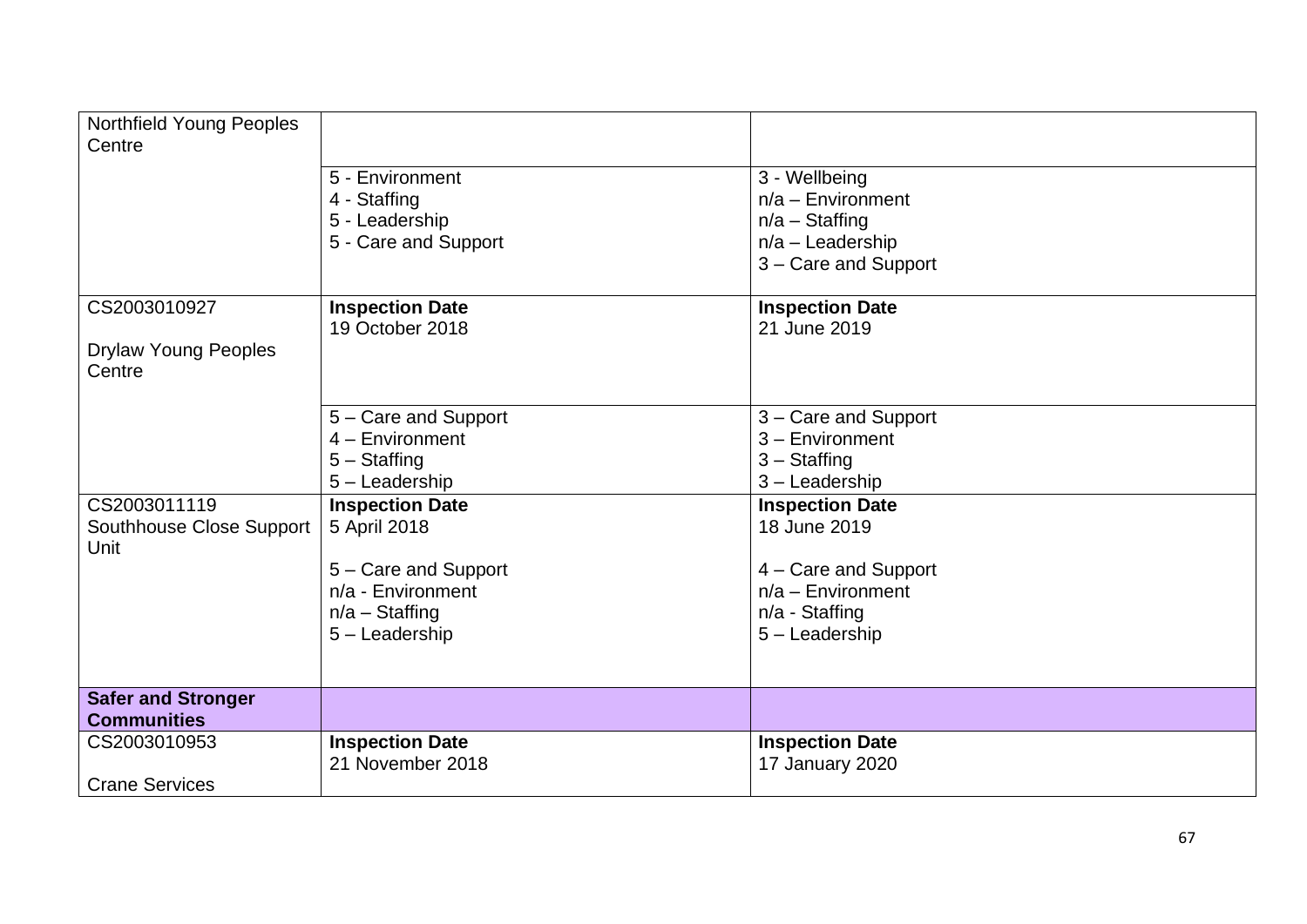|                                | 5 - Care and Support            | 5 - Care and Support            |
|--------------------------------|---------------------------------|---------------------------------|
|                                | n/a - Environment               | n/a - Environment               |
|                                | 5 - Staffing                    | 5 - Staffing                    |
|                                | n/a - Management and Leadership | n/a - Management and Leadership |
| CS2004069170                   | <b>Inspection Date</b>          | <b>Inspection Date</b>          |
|                                | 19 April 2017                   | 11 April 2019                   |
| Bingham and Randolph           |                                 |                                 |
| <b>Housing Support Service</b> | 5 - Care and Support            | 5 – Care and Support            |
|                                | $n/a -$ Staffing                | n/a - Staffing                  |
|                                | $5 -$ Environment               | 4 - Management and Leadership   |
|                                | 4 – Management and Leadership   |                                 |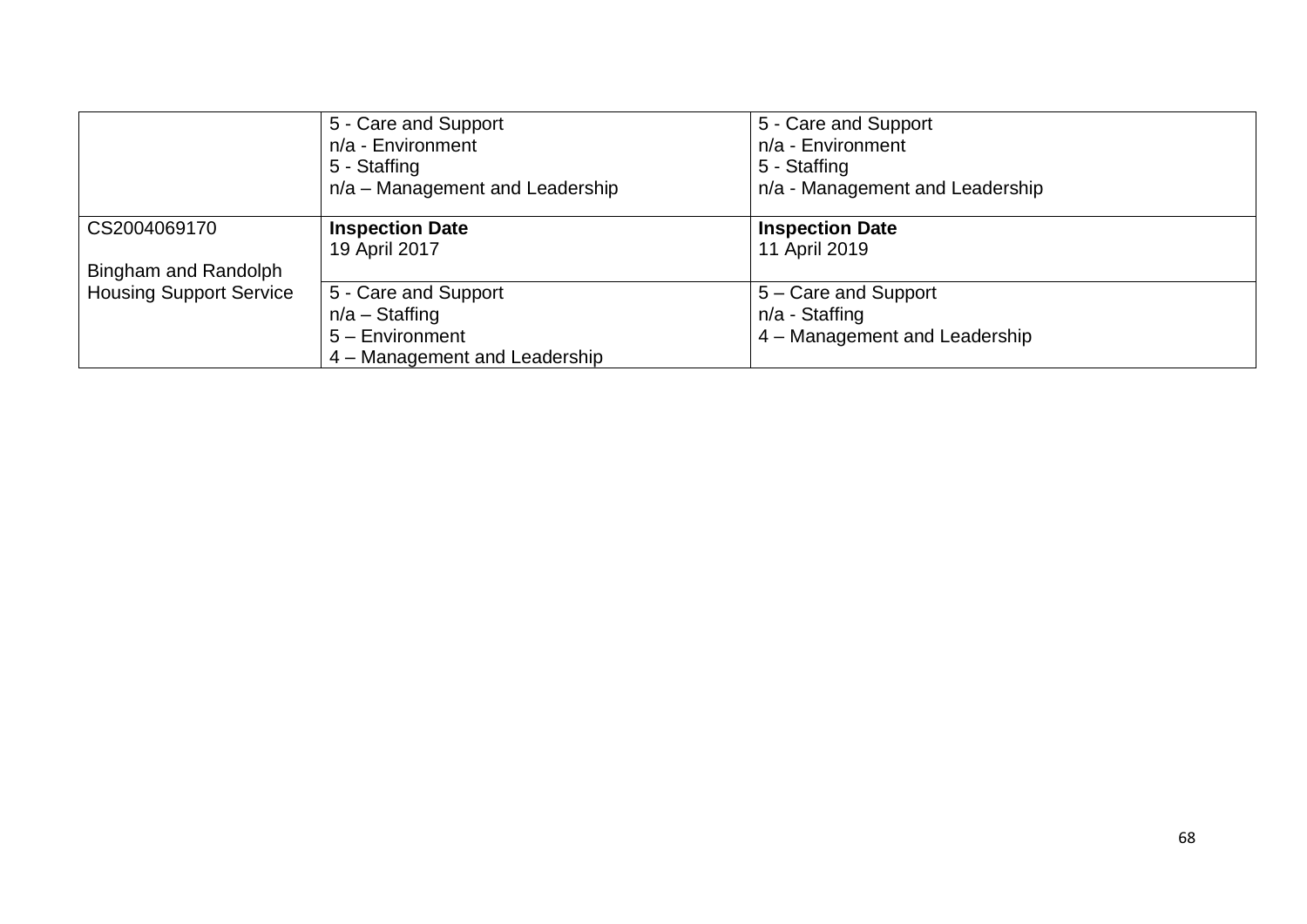## **Appendix 4 – Registration of the Workforce with the Scottish Social Services Council (SSSC)**

The table below outlines: dates set for compulsory registration in each part of the register; the number of Council staff employed in the social services workforce; and the number who have achieved registration.

| <b>Section of Register</b>                                          | <b>Number in</b><br><b>Workforce</b> | <b>Workers</b><br>currently<br>registered | <b>Comments</b>                                                                                                                                                           | Date of<br><b>Compulsory</b><br><b>Registration</b> | <b>Renewal</b><br><b>Period</b> |
|---------------------------------------------------------------------|--------------------------------------|-------------------------------------------|---------------------------------------------------------------------------------------------------------------------------------------------------------------------------|-----------------------------------------------------|---------------------------------|
| Social workers                                                      | 813                                  | 848                                       | The social work register part is<br>qualification-based. Registered<br>numbers include employees who have<br>chosen to register but are not practicing<br>social workers. | 1 October 2005                                      | 3 years                         |
| Managers of residential childcare                                   | 8                                    | 8                                         |                                                                                                                                                                           | 1 October 2009                                      | 5 years                         |
| Residential childcare workers with 36<br>supervisory responsibility |                                      | 36                                        |                                                                                                                                                                           | 1 October 2009                                      | 5 years                         |
| <b>Residential childcare</b><br><b>Workers</b>                      | 163                                  | 296                                       | Registered numbers include Locum<br>Bureau workers.                                                                                                                       | 1 October 2009                                      | 5 years                         |
| Managers of care homes<br>for adults                                | 11                                   | 9                                         | 1 manager is in an acting up position<br>and not currently required to join this<br>register part.                                                                        | 1 December 2009                                     | 5 years                         |
| Managers of adult day<br>care services                              | 6                                    | 6                                         |                                                                                                                                                                           | 1 December 2009                                     | 5 years                         |
| Managers of day care of<br>children services                        | 90                                   | 16                                        | Discrepancy is because managers are<br>Head Teachers who are registered with<br>the General Teaching Council Scotland.                                                    | 1 December 2010                                     | 5 years                         |

| -<br>$\sim$<br>∩ro<br>∽racutioners<br>uav<br><b>Cal C</b> | $\sim$ $\sim$ $\sim$<br>~ | 080 | supply<br>numbers<br>∶ Include | ററ<br>Jctober.<br>LU | years |
|-----------------------------------------------------------|---------------------------|-----|--------------------------------|----------------------|-------|
| .<br>of children                                          |                           |     | <b>WOL</b><br>--<br>. הכוט     |                      |       |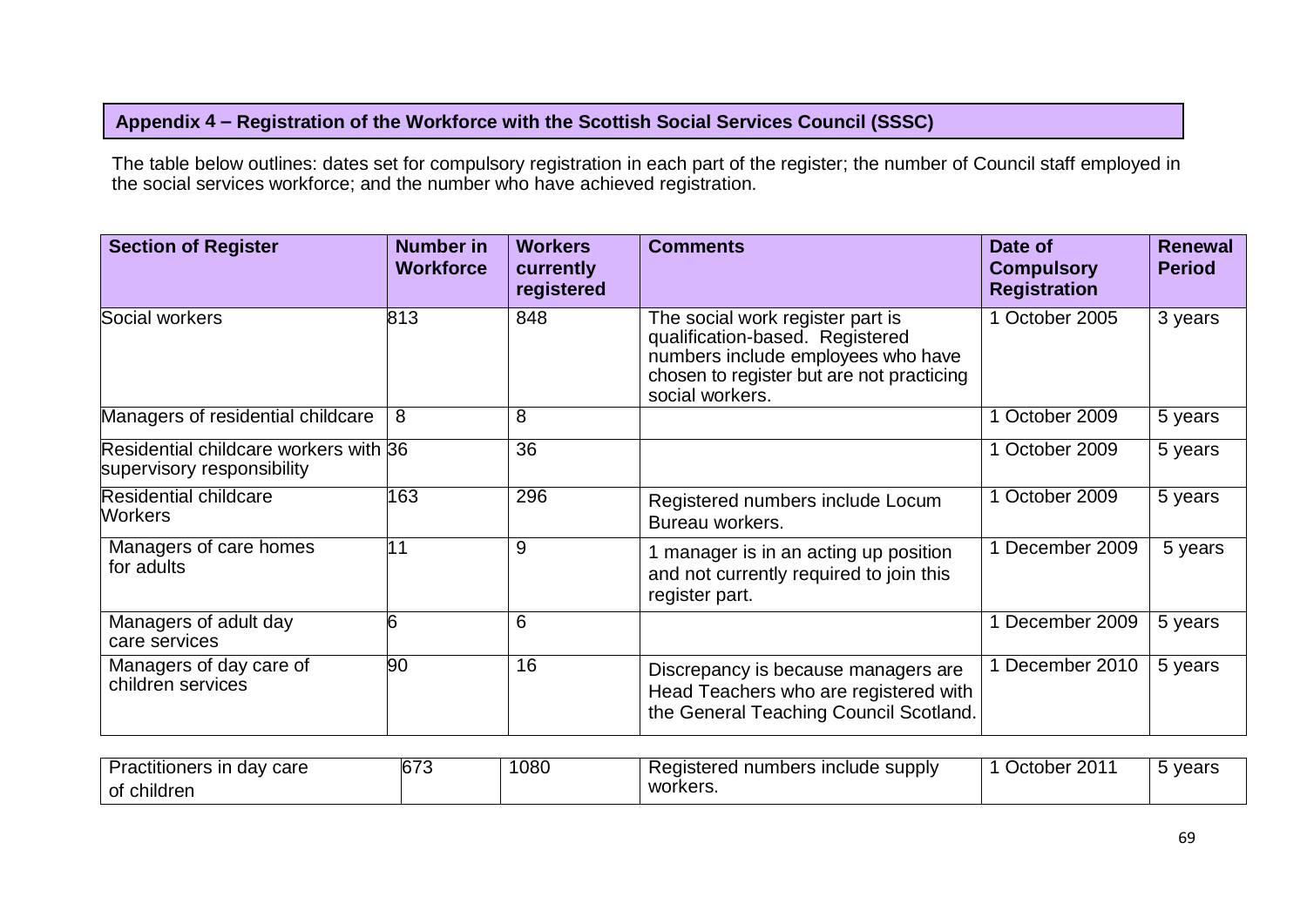| Supervisors in a care<br>home service for adults                   | 78             | 76             | 2 hold alternative registrations                                                     | 1 April 2012    | 5 years |
|--------------------------------------------------------------------|----------------|----------------|--------------------------------------------------------------------------------------|-----------------|---------|
| Support workers in day<br>care of children services                | 125            | 216            | Registered numbers include supply<br>workers                                         | 1 July 2014     | 5 years |
| Practitioners in care<br>homes for adults                          | 166            | 165            | 1 practitioner is in the process of<br>applying                                      | 30 March 2013   | 5 years |
| Support workers in care<br>homes for adults                        | 280            | 284            |                                                                                      | 1 October 2015  | 5 years |
| Managers in a housing<br>support service                           | $\overline{8}$ | $\overline{8}$ |                                                                                      | 1 February 2014 | 5 years |
| Supervisors in a housing<br>support service                        | 22             | 22             |                                                                                      | 1 July 2017     | 5 years |
| Workers in a housing<br>support service                            | 137            | 145            | Registration programme is ongoing.<br>Compulsory registration due on October<br>2020 | 1 October 2020  | 5 years |
| Managers in a care at home service   1                             |                |                |                                                                                      | 1 February 2014 | 5 years |
| Supervisors in a care at home<br>service                           | $\overline{2}$ | $\overline{2}$ |                                                                                      | 1 July 2017     | 5 years |
| Workers in a Care at Home Service                                  | 20             | 20             |                                                                                      |                 |         |
| Managers in a Combined Housing<br>Support and Care at Home Service | 15             | 12             | 3 managers hold registration with an<br>alternative body                             | 1 February 2014 | 5 years |